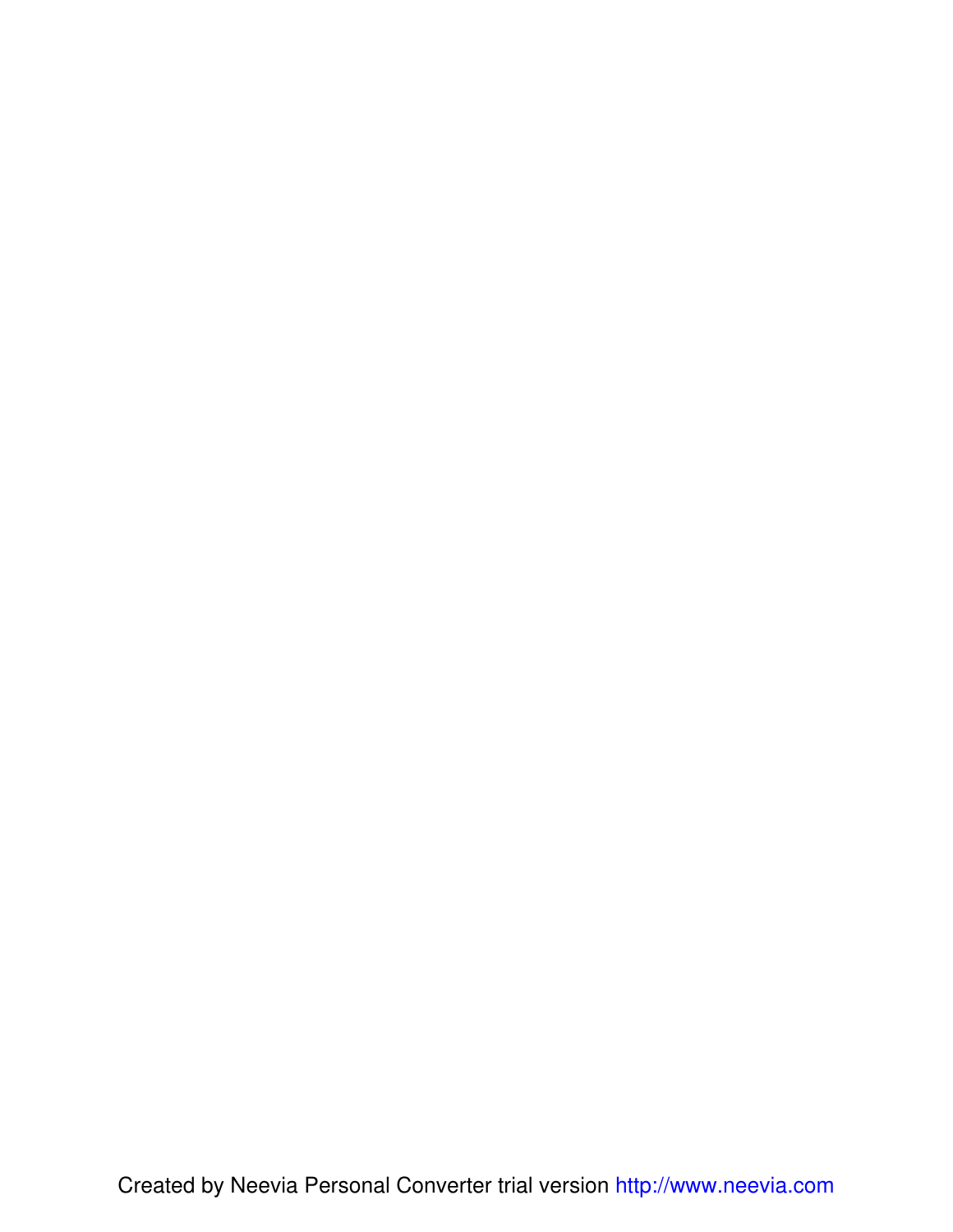#### **I. INTRODUCTION**

The northern Indian states of Punjab and Jammu and Kashmir<sup>1</sup> have been the sites of perhaps the most bitter and bloody armed struggles in that nation's post-independence history. Conflict erupted in Punjab in the early 1980s when armed Sikh opposition groups launched a violent campaign for a separate state. Armed activity has subsided considerably since a brutal crackdown by government forces which began in 1992. Kashmiri opposition groups took up arms on a wide-scale basis in 1989-90, fighting either for an independent state or accession to Pakistan.

In both Punjab and Kashmir, as arms flows and armed struggle increased, respect for human rights by all parties deteriorated.<sup>2</sup> In this report, the Human Rights Watch Arms Project focuses on the human rights impact of the diffusion of sophisticated light weapons and small arms to Sikh and Kashmiri insurgents, commonly referred to as as militants. It details violations of the laws of war committed by militants, and traces the sources of the weapons used by the militants in those abuses. The report also discusses abuses by Indian forces and weapons supplies to the Indian government. It concludes with a series of recommendations to the Sikh and Kashmiri militants, the Indian government, and the countries that directly or indirectly have supplied them with weapons, particularly Pakistan and the United States.

#### **Summary**

 $\overline{\phantom{0}}$ 

The massive proliferation of small arms and light weapons in South Asia is directly linked to the Soviet invasion of Afghanistan in 1979, and the subsequent creation by the United States of a system, commonly known as the Afghan pipeline, to funnel weapons covertly to the Afghan resistance. The Afghan pipeline enabled the transfer of tens of thousands of tons of weaponry to the *mujahidin*; the weapons were procured by the U.S. Central Intelligence Agency (CIA), and Pakistan's Inter-Services Intelligence (ISI) served as the conduit. The ISI received and stored weapons acquired by the U.S. and distributed them to Afghan party leaders who turned them over to field commanders. To conceal U.S. involvement, the CIA provided limited oversight over the workings of the pipeline and imposed virtually no effective controls. Even the total numbers of weapons that the CIA transferred may have been impossible, or too sensitive, to document; the former director of the Afghan bureau of the ISI maintains that the ISI kept no records.

The deliberate efforts to dodge accountability on the part of the U.S. and Pakistan allowed weapons to be siphoned off from the pipeline, apparently by the ISI and by Afghan mujahidin who, many claim, sold weapons to raise cash for field supplies or for personal gain. Massive quantities of siphoned-off pipeline weapons have been found in the arms bazaars in Pakistan's Northwest Frontier Province—available to any purchaser with sufficient capital.

Large numbers of pipeline weapons have made their way into the hands of Sikh and Kashmiri militants. Evidence suggests that the militants obtain the weapons in several ways: directly from members of Pakistan's intelligence and military establishment, particularly the ISI, from the arms bazaars in Pakistan's Northwest Frontier Province, and from former Afghan fighters. There is compelling evidence that elements of the Pakistani government

Human Rights Watch Arms Project 3 September 1994, Vol. 6, No. 10

<sup>&</sup>lt;sup>1</sup> Throughout this report, the term "Kashmir" is used to describe that part of the state of Jammu and Kashmir that lies in the valley of the Jhelum river and includes the towns and villages of Handwara, Baramulla and Sopore to the northwest, Anantnag to the southeast, and Srinagar in the center. This is the primary area of conflict.

 $2$  Human Rights Watch/Asia has issued various reports detailing serious human rights violations by both government forces and militant groups in Punjab and Kashmir: Human Rights Watch/Asia, "Continuing Repression in Kashmir: Abuses Rise as International Pressure on India Eases," *A Human Rights Watch Short Report*, vol. 6, no. 8, August 1994; Human Rights Watch/Asia and Physicians for Human Rights, *Dead Silence: The Legacy of Abuses in Punjab* (New York: Human Rights Watch, 1994); Asia Watch and Physicians for Human Rights, *The Human Rights Crisis in Kashmir: A Pattern of Impunity* (New York: Human Rights Watch, 1993); Asia Watch and Physicians for Human Rights, *Rape in Kashmir: A Crime of War* (New York: Human Rights Watch, 1993); Asia Watch and Physicians for Human Rights, *The Crackdown in Kashmir: Torture of Detainees and Assaults on the Medical Community* (New York: Human Rights Watch, 1993); Asia Watch, *Encounter in Pilibhit: Summary Executions of Sikhs* (New York: Human Rights Watch, 1991); Asia Watch, *Punjab in Crisis* (New York: Human Rights Watch, 1991); Asia Watch, *Kashmir Under Siege* (New York: Human Rights Watch, 1991); Asia Watch, *Prison Conditions in India* (New York: Human Rights Watch, 1991).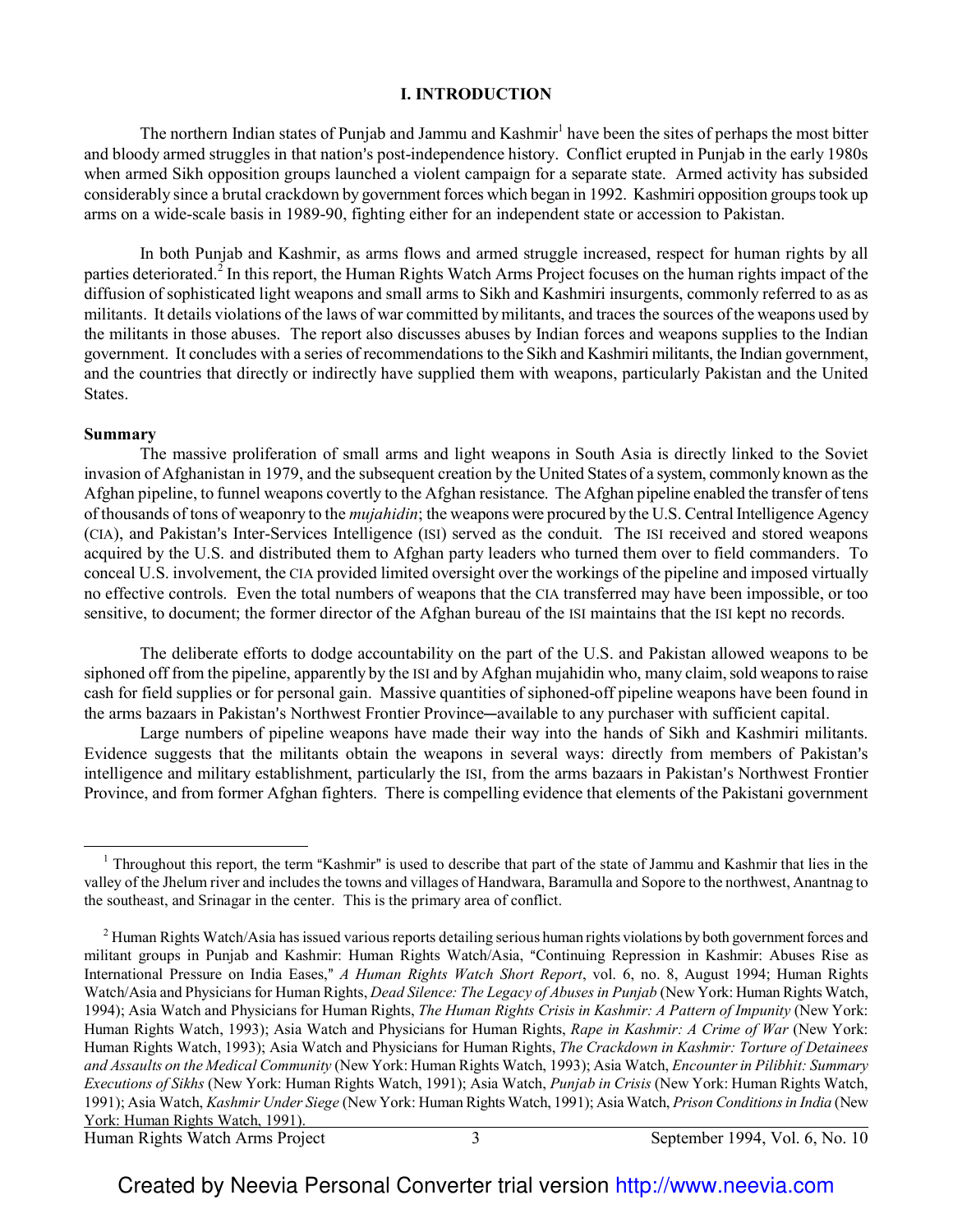have sponsored a significant flow of arms to Kashmiri militants, as well as an extensive training program. There is also substantial evidence that Sikh militants in Indian Punjab have had ready access to Pakistan's arms stockpiles.

The human rights situations in Punjab and Kashmir have been acutely affected by the militants' acquisition of advanced small arms and light weapons diverted from the U.S.-supplied Afghan pipeline. In recent years, militants in both states have committed numerous, serious violations of humanitarian law, including direct attacks on unarmed civilians, indiscriminate attacks, summary executions, hostage-taking, rape, threats to commit bodily harm, and the use of religious sites for military purposes.<sup>3</sup>

Advanced weapons, many of them originally from the Afghan pipeline, were used frequently by Sikh militants directly in the perpetration of abuses, and allowed them, in violation of international norms, to instill terror deliberately in the general population. The influx of automatic rifles, in particular, made it easier for Sikh militants to kill greater numbers of civilians by opening fire on crowds of people. Kashmiri militants have also used advanced weapons in the course of attacks on civilians, though far less frequently than Sikh militants. It is also likely that the Kashmiri militant arsenal has contributed to their ability to instill terror in the civilian population, particularly local Hindus, tens of thousands of whom have fled the Kashmir valley.

The extreme gravity of the abuses committed by militant groups in Punjab and Kashmir is in part a direct consequence of the diffusion of advanced light weapons and small arms, and the evident failure of those assisting the militants to pressure them to respect human rights and abide by the rules of war. Pakistani support for the militants—direct support in the form of arms shipments and training, and indirect support in the form of a green light to purchase arms originally destined for Afghanistan—has greatly facilitated abuses. The deliberate efforts by the U.S. to evade accountability for the diffusion of arms, and the U.S.'s continuing silence regarding its responsibililty, has also been an element contributing to abuses.

The Arms Project believes that governments that provide arms and training to armed opposition groups should bear some responsibility for the willingness or failure of the recipients to abide by the minimum humane standards established in international humanitarian law. While the Arms Project takes no position on whether states should ever support insurgents in second countries, it believes that whenever assistance is provided, the supporting government must assume some responsibility for ensuring that the recipients act only within the limits of international standards regulating armed conflict. Governments should use their influence to this effect, and sever all support to those groups that persistently violate the standards of the laws of war.

 $\overline{\phantom{0}}$ 

Human Rights Watch Arms Project 4 September 1994, Vol. 6, No. 10  $3$  As explained in the Legal Appendix, while some of the laws of war may not be legally binding on militant organizations, the Arms Project believes that the laws of war provide standards to which insurgent groups should be held.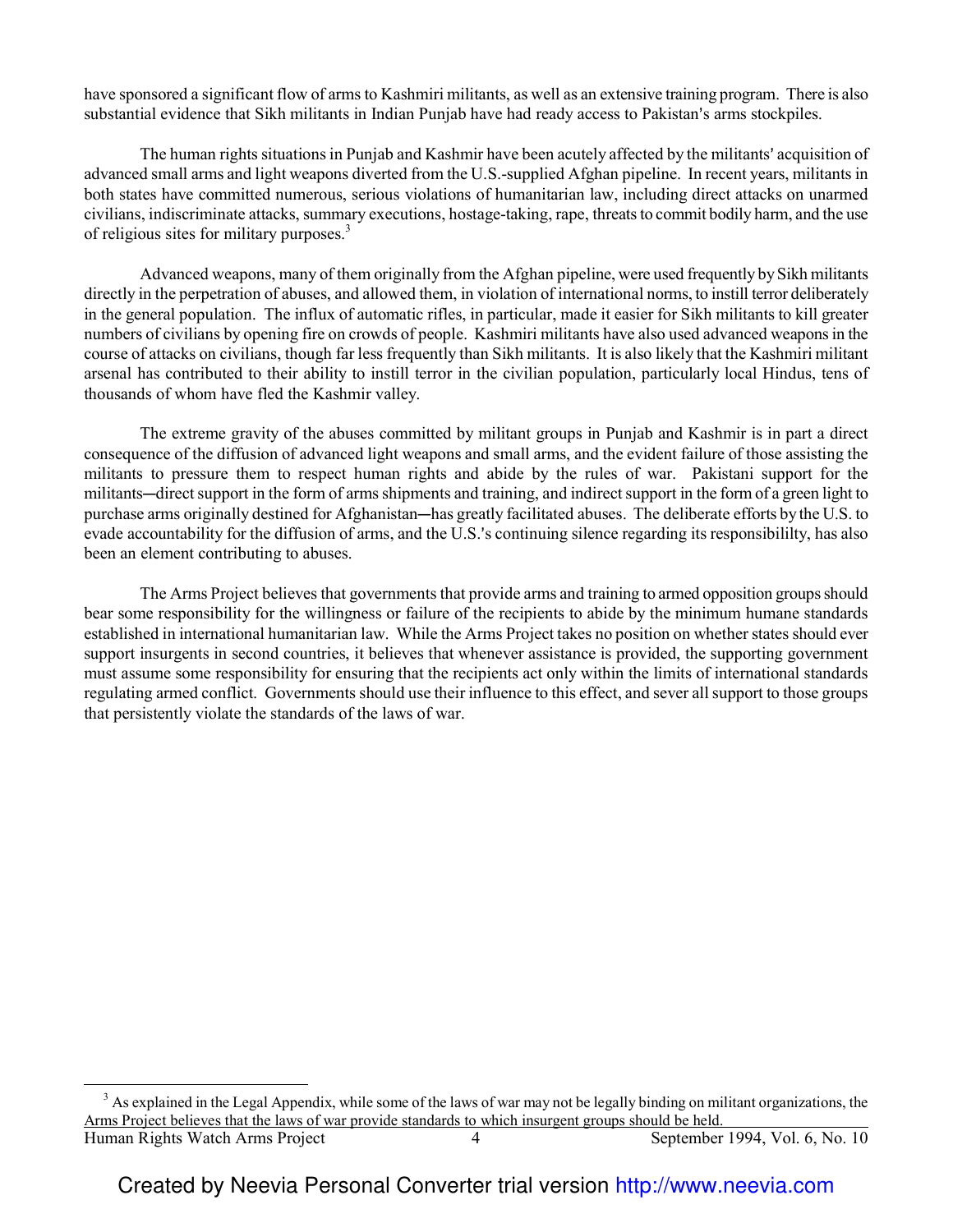Although not the focus of this report, the human rights record of the Indian government in Punjab and Kashmir is appalling. Abuses in Kashmir are clearly on the rise.<sup>4</sup> Government security forces engage in systematic violations of human rights and humanitarian law, including attacks on entire villages in retaliation for insurgent military operations. Frequent instances of torture, extrajudicial killing, rape, and unprovoked firing on peaceful demonstrations are welldocumented. At a time when its human rights record is deteriorating, India is accelerating its arms purchases from foreign sources. With the collapse of the Soviet Union, several countries, including the U.S., Israel, Russia, Germany and France, have begun to provide India with arms and other forms of military assistance, and others are negotiating to do so. It does not appear that human rights considerations figure highly, if at all, in these transactions, or that governments negotiating arms deals are prepared to monitor and to take responsibility for the misuse of such weaponry.

#### **Key Recommendations**

Militant organizations in Kashmir and Punjab, and Indian government forces, should abide by internationally recognized principles of human rights and humanitarian laws. The government of Pakistan should end all support for abusive militant organizations in Kashmir and Punjab. Countries that choose to provide weapons, ammunition, or other forms of military assistance to militants in Kashmir and Punjab, or to Indian government forces, should condition such transfers explicitly on the human rights performance of the recipient, and then monitor closely the recipient's human rights record. Supplier countries should terminate weapons transfers and all other military support immediately if the recipient fails to adhere to international humanitarian law and internationally recognized principles of human rights.

The government of Pakistan should investigate the involvement of the ISI and other governmental agencies in the sale or transfer of weapons, and the provision of training and other assistance, to militants in Punjab and Kashmir. The government should halt such practices pending imposition and implementation of explicit human rights conditions, formal central government authorization and strict controls. The Pakistani government, with the assistance and support of the international community, should formulate viable measures to help control the spread of weapons to and from the Northwest Frontier Province.

The governments of Pakistan and the United States should formally investigate allegations that members of the ISI siphoned off weapons without authorization from the Pakistani-controlled, U.S.-orchestrated pipeline. The results of these investigations should be made public, and the respective governments should take appropriate legal action. The United States should investigate allegations that stockpiles of pipeline weapons are currently maintained in Pakistan under the control of the ISI, and formulate effective measures for recovering or destroying any pipeline weapons. In all future arms transfers, whether covert or not, the United States should insist on strict accountability by the recipients and intermediaries, and strict adherence to international standards of humanitarian law.

#### **II. SOURCES OF WEAPONS FOR MILITANTS IN PUNJAB AND KASHMIR**

India has long accused the government of Pakistan of directly supplying weapons, as well as other forms of military support, to militants in Punjab and Kashmir. Most long-time observers of the region concur.<sup>5</sup> Both Sikh and Kashmiri militant leaders have acknowledged as much,<sup>6</sup> and many of the weapons used by militants in both states  $\overline{\phantom{0}}$ 

<sup>6</sup> See, for example, Steve Coll, "India-Pakistan Wage Covert Proxy Wars," Washington Post, December 8, 1990; James P. Sterba, "Border Battle In Militaristic Pakistan, Struggle With India Bolsters Self-Identity," *Wall Street Journal*, December 28, 1990.

Human Rights Watch Arms Project 5 September 1994, Vol. 6, No. 10

<sup>&</sup>lt;sup>4</sup> See, Human Rights Watch/Asia, "Continuing Repression in Kashmir," August 1994.

<sup>&</sup>lt;sup>5</sup> See, for example, John Ward Anderson and Molly Moore, "After Cold War, U.S.-Pakistani Ties are Turning Sour; U.S. Threatens Sanctions, Alleging Support for Terrorism," Washington Post, April 21, 1993. This report notes that the U.S. State Department was considering formally naming Pakistan as a supporter of terrorism because of official assistance to Sikh and Kashmiri militants, and indicates that the CIA "long has had solid information that Pakistan has trained, funded and supplied such rebels."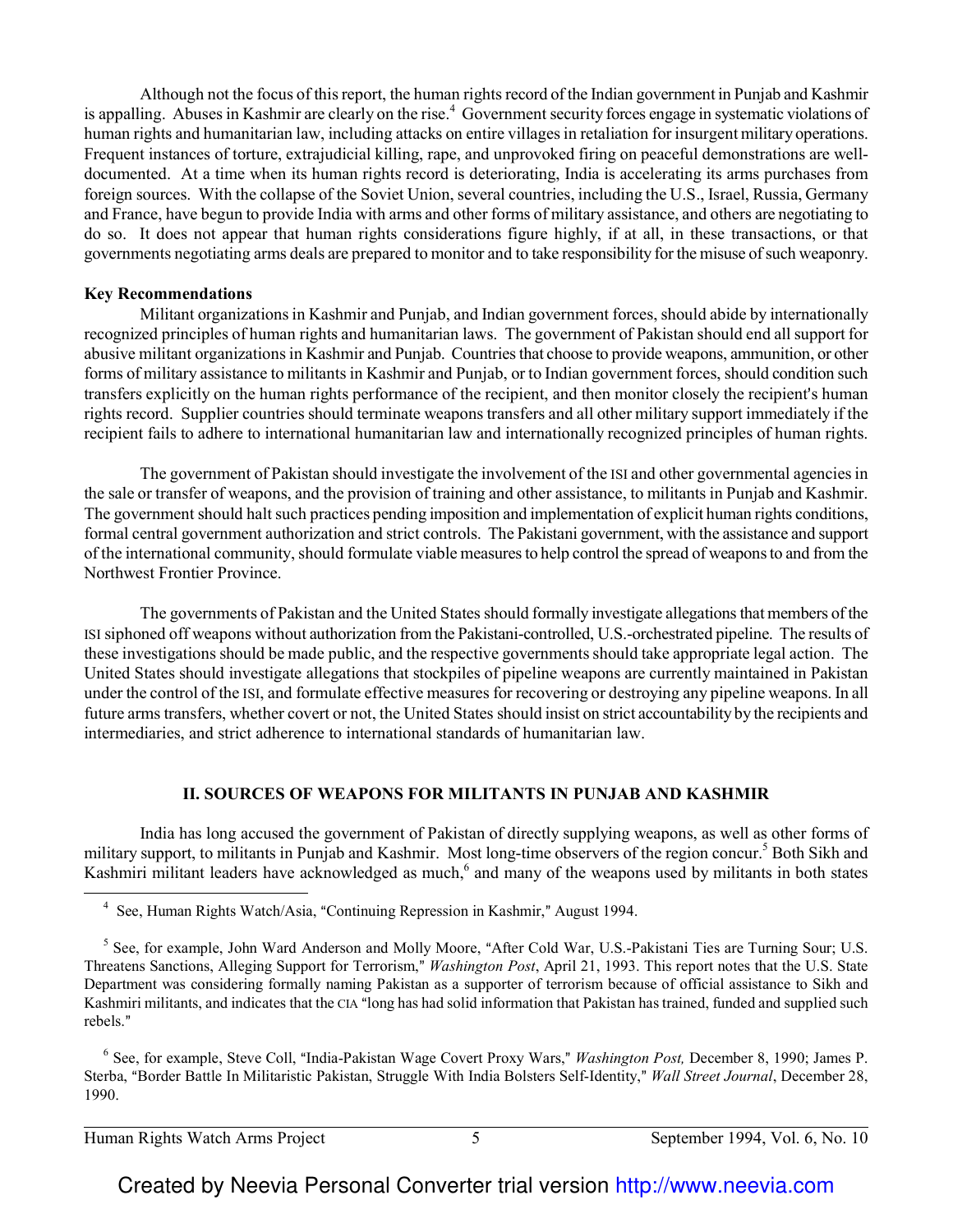clearly were acquired in Pakistan. Nevertheless, there are many complexities and uncertainties about the arms supply relationship.

Available evidence suggests that most weapons obtained by Sikh and Kashmiri militants have come from two sources inside Pakistan: the arms bazaar in Pakistan's Northwest Frontier Province (NWFP)—a vast black market for weapons—and members of Pakistan's Inter-Services Intelligence (ISI), operating either on their own or with the tacit or explicit complicity of the central Pakistani government. Many of the weapons acquired from these sources were siphoned off from U.S. arms transfers to Afghan mujahidin fighting Soviet forces—the so-called "Afghan pipeline" in which the U.S. funneled vast supplies of arms through the ISI to the Afghan resistance.<sup>7</sup>

## **The Afghan Arms Pipeline Through Pakistan**<sup>8</sup>

#### **Origin of the Pipeline**

The single most important factor in the introduction of small arms and light weapons into South Asia was the effort by the U.S. and Pakistan to arm the Afghan mujahidin resistance, by establishing a secret arms pipeline, in response to the Soviet invasion of Afghanistan in December 1979.

Soviet forces introduced tons of Soviet military material into Afghanistan, large quantities of which remained behind and have also been diffused throughout the region.<sup>9</sup> In the 1980s, U.S. intelligence services developed a counter-strategy which involved the provision of enormous amounts of arms and ammunition to mujahidin leaders and commanders in the field. Vast quantities of material purchased by the U.S. for use by the mujahidin were diverted illicitly or remained in the region after the end of the war.

While support for the mujahidin began during the Carter Administration, it was after Ronald Reagan's election to the U.S. presidency that Afghanistan and Pakistan became revitalized "forward defense areas" where the battle against the Kremlin's "evil empire" would be waged. Once the Reagan Administration made the decision to arm the mujahidin resistance, albeit covertly, Pakistan became the conduit for a massive military assistance program. The CIA then became its supplier, and the ISI the intermediary and distributor.

#### **Weapons Supplied and the Non-Accountability Policy**

The CIA, however, faced the problem of concealing its responsibility for its acts, since the U.S. did not want to be seen as providing direct military assistance for the mujahidin. Consequently, U.S. intelligence services set up bank accounts in Switzerland into which the U.S. and Saudi governments directed their contributions to the Afghan resistance, which were then used to pay for weapons from a variety of sources. Wealthy individual Saudis and the Iranian government also contributed to the mujahidin but through their own channels; they favored direct payments to Afghan leaders such as Abdur-Rabbur Rasul Sayaf, who received support from Saudi sources, and Sheikh Huhsini, Hojetoleslam Zahedi and Ali Zahedi, who were supported by Iran.

 $\overline{a}$ 

<sup>7</sup> *Washington Post* also cited a former ISI official who claimed that Pakistani officials developed close ties to Indian Muslims who fought alongside the Mujahidin in Afghanistan, segregating them in special training camps, and later providing assistance through them to insurgencies in Kashmir, Punjab, and Assam. Anderson and Moore, "After Cold War...," *Washington Post.* 

 $8$  Much of the material in this section is drawn from Chris Smith, "The Diffusion of Small Arms and Light Weapons in Pakistan and Northern India," (London: Brassey's/Centre for Defence Studies, 1993). Mr. Smith conducted much of his research as a consultant for the Arms Project. Other important sources on the Afghan pipeline include Muhammed Yousaf and Mark Adkin, *The Bear Trap: Afghanistan*=*s Untold Story* (London: Leo Cooper, 1992), and Mark Urban, *War in Afghanistan*, (Basingstoke: MacMillan, 1990).

<sup>&</sup>lt;sup>9</sup> See, for example, D. Isby, "Soviet Arms Deliveries and Aid to Afghanistan 1989-91," Jane's Intelligence Review, August 1991, p. 348. The Arms Project does not address this issue in this report for two reasons, the most obvious being that the Soviet Union no longer exists. Second, our information suggests that Soviet-made weapons have not been used by Sikh and Kashmiri militants to the extent that pipeline weapons have been.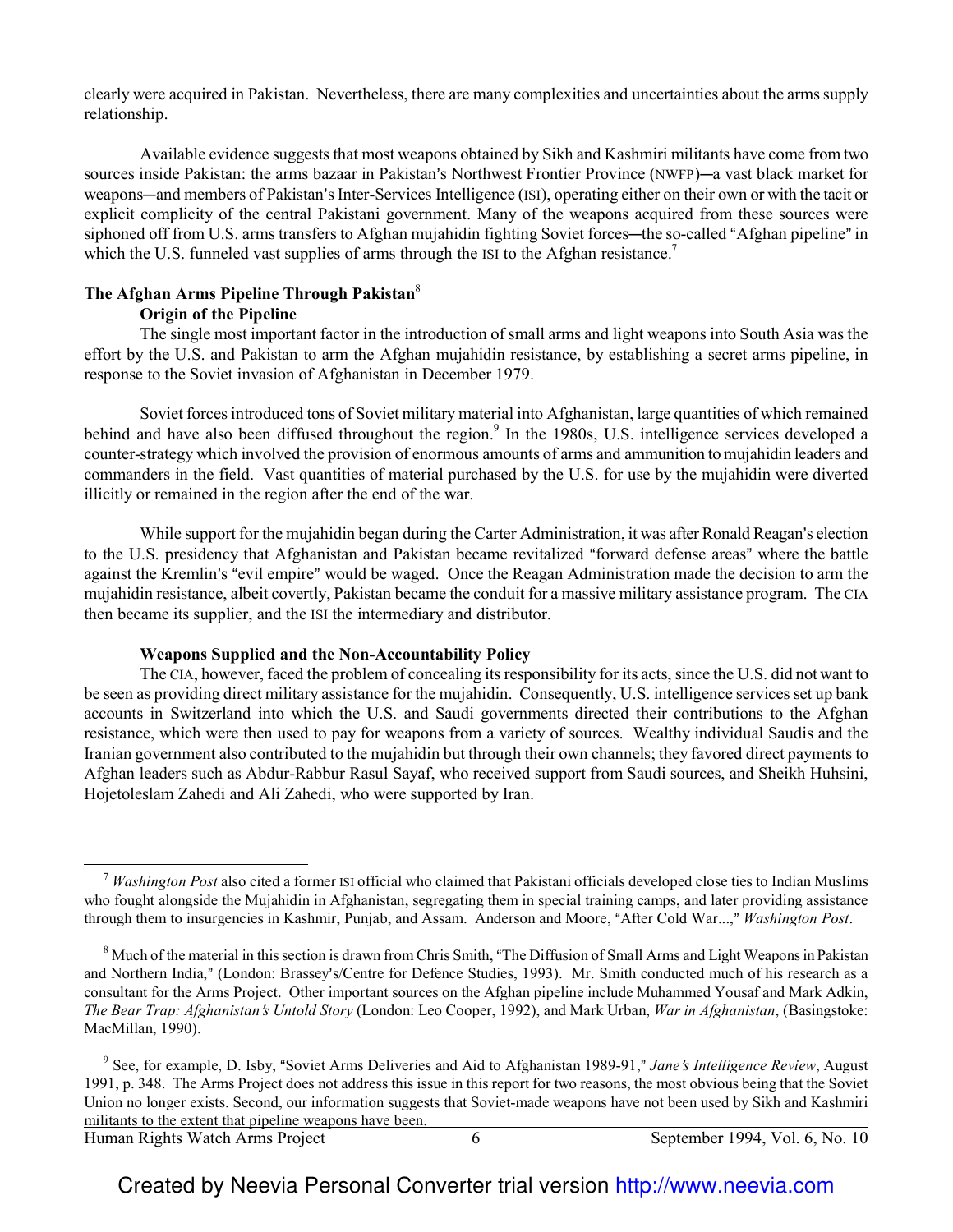In an attempt to conceal its support for the mujahidin, the U.S. initially purchased weapons from communist countries. In particular, the CIA purchased massive amounts of arms from the Chinese government—primarily the Type 56 assault rifle (derived from the Kalashnikov AK47).<sup>10</sup> The flood of Chinese assault rifles into the region was followed by other small arms and artillery from an array of sources, notably Egypt and Israel. In addition, the CIA scrambled to buy captured Soviet weapons and equipment, including the AK74, in part because the AK74 was more effective than the old AK47, and presumably also to cover up U.S. involvement in weapons supplies to the mujahidin.

The CIA reportedly purchased 60,000 rifles, 8,000 light machine guns and over one hundred million rounds of ammunition from Turkey, albeit from obsolete stocks and in poor condition. The CIA also procured, via Egypt, large quantities of Technovar antipersonnel landmines that were originally produced in Italy. Against the advice of the ISI, between forty and fifty Swiss-designed Oerlikon anti-aircraft guns were provided, despite the fact that the mujahidin lacked basic training in fire control and ammunition cost \$50 a round for a gun capable of expending 1,000 rounds a minute. Mortars were purchased from Egypt and Blowpipe surface-to-air missiles from Britain. Ironically, Soviet weapons were obtained from Israel-those captured during Israel's invasion of Lebanon. Equally incongruously, 100,000 Enfield .303 rifles were purchased from India—an erstwhile ally of the Soviet Union. A principal ammunition supply—thirty million rounds—was facilitated by a Pakistani arms merchant and originated from Pakistan Ordnance Factory (POF) supplies. This massive procurement effort meant that in 1983, for example, some 10,000 tons of weaponry were transferred to Afghanistan via Pakistan, rising to 65,000 tons in 1987.<sup>11</sup>

The CIA's decision in 1986 to supply the mujahidin with the Stinger surface-to-air missile marked an important turning point. Not only did this missile help alter the conduct of the war in favor of the mujahidin (though perhaps not to the extent to which some observers have argued), but it also made impossible any assertion by the U.S. that it was uninvolved in the Afghan arms pipeline, a claim which had already worn thin by this time. Supply of the Stingers, however, was predicated on the condition that they would only be replaced when empty casings were surrendered. Although this constituted an effort toward greater accountability, it does not appear that the policy was followed with any real rigor; as discussed later in this chapter, hundreds of Stingers still remain unaccounted for. During the latter part of 1986, some one hundred Stingers—the first of many shipments—were turned over to the mujahidin; the majority went to Hekmatyar's Islamic Party, the long-term favorite of the ISI.

While the importance of these arms shipments for the war in Afghanistan was fundamental, the manner in which they were transferred had a profound effect upon south Asia in later years, flooding the region with sophisticated weapons that previously had been unavailable on such a large scale. Essentially, the policy adopted by the U.S. was based upon non-interference—once the wherewithal was delivered. Some government officials believed that the U.S. had failed in Vietnam because of excessive interference and micro-management. In Pakistan and Afghanistan the U.S. instituted exactly the reverse—macro-management and non-interference. Consequently, once arms reached either Rawalpindi or Karachi they were handed over to the ISI and ceased to be the charge of the CIA.

Framan Rights Watch Arms Project 7 September 1994, Vol. 6, No. 10

 $\overline{a}$ 

<sup>&</sup>lt;sup>10</sup> There are many different types of assault rifles, produced by various manufacturers. See generally, Edward Ezell, *Small Arms Today* (Harrisburg: Stackpole Books, 1988). The terms AK47, assault rifle, automatic rifle and Kalashnikov are used interchangeably by informants in the field, journalists, and many other observers. Many of the weapons referred to in the region as AK47s, assault or automatic weapons, or Kalashnikovs, however, are in fact Chinese-origin Type 56, modelled on the AK47. Unless otherwise noted, we also use these terms interchangeably.

<sup>11</sup> The information in this paragraph comes from Yousef and Adkin, *The Bear Trap*, pp. 83-89, and Urban, *War in Afghanistan*, p. 187.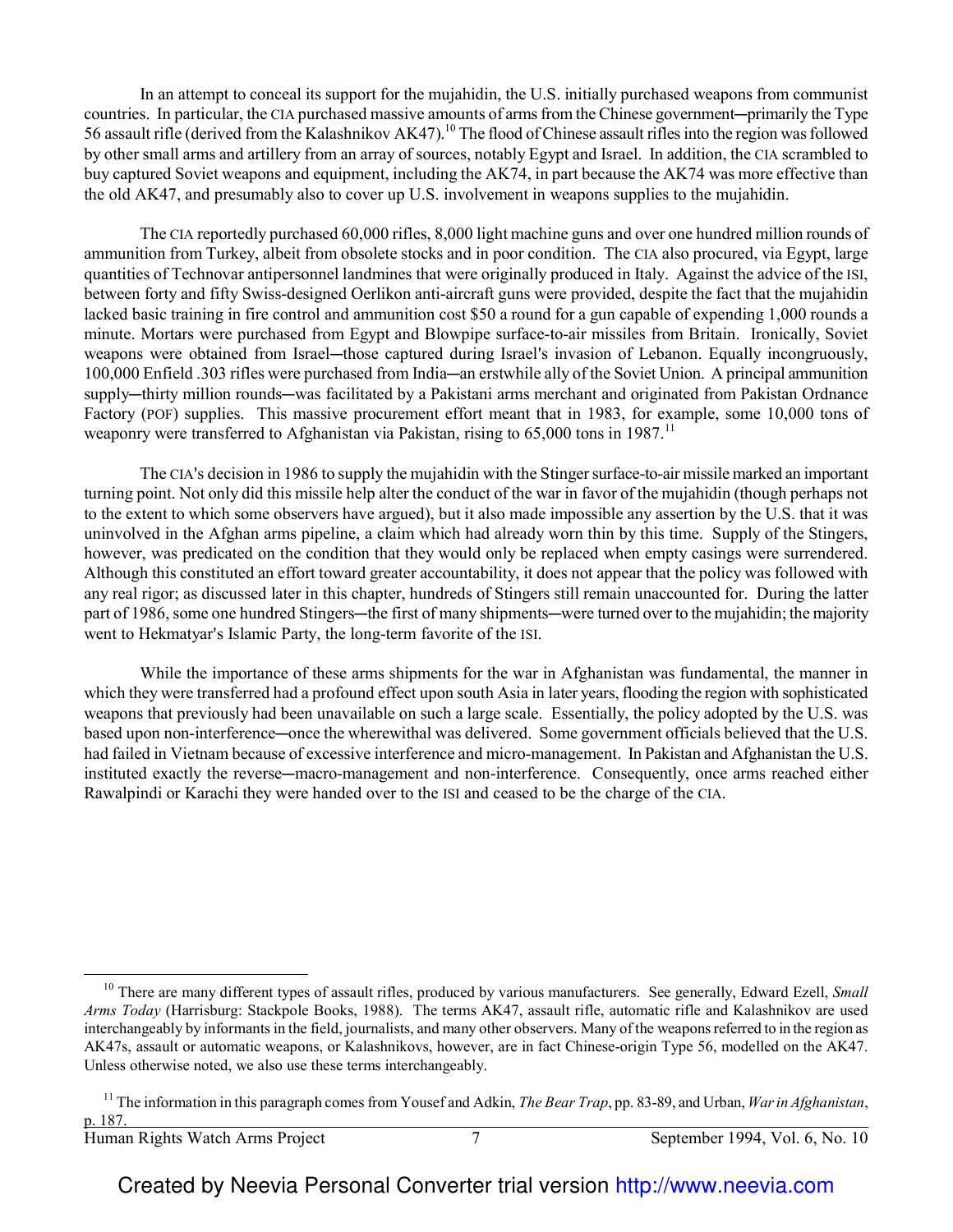Muhammed Yousaf, director of the Afghan bureau of the ISI between 1983 and 1987, has said, "As soon as the arms arrived in Pakistan the CIA's responsibility ended. From then on it was our pipeline, our organization that moved, allocated and distributed every bullet that the CIA procured."<sup>12</sup> It is possible, of course, that the reality may have been a less complete severance of U.S. responsibility upon delivery, but the operating principle clearly was to delegate to others the work on the ground.

Consistent with U.S. insistence on secrecy and its own non-accountability, apparently extremely poor records were kept of how many weapons were transferred, where and to whom. If the U.S. government maintained effective tracing and accounting procedures, their paper trail has yet to surface. Moreover, the military regime in Pakistan saw fit to suspend ordinary accounting. At Karachi, for example, port authority accounts were settled in cash, invoices were merely labeled "defence stores" and customs officials were not involved. The failure of the U.S. and Pakistan to keep track of or impose controls on the pipeline has been cited as a reason why it was virtually impossible to calculate the amount of weaponry imported through the covert program.

#### **Leaks in the Pipeline**

The covert nature and lack of oversight of arms shipments to the mujahidin also allowed the pipeline to leak persistently. After the CIA made delivery to the ISI in Karachi or Islamabad, the ISI transported arms to the major storage depot at Ojhiri, outside Rawalpindi, or directly to Quetta and Peshawar. The arms then were turned over to Afghan party leaders, and transported as rapidly as possible into Afghanistan, both to maximize their impact against the Soviet forces and to avoid bottlenecks and capacity overload. According to a former ISI director, the ISI alone was permitted to decide which party would receive particular weapons. The real isolation of the CIA from operations at the Pakistan end could be less than represented by the ISI, but either way, the U.S. government bears responsibility for ultimate end-uses of the weaponry.

By the time the weapons reached the mujahidin commanders in the field, they had been loaded and off-loaded typically at least fifteen times over a distance of several thousand kilometers traveled by truck, ship, train, and pack animal. This allowed ample opportunity for arms to be removed. Apart from arms which went directly to Quetta from Karachi, the majority were handed over to the Afghan leadership at Peshawar before being sent through to the field commanders.<sup>13</sup> In all likelihood, arms were siphoned off at every point of the pipeline. The ISI leadership would have had first claim, followed by the Afghan party leaders. In addition, commanders in the field often sold weapons for a variety of reasons: to raise funds for transportation, ammunition, food, the evacuation of wounded guerrillas, and apparently for personal profit as well.

Yousaf has explained that despite efforts to get weapons out into the field as quickly as possible, delays often developed because of cash shortfalls which, he claims, prevented their transport into Afghanistan.<sup>14</sup> When this occurred, weapons would remain in mujahidin warehouses located inside Pakistan, in Peshawar and Quetta. According to Yousaf, these warehouses had "no proper storage or security arrangements as they were run in the most casual and unmilitary fashion."<sup>15</sup> This situation also presumably contributed to leaks from the pipeline.

<sup>14</sup> Yousaf alleges that these cash shortfalls were due to the CIA's failure to provide adequate funds to the ISI for disbursement to the mujahidin. Ibid., p. 106.

<sup>15</sup> *Ibid*.

 $\overline{\phantom{0}}$ 

<sup>12</sup> Yousaf and Adkin, *The Bear Trap*, p. 97.

<sup>&</sup>lt;sup>13</sup> According to Yousaf, "The pipeline was divided into three distinct parts. The first part belonged to the CIA, who bought the weapons and paid for their delivery to Pakistan; the second stretch was the ISI's responsibility, getting everything carried across Pakistan, allocated to and handed over to the parties at their headquarter offices near Peshawar and Quetta, the third and final leg of the journey belonged to them. The parties allocated the weapons to their Commanders and distributed them inside Afghanistan." Ibid., p. 97.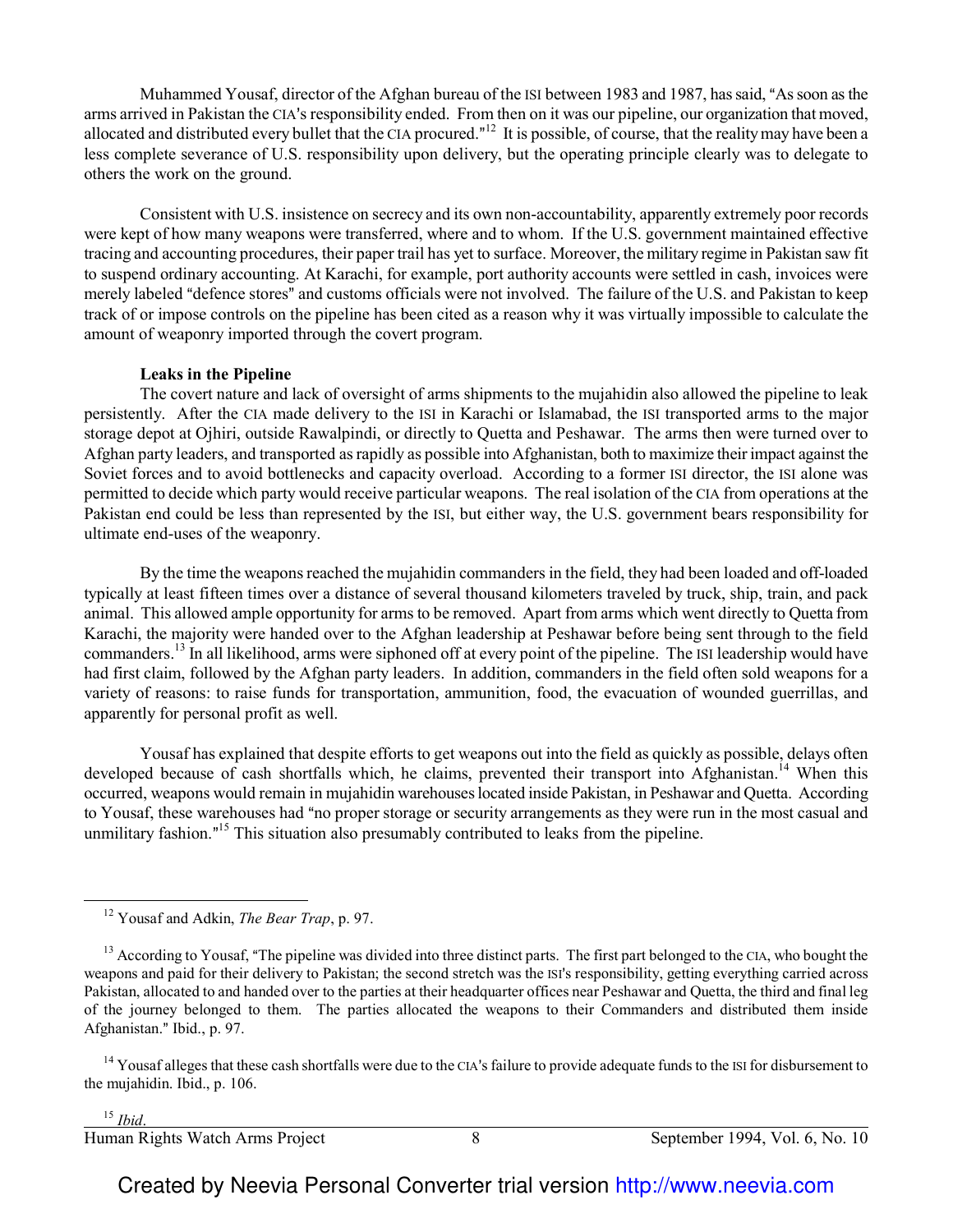It is not known how many weapons were transferred out of the pipeline, but informed sources suggest massive amounts. Indeed, a former head of the ISI told an American journalist in 1993 that the ISI still had access to three million Kalashnikovs, packed and greased.<sup>16</sup> Allegedly, an immense fire at the arms depot at Ojhiri was deliberately set after the CIA had demanded a spot-check on stores.

It was virtually assured that the arms pipeline would spring leaks at every juncture and that a dynamic black market for arms and ammunition would emerge unless rigorous checks were introduced and stringently applied. In the absence of any semblance of control, by 1985-1986, weapons from the Afghan pipeline had begun to find their way into commercial channels. $17$ 

#### **Pakistan**=**s Northwest Frontier Province**<sup>18</sup>

The NWFP is the most remote and insecure province in Pakistan, relatively cut off from the political control of the central government in Islamabad. Geographically, it separates the rest of Pakistan from Afghanistan, and also contains the key communication link between Central Asia and the Indian subcontinent, the Khyber Pass.

While guns have long been a routine part of everyday life in the NWFP, during the past decade advanced small arms and light weapons have become increasingly available throughout the region, especially in such frontier towns as Landi Kotal, Dara, and Miram Shah. Since the end of the Afghan War, the availability of arms on the commercial market has increased considerably, and in some cases prices have fallen, despite the fact that conflict in and around Kabul continues almost unabated.

The array of weaponry for sale in the arms bazaars is unparalleled in South Asia. In these open bazaars virtually any type of non-major weapon can be procured with little effort and a relatively modest amount of cash. The streets of Dara are full of Pakistanis from Sind and Punjab provinces in pursuit of rifles, mainly the Kalashnikov and Type 56. After payment, delivery can be made to anywhere in Pakistan and possibly beyond. It is also widely rumored that the arms bazaars deal in much more sophisticated weapons, such as surface-to-air missiles. Although these are never placed on show in the bazaars (unlike the ubiquitous displays of assault rifles), the right kind of money and connections apparently give access to this discreet market.<sup>19</sup>

The arms in the NWFP come from many sources. Currently, weapons for sale in the arms bazaars fall into four categories: weapons from the Afghan pipeline; Soviet stocks captured during the Afghan war; locally produced arms; and arms arriving through miscellaneous routes such as the Middle East or Southeast Asia.

## **Afghan Pipeline Weapons**

 $\overline{\phantom{0}}$ 

The NWFP bazaars are full of weapons which leaked from the Afghan arms pipeline. Prominent among these is the Chinese Type 56 assault rifle, as well as an assortment of weapons from Israel and Egypt. In April 1993, the Type 56 sold for Rs.15,000 (c.US\$576), the MP5 for Rs.70,000 (c.US\$2,700) and the G3 for Rs.30,000 (c.US\$1,150).

<sup>16</sup> Arms Project interview with Ed Gargon of *New York Times*.

<sup>17</sup> Arms Project interviews, Karachi, Pakistan, April 6, 1993.

<sup>&</sup>lt;sup>18</sup> Information in this section is based on field research in the NWFP by Chris Smith, consultant to the Arms Project, during March and April 1993, including visits to Landi Kotal and Dara.

Human Rights Watch Arms Project 9 9 September 1994, Vol. 6, No. 10 <sup>19</sup> Arms Project interviews, Northwest Frontier Province.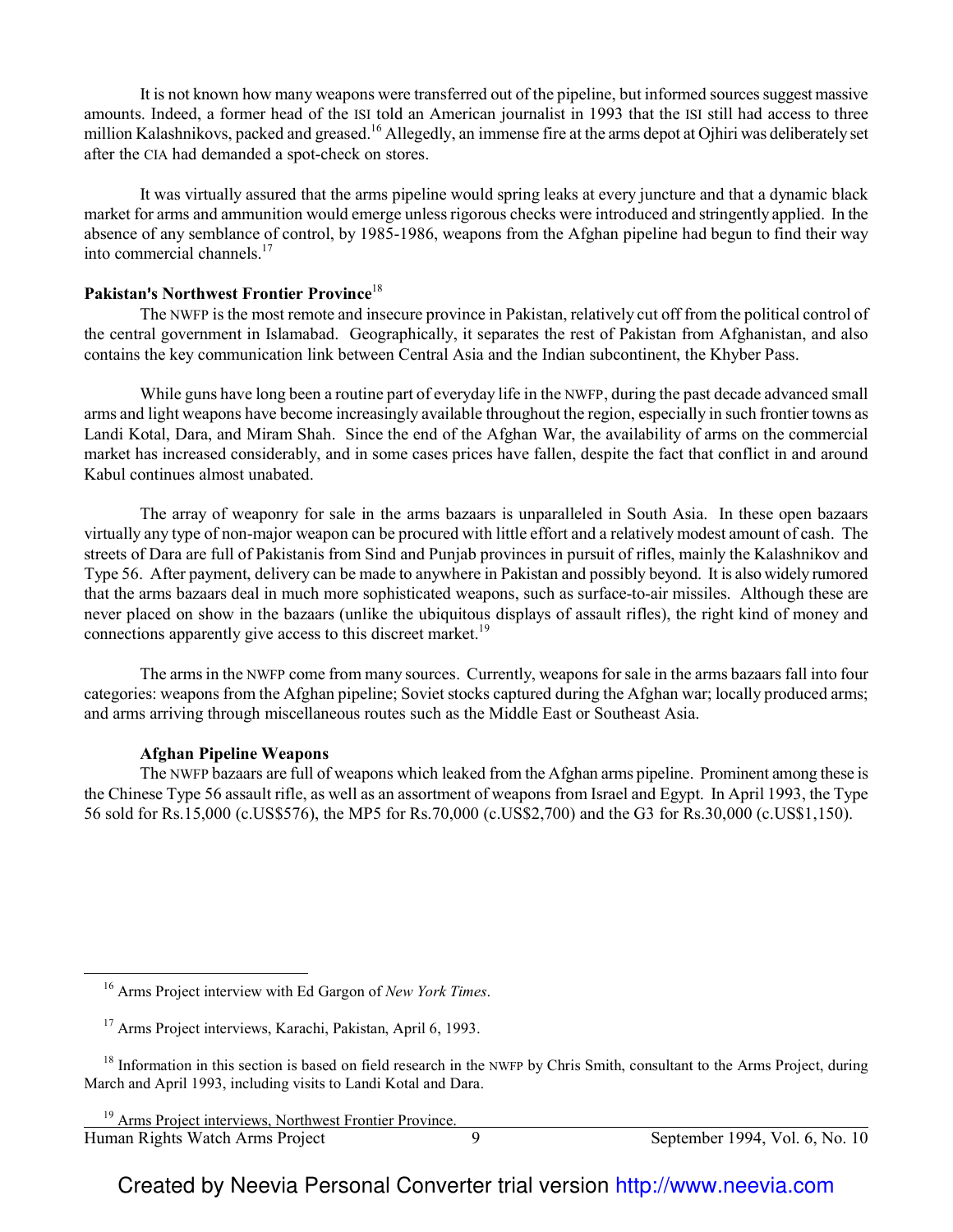Following the Geneva accords of 1988, which effectively marked the beginning of the end of the Soviet occupation, U.S. arms supplies to the mujahidin actually increased. These included antitank missile systems, Egyptian and Chinese multiple rocket launcher systems and electronic communications technology.<sup>20</sup> These systems remained in the region, and many are available for sale.

#### **Soviet Weapons Captured in Afghanistan**

Stocks of Soviet weapons captured after the withdrawal are considerable. These include Soviet and Eastern bloc Kalashnikovs and, importantly, the advanced AK74 rifle, which was largely unknown outside the Soviet bloc until examples began to turn up in this region.<sup>21</sup> A range of models and versions are available, such as the Krinkov AK74, a model which would most likely have been captured from Soviet helicopter crews and which retails at Rs.20,000 (US\$770). Other Soviet weaponry for sale in the arms bazaars include Soviet rocket propelled grenade launchers (RPGs) (Rs.10,000/US\$384 plus Rs.100/US\$3.80 per rocket). In addition, recoilless rifles and such sniper weapons as the SVD Dragunov have also become available. $^{22}$ 

#### **Locally Manufactured Weapons**

A third category of weapons are those manufactured by small-scale producers within the region. The most important of these are forgeries of the Soviet AK47, complete down to the reproduction of serial numbers, used many times over. These have been produced by the "factories" of Dara for many years with little more than hand tools. The quantities available are not large, however, and because the quality is inferior they retail at about Rs.6,000 (US\$230). Purchasers are often uncertain whether an AK47 is of Soviet origin or a frontier copy, and frequently prefer to buy a Chinese model which they know will be authentic (because of difficulties in duplicating Chinese lettering of the serial numbers), thus lowering demand for Soviet AK47s.<sup>23</sup> Also, Chinese Type 56s are more readily available than their Soviet counterparts.

In addition, the Frontier Arms Company and the GMB factory of Peshawar turn out arms modeled on standard rifles and revolvers such as the Kalashnikov variants and the .32 caliber Webley.<sup>24</sup>

#### **Miscellaneous Sources of Weapons**

Finally, the arms bazaars of the NWFP are full of miscellaneous weapons which probably arrived in the region through extremely circuitous and unpredictable routes--from Vietnam, for example, or the Middle East. These include unused copies of the M-16A2 rifle<sup>25</sup>; the 9mm Calico carbine; the Winchester pump action shotgun (Rs.20,000/US\$770); the long-barreled Uzi carbine; the German MP5 submachine gun; and G3s produced by the Pakistan Ordnance Factories. G3s from Iran have also appeared in the region, probably because after the fall of the Shah control of the border between Iran and Pakistan was relaxed. One G3 seen by the Arms Project, priced at Rs.30,000 (US\$1,150), bore the markings of the Kingdom of Saudi Arabia, which co-produces the rifle.

#### **Stinger Missiles**

 $\overline{\phantom{0}}$ 

<sup>22</sup> I.K. Malik, "Small Arms and the Police in Pakistan," *Small Arms World Report*, Institute for Research on Small Arms and International Security, Vol. 1, No. 3 (May 1991).

<sup>23</sup> Traditionally, the difference between the Soviet and the frontier produced AK47 was most obvious from the color of the steel --the latter tended to be more blue-gray, the former black. Frontier producers have to some extent overcome this obvious difference by spray-painting.

<sup>24</sup> "Pakistani Production," *American Rifleman*, No. 4, (1991), pp. 66-67.

Human Rights Watch Arms Project 10 September 1994, Vol. 6, No. 10 l <sup>25</sup> The serial number of one located by the Arms Project at Dara was 042733; so far we have been unable to trace it.

 $20$  Urban, p.244.

<sup>&</sup>lt;sup>21</sup> Arms Project interview. As noted earlier, the CIA also bought up Soviet-made AK74s for use in its covert assistance program to Afghan mujahidin. It may be difficult to distinguish AK74s captured from the Soviets from AK74s procured by the CIA for the pipeline.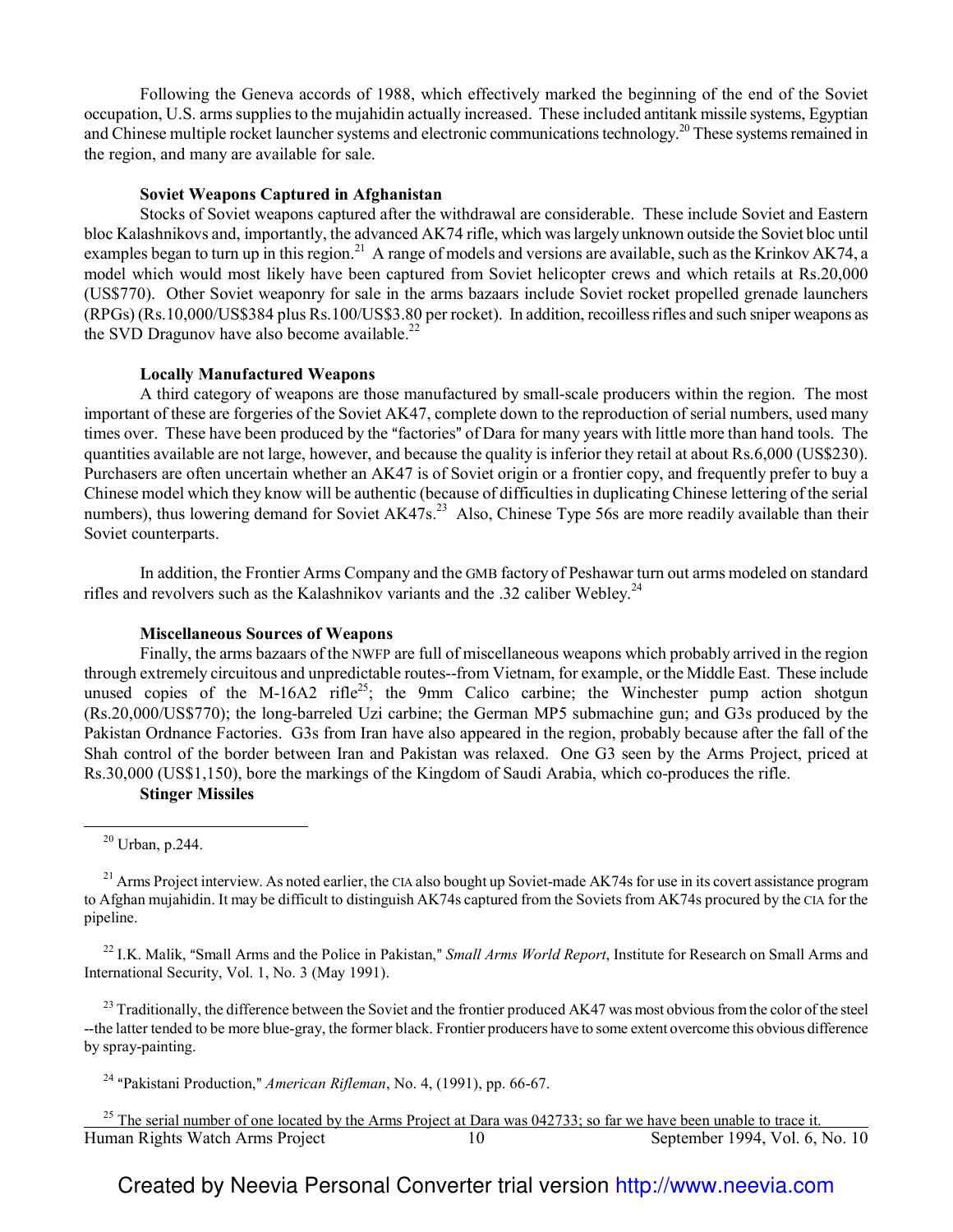Inevitably, there has been a considerable amount of attention directed towards the fate of the unused Stingers, especially given their capability for downing civil or military aircraft. There is little reliable evidence of how many Stingers survived after the Soviet withdrawal because, as time passed, the accounting system, such as it was, relaxed considerably; an unknown number are therefore missing. In 1989, for example, the Pentagon could only guess that between 200 and 500 Stingers were in mujahidin hands.<sup>26</sup>

 Since the end of the war, the U.S. government has tried in vain to recover the missiles, offering substantial sums of money for their return. One report noted that the CIA is spending \$65 million trying to buy them back.<sup>27</sup> It is possible that the missiles are gradually finding their way across borders, especially since they have only a limited role in the battles now being fought in and around Kabul.

There is some evidence of cross-border transit. In September 1987 a captured Iranian gunboat revealed sixteen Stingers whose serial numbers matched with those handed over to the mujahidin.<sup>28</sup> According to a 1990 *Washington Post* account, U.S. officials believe that Kashmiri militants have obtained U.S.-made Stingers originally supplied to Afghan mujahidin through the pipeline, although none of them seem to have been used.<sup>29</sup> A 1988 article suggested that Sikh militants may have acquired Stingers.<sup>30</sup>

#### **Lack of Control Over NWFP Arms Markets**

The development of the NWFP as a major source of weapons and ammunition is understandable when seen in the context of both Afghanistan's and Pakistan's political histories and contemporary situations. First, the situation in Afghanistan remains chaotic and close to anarchy. Although weapons are still required given the persistent fighting, stockpiles are also considerable and the opportunity for profit continues.

Second, the Pakistan government has exercised little control over the border. Moreover, it has only limited jurisdiction over the interior of the NWFP; its practical authority barely extends further than the roadways. The roadways are patrolled by Pakistani Rangers, a paramilitary force whose training and discipline is minimal and who report directly to the local tribal officials. The Pakistan Army and police forces play only a minimal role in this region. Consequently, the transportation and marketing of guns and ammunition is easier here than anywhere else in South Asia.

 $\overline{\phantom{0}}$ 

<sup>&</sup>lt;sup>26</sup> Tim Weiner, "Blowback," *New York Times Magazine*, March 13, 1994; *Jane's Defence Weekly*, March 25, 1989, p. 271.

<sup>&</sup>lt;sup>27</sup> Weiner, "Blowback," New York Times Magazine.

<sup>28</sup> Urban, *War in Afghanistan*, p. 225.

<sup>&</sup>lt;sup>29</sup> Coll, "India, Pakistan Wage Covert `Proxy Wars'," *Washington Post.* 

Human Rights Watch Arms Project 11 September 1994, Vol. 6, No. 10 l <sup>30</sup> "Sikhs Reportedly Given Stinger Anti-air Missiles," *Washington Post*, April 11, 1988.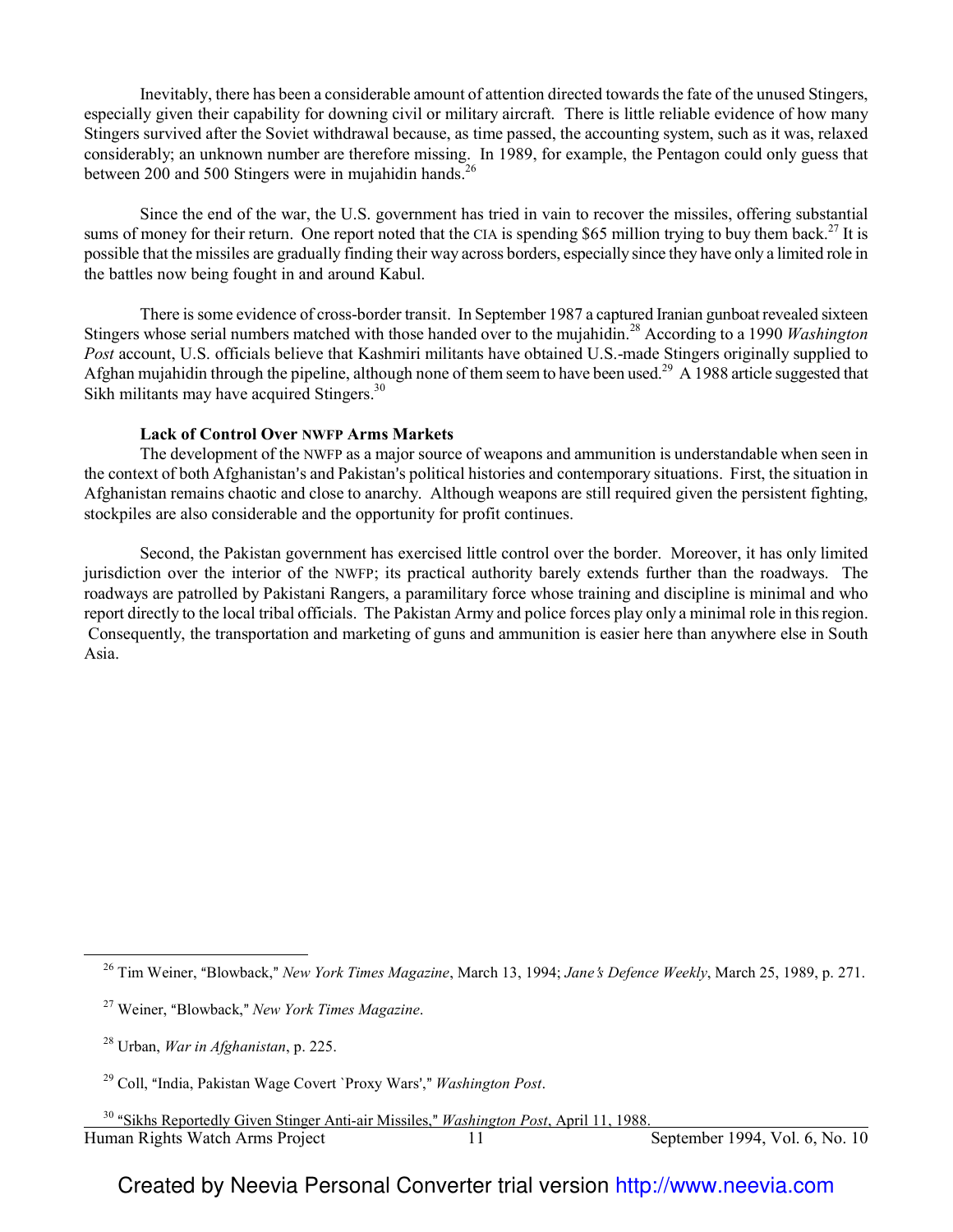Third, the NWFP region and Pakistan as a whole are gaining in importance as a central area for drug production and smuggling. As a general rule, wherever drug production is prevalent, the proliferation of illegal weapons also proceeds apace.<sup>31</sup> The Pakistani government has consistently failed to make serious progress against drug production or trafficking. Senior law enforcement personnel are poorly paid and susceptible to bribes. In fact, at least three national parliamentarians are reportedly involved in drug trafficking.<sup>32</sup>

#### **Arming Sikh Militants in Punjab**

Indian authorities maintain that most of the weapons found in the possession of Sikh militants enter from Pakistan, and that the majority are facilitated or even shipped directly by the ISI.<sup>33</sup> However, Pakistani support for Sikh militants is likely at a lower level than for militants in Kashmir, in large part because Pakistan has a far smaller political stake in Punjab. In 1985, two long-time observers of Indian politics asserted that over the years:

[a]rms were regularly smuggled across the border, and it is more than likely that President Zia [of Pakistan] turned a blinder eye than usual. It is certain that he did not object to Bhindranwale's terrorists crossing the border to seek temporary refuge from the police....<sup>34</sup>

They maintained, however, that "Zia adopted a very cautious attitude to the Punjab crisis."<sup>35</sup> This perspective was shared by another observer who in 1990 asserted that, while

Sikh separatists continue to wreak havoc with weapons obtained in Pakistan, the level of assistance to the guerrillas from Pakistan's government appears to be lower than in Kashmir...some guerrillas say that they conduct their own training and only cross into Pakistan to purchase weapons.<sup>3</sup>

Certainly, many of the weapons used by Sikh militants bear a very close resemblance to those that came through the ISI-administered Afghan arms pipeline, especially the Chinese Type 56 which was a central feature. What is less clear, however, is to what extent the weapons have been deliberately sold or otherwise transferred to Sikh militants by the ISI, and to what extent they have been obtained without government assistance through purchases from arms bazaar merchants and other private actors. In either case, it appears that Sikh militants have moved freely across the border into Pakistan and have secured arms without hindrance by Pakistan authorities.

#### **Weapons Seizures**

 $\overline{\phantom{0}}$ 

Human Rights Watch Arms Project 12 September 1994, Vol. 6, No. 10 Human Rights Watch Arms Project <sup>36</sup> Coll, "India and Pakistan Wage Covert `Proxy Wars,'" *Washington Post.* 

<sup>&</sup>lt;sup>31</sup> See, for example, R.T. Naylor, "Covert Commerce and Underground Finance in the Modern Arms Black Market," Presentation at the American Academy of Arts and Sciences Conference, International Trade in Light Weapons, Cambridge, Mass., Feb. 24-25, 1994.

<sup>&</sup>lt;sup>32</sup> International Narcotics Control Strategy Report, U.S. Department of State, Bureau of International Narcotics Matters, Washington, D.C., April 1993, p. 6. *See also* M.W. Brauchli, "Drug Trade Blooms in Lawless Reaches of Pakistani Frontier," *Wall Street Journal Europe*, June 9, 1993.

<sup>&</sup>lt;sup>33</sup> In 1993, the U.S. threatened to put Pakistan on a list of countries that support terrorism in part because of ISI assistance to Sikh and Kashmiri militants. *See, e.g.*, Anderson and Moore, "After Cold War...," *Washington Post.* 

<sup>&</sup>lt;sup>34</sup> Mark Tully and Satish Jacob, *Amritsar: Mrs. Gandhi's Last Battle* (London: Jonathan Cape Ltd. 1985), p. 212.

 $35$  Ibid.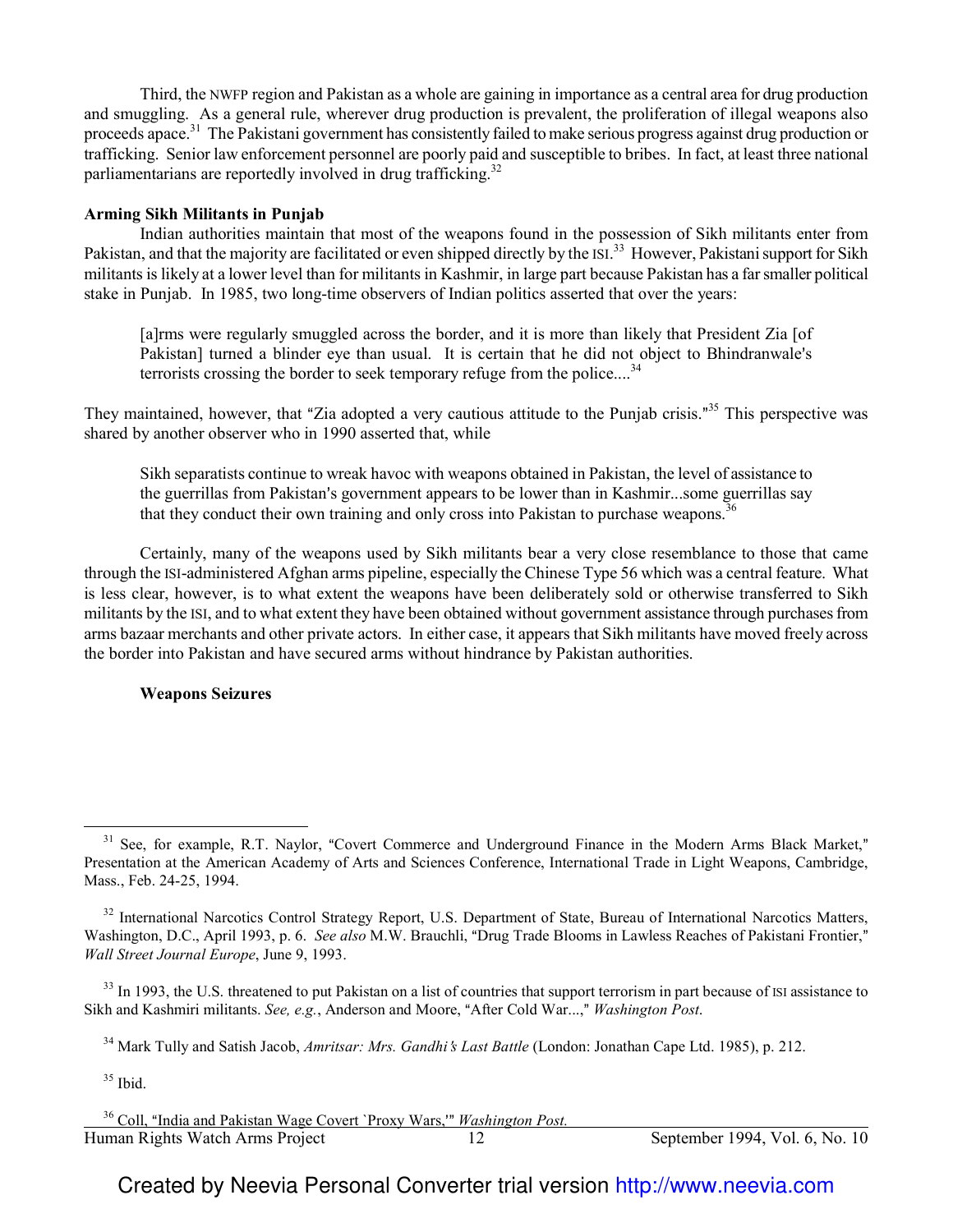The Punjab police claim that between 1987 and mid-1993 they seized more than 2,000 Kalashnikov-type rifles from Sikh militants, all of which they claim came from Pakistan.<sup>37</sup> The overwhelming majority of Kalashnikov-type weapons reportedly seized from militants have been of Chinese origin—Types 56, 56-1 and 56-2.<sup>38</sup> The Type 56 was purchased in large quantities by the CIA and transferred to the ISI for use by the Afghan mujahidin. Of all the AK47s reportedly seized in Punjab, fewer than ten have been found to be of Soviet origin. A very small number (four or five) of the more advanced AK74—thought to be produced only in the former Soviet Union and former East Germany—have been seized. In addition, 160 Kalashnikovs have been captured that bear no markings or serial numbers, suggesting that they are local frontier-produced weapons.<sup>39</sup> Indian intelligence sources in late 1992 claimed that Sikh militants were still in possession of 1,543 AK47s, 106 rocket launchers and 112 general purpose machine guns and light machine guns.<sup>40</sup>

In addition to small arms and ammunition, Chinese stick grenades and landmines have also been recovered from Sikh militants. These include antitank mines and Claymore-type antipersonnel landmines. They also have estimated holdings of 1,500 kilograms of RDX and PETN explosives capable of being set off by remote control. In addition, authorities claim to have seized some 20,000 other weapons and fifty quintals (one quintal equals one hundred pounds) of explosives.<sup>41</sup> One published account noted that in the last five months of 1992, counterinsurgency forces in Punjab, seeking to eliminate the Sikh militancy, seized twenty-five tons of explosives, and 550 assault rifles.<sup> $42$ </sup> Sources also told the Arms Project that in 1989, militants had gained access to Toyomoro FM transceivers, which permit the monitoring of telephone calls and radio messages.

Other miscellaneous weapons which have turned up in militant hands are manufactured in a variety of countries. According to one source, for example, authorities have seized Chinese submachine guns and general purpose machine guns, U.S.-made M16 rifles, and Israeli Uzis.<sup>43</sup>

#### **Security Fence**

In 1988, the Indian government built a double fence on the Indian side of the border between Indian Punjab and Pakistan, which includes lighting and electrification. The fence, however, may be less of a deterrence than the Indian authorities claim, as lighting and electrification does not extend for the entire length.<sup>44</sup> A government intelligence report prepared in late-1992 stated, for example, that 150 AK47s, sixty revolvers and eight quintals of explosives had recently been smuggled across the Punjab border.<sup>45</sup>

 $\overline{\phantom{0}}$ 

l

<sup>&</sup>lt;sup>37</sup> Arms Project interview with K.P.S. Gill, Chandigargh, March 26, 1993.

 $38$  Ibid. The Type 56 is a standard Chinese Kalashnikov, the Type 56-1 has a folding stock, the Type 56-2 is a copy of the Soviet SKS carbine with a folding bayonet.

<sup>&</sup>lt;sup>39</sup> Arms Project interview.

<sup>&</sup>lt;sup>40</sup> Kumar, D., "Punjab terrorists regroup on the quiet." *Times of India*, November 24, 1992.

<sup>41</sup> Arms Project interviews with members of the Punjab CID.

<sup>&</sup>lt;sup>42</sup> Jane's Defence Weekly, January 23, 1993, p. 32.

<sup>43</sup> Arms Project interview.

<sup>44</sup> Arms Project interview.

Human Rights Watch Arms Project 13 September 1994, Vol. 6, No. 10 <sup>45</sup> Kumar, *Times of India*, November 24, 1992.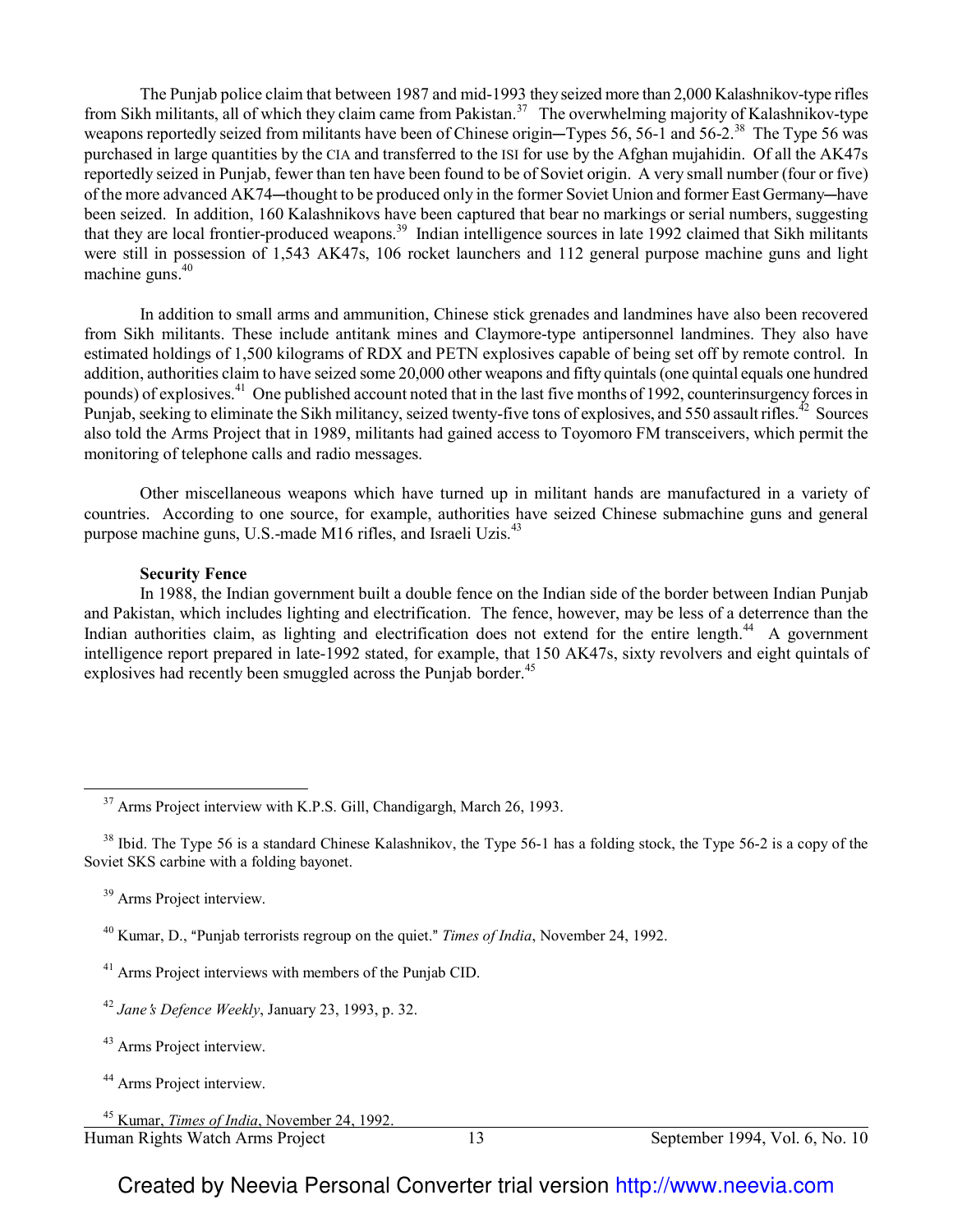Nonetheless, the fence has had some effect upon the flow of arms. Since its construction, new supply lines have opened up, across the Thar desert (Pakistani Punjab to Rajasthan) and across the Jammu and Kashmir border, the latter route possibly used by both Sikh and Kashmiri militants.<sup>46</sup> Some believe that the ISI and the Pakistan Rangers pass on arms to narcotics smugglers in the Rahimyar Khan region during the sandstorms which occur in April and May for transportation across the border to Jaisalmer from the staging posts of Bijnot, Islamgarh and Salansar, just inside the Pakistan border, south of the town of Bahawalpur.<sup>47</sup>

## **Indian Security Force Involvement**

Sikh militants also have received help directly from members of the Indian security forces. In November 1992, for example, two consignments of weapons were smuggled through the Ajnala sector of the Punjab, to the north of Amritsar, with the help of Border Security Force personnel. Five members of the BSF were later suspended, one of whom is due to stand trial for "waging a war against the nation." $48$ 

Another observer has noted that:

A lone Indian border guard looks the other way if properly bribed. So do Pakistani rangers on the other side, who also provide occasional covering fire for such groups as the Bhindranwale Tiger Force of Khalistan slipping across the frontier for another night of mayhem.<sup>49</sup>

## **Arming Kashmiri Militants**

For strategic and historical reasons, Pakistan has a far more active interest in Kashmir than in Punjab or anywhere else in India. It appears that, over the years, Pakistan has established a program of military training, weapons supplies, and political support to assist Kashmiri militants. It is widely accepted by western and non-western experts that the ISI is the main body facilitating movement of weapons across the border to Kashmiri militants.<sup>50</sup>

## **Pakistan**=**s ISI**

The Arms Project concurs in the consensus of expert opinion that ISI operatives transfer weapons to Kashmiri militants. Still, the extent to which the ISI actively assists and directs the flow of weapons from Pakistan to India remains unclear, as does the level of sanctioning authority within the ISI and the Pakistani government.

An important article in the *Washington Post* on May 16, 1994 cited Pakistani military sources—including two serving and two recently retired army officials familiar with the internal functioning of the ISI—as claiming that Pakistan had temporarily ceased direct support for Kashmiri insurgents in 1993 after the U.S. threatened to add it to the list of countries sponsoring terrorism, which would trigger a severing of economic ties. According to the article, the government's efforts to curb the ISI's covert assistance program for Kashmiri militants included firing ISI head Javed Nasir and all of his top assistants. It quotes one former minister involved in the program as stating, "At one point just before Gen. Nasir was sent packing, the ISI was spending 100 million rupees per month (about \$3.3 million) on the

 $\overline{\phantom{0}}$ 

<sup>50</sup> See, e.g., John Ward Anderson, "Pakistan Aiding Rebels in Kashmir," *Washington Post*, May 16, 1994; "The Covert Arms Trade," The Economist, February 12, 1994, p. 23; *Jane's Defence Weekly*, Jan. 15, 1994, p. 19; Sumit Ganguly, "The Prospects of War and Peace in Kashmir," in Rajuk G.C. Thomas, ed. *Perspectives on Kashmir: The Roots of Conflict in South Asia*, (Boulder: Westview Press, 1992), p. 359; Sumit Ganguly, "Avoiding War in Kashmir," *Foreign Affairs*, Winter 1990, p. 37; Selig S. Harrison, "Showdown in Kashmir," *Peace and Security*, Vol. 5, No. 3, Autumn 1990, pp. 8-9.

Human Rights Watch Arms Project 14 September 1994, Vol. 6, No. 10

<sup>46</sup> Arms Project interview.

<sup>&</sup>lt;sup>47</sup> "Pak likely to smuggle in more arms," *Indian Express*, April 19, 1993.

<sup>&</sup>lt;sup>48</sup> "Over-the-counter trade in illegal weapons." *Times of India*, April 10, 1993.

<sup>&</sup>lt;sup>49</sup> James Clad, "Terrorism's Toll," *Far Eastern Economic Review*, October 11, 1990, p. 34.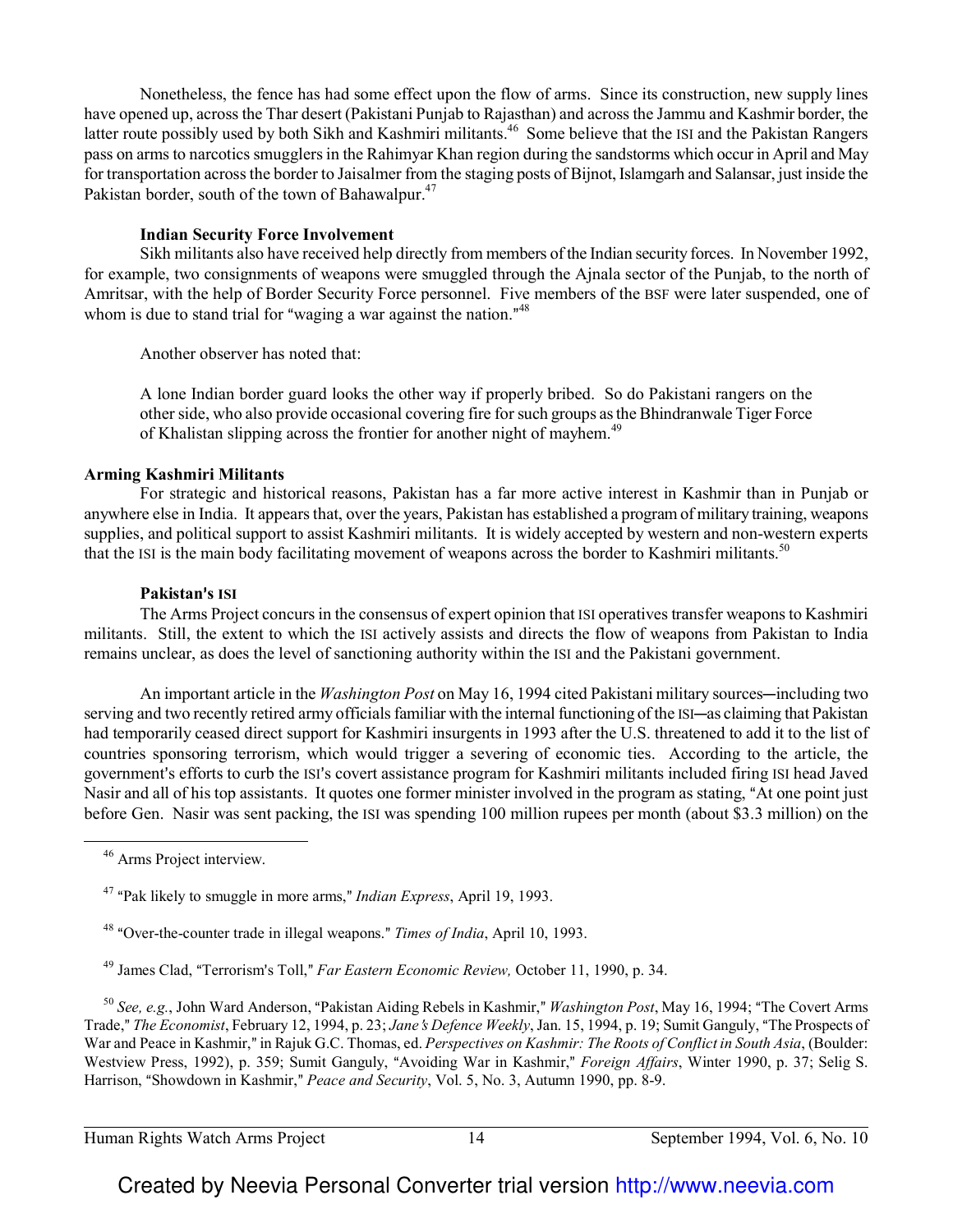Kashmiri operation alone." The article also notes that during this period, Pakistan funneled support through "private organizations," frequently operated by former army and ISI officials.<sup>51</sup>

 $\overline{a}$ 

Human Rights Watch Arms Project 15 September 1994, Vol. 6, No. 10 <sup>51</sup> John Ward Anderson, "Pakistan Aiding Rebels...," *Washington Post.*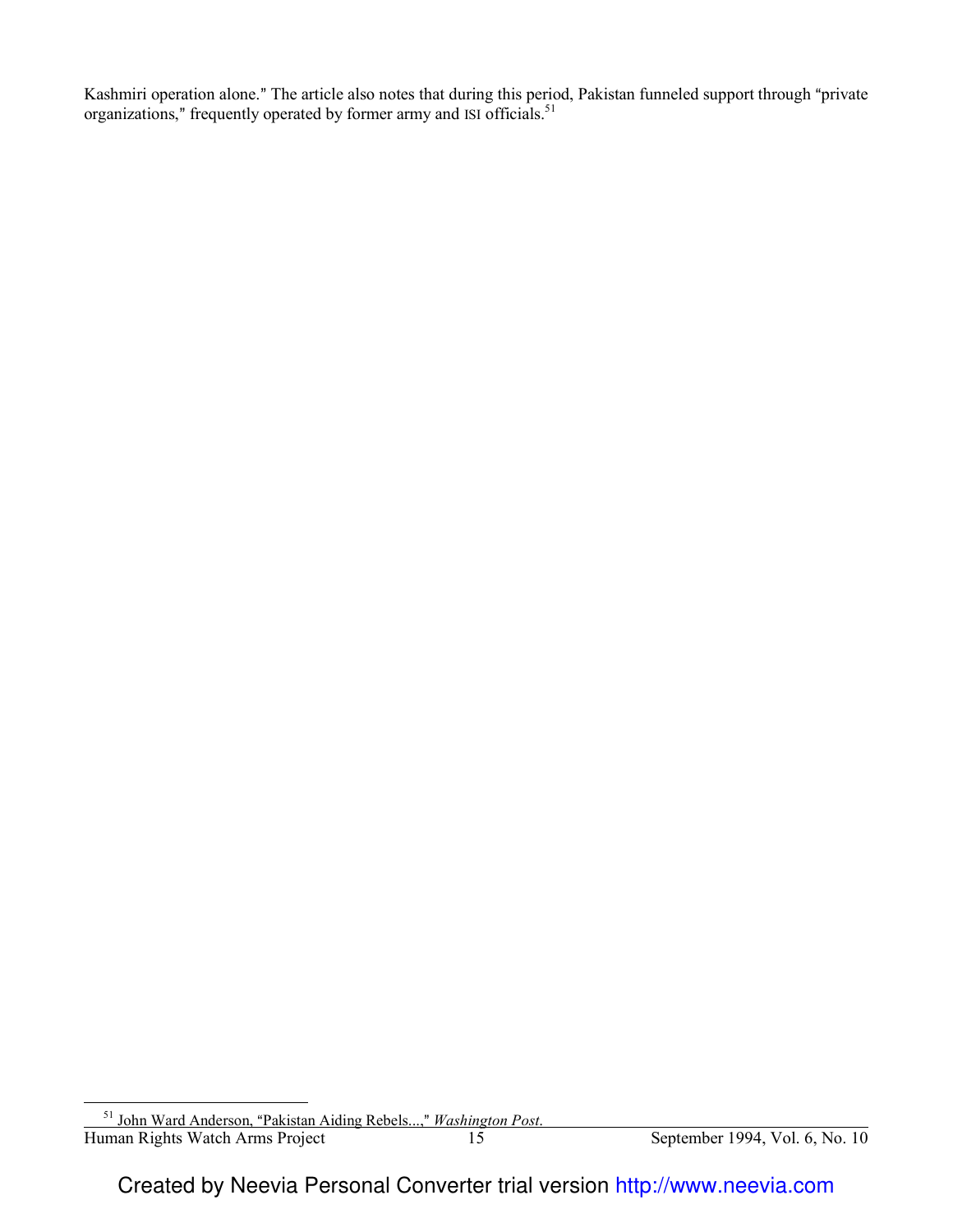Moreover, the article asserted that, according to Pakistan military sources, in early 1994 Pakistan began again to arm, train, and provide logistical support to Kashmiri militants, although at a much lower level than before, and that the ISI and the Field Intelligence Unit were coordinating arms transfers from Pakistan's Azad Kashmir to Kashmiri militants in India. These Pakistani military sources reportedly stated that at a meeting of top army generals in early 1994, a decision was made to resume active support for Kashmiri militants under "a more secretive and professionally managed program."<sup>52</sup>

Ostensibly private organizations have continued to supply arms to the militants, in operations overseen by the Pakistani army. Jamaat-i-Islami, the major Islamist political party in Pakistan, allegedly claimed in April 1994 that it collected 25 million rupees (almost one million dollars) in a nationwide fundraising campaign to support the militant cause in Kashmir. And, at times, the transfer of arms to Kashmiri militants may be carried out by members of the ISI without explicit authorization.<sup>53</sup>

In addition to weapons supplies from the ISI and other official or quasi-official sources, it also appears that significant quantities of weapons are purchased through commercial channels, in particular through the arms bazaars in the NWFP.<sup>54</sup> It is not known, however, how numbers of weapons purchased on the open market compare to the numbers acquired with the assistance of the ISI.

Kashmiri militants do not deny that they receive support from inside Pakistan. Indeed, at the end of 1990, one observer wrote:

Moslem guerrillas fighting the Indian government in Kashmir acknowledge that they are receiving arms and training from Pakistan, as well as advice from Pakistan's Inter-Service Intelligence agency (ISI). The level of Pakistani assistance has been substantial and steady since earlier this year, according to the guerrillas.<sup>55</sup>

Amanullah Khan, the chairman of the JKLF, has acknowledged that weapons are smuggled across the Pakistani border to his forces in Indian Kashmir, although he has maintained that the weapons are bought in "tribal areas of northern Pakistan."<sup>56</sup>

High-ranking Pakistani government officials have announced full moral and political support for the Kashmiri militants.<sup>57</sup> Other Pakistani government officials have acknowledged the existence of training camps (presumably unauthorized) inside Pakistan for Kashmiri guerrillas. The Pakistani government has, however, consistently denied arming or training the Kashmiri militants that are operating in India.

<sup>52</sup> Ibid.

 $\overline{\phantom{0}}$ 

<sup>54</sup> Arms Project interviews. *See also*, R.A. Davis, "Kashmir in the Balance," *International Defense Review*, April 1991; Christopher Thomas, "Indian Border Forces Masses as Kashmir 'War Season' Looms," The Times, June 24, 1990.

<sup>55</sup> Coll, "India, Pakistan Wage Covert `Proxy Wars'," Washington Post.

<sup>56</sup> James P. Sterba, "Border Battle: In Militaristic Pakistan, Struggle with India Bolsters Self-Identity," *Wall Street Journal*, December 28, 1990; Christopher Thomas, "Indian Border Force Masses as Kashmir 'War Season' Looms," *Times*, June 24, 1990.

Human Rights Watch Arms Project 16 16 September 1994, Vol. 6, No. 10 l <sup>57</sup> See, e.g., "Pakistan to Back J-K Ultras: Sharif," *Times of India*, December 25, 1990.

<sup>&</sup>lt;sup>53</sup> Arms Project interviews. *See also* Anderson, "Pakistan Aiding Rebels...," *Washington Post.*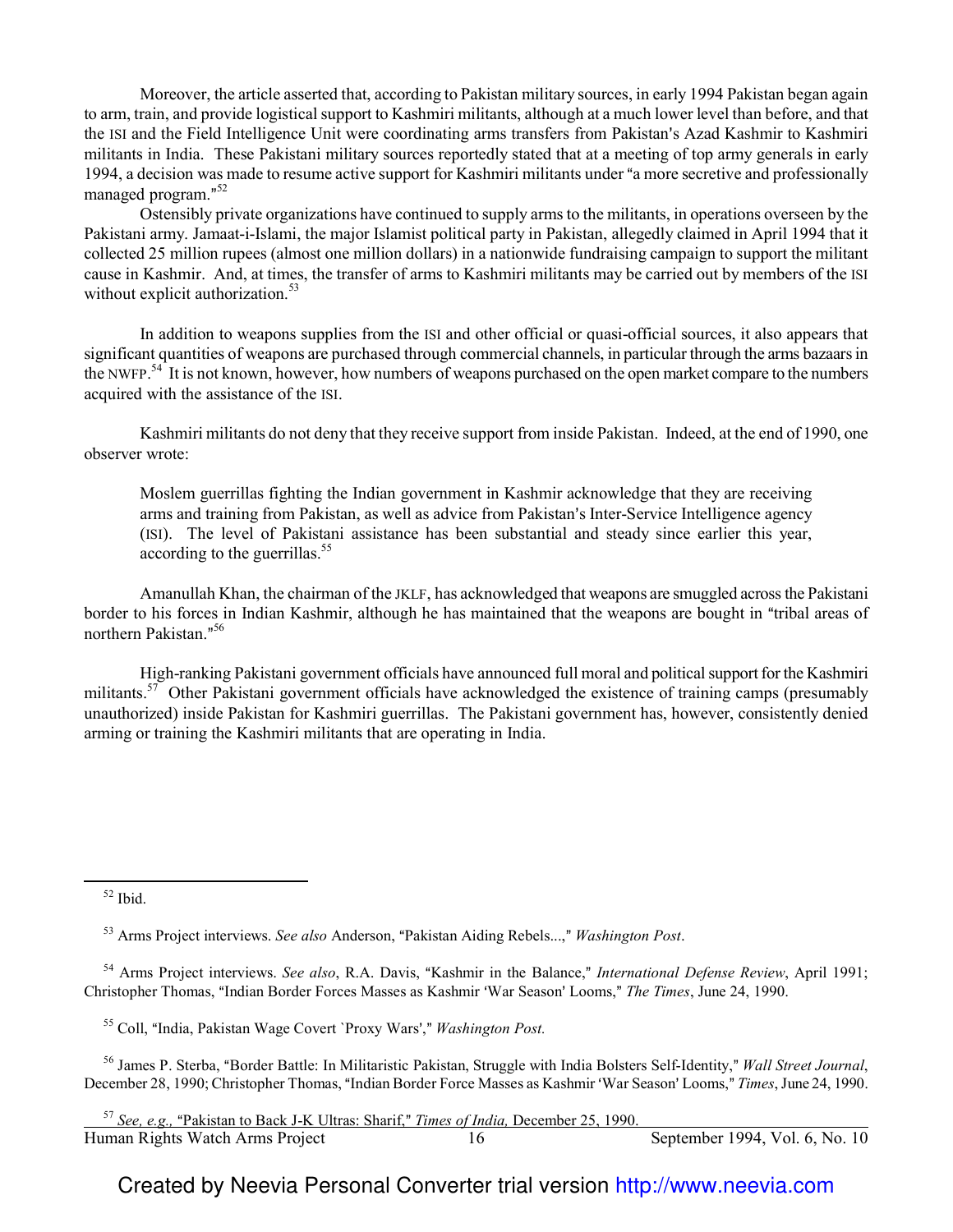These denials notwithstanding, Asia Watch has noted that the Pakistan army's field intelligence unit reportedly helped organize the JKLF in the Indian-held Kashmir valley as early as 1964. By 1988, Pakistan's ISI had begun to establish training camps in Pakistani-controlled Azad Kashmir manned by Pakistan army officers brought out of retirement.<sup>58</sup> According to Indian and American intelligence sources cited in the international press, sixty-three Pakistan-operated camps have been functioning at different times over the past two years, half in Azad Kashmir and half elsewhere in Pakistan. At least eleven of these camps have apparently operated continuously. In addition, Pakistan has reportedly trained hundreds of militant leaders and has smuggled hundreds of weapons into the Kashmir valley, including rocket launchers and Kalashnikov rifles from U.S.-supplied Afghan aid stockpiles.<sup>59</sup> In early 1990, a freelance photographer and a Western television crew were shown militant recruits receiving arms instruction in the Azad Kashmir section of Pakistan.<sup>60</sup>

The importance of the training bases in Azad Kashmir and elsewhere cannot be overestimated in assisting arms transport to Indian Kashmir. Moreover, even though the details of this extensive training provided by Pakistan have yet to be documented, such training cannot be divorced from the abusive tactics employed by Kashmiri militants.

The majority of the weapons in the possession of Kashmiri militants point to the Afghan pipeline, either from the arms bazaars of the NWFP or stocks still controlled by the ISI. One expert notes with regard to weapons used by Kashmir's militants that:

virtually the entire arsenal points to sources close to the Afghan war....[A] high volume of weaponry, most of it Chinese—notably Type 56-1 folding stock assault rifles, pistols, stick grenades and Type-69 rocket-propelled grenades—suggests the diversion of bulk consignments intended for the Afghan  $conflict...$ <sup>61</sup>

The fact that an AK47 sells for the equivalent of U.S.\$870 in Kashmir—somewhat lower than the going price in Dara in the NWFP $^{62}$ —suggests that commercial gain is minimal or non-existent, which points both to the number of weapons which must have reached the region and the likely involvement of the ISI. The massive stockpiles of weapons available to the ISI can facilitate a very high level of support for insurgencies at very low dollar cost to the Pakistani government, although the political cost, including the impact on human rights, may be much higher than envisioned.

**Weapons Seizures**

 $\overline{\phantom{0}}$ 

l

<sup>58</sup> Asia Watch, *Kashmir Under Siege*, p. 22.

<sup>&</sup>lt;sup>59</sup> Selig S. Harrison, "Sparks of War in Kashmir," *Washington Post*, April 23, 1990.

<sup>&</sup>lt;sup>60</sup> Malcolm Davidson, "Kashmir Militants Shown Training in Pakistan," *Reuters*, May 2, 1990.

<sup>&</sup>lt;sup>61</sup> R.A. Davis, "Kashmir in the Balance," *International Defense Review*, April 1991, p. 301. Certainly, the geographic proximity of Kashmir to Islamabad (along with Karachi, the first destination in Pakistan of CIA weapons shipments bound for the Afghan mujahidin) and Rawalpindi (the location of major ISI storage sites for pipeline weapons) would facilitate the transfer of pipeline weapons from Pakistan across the border to Kashmiri militants.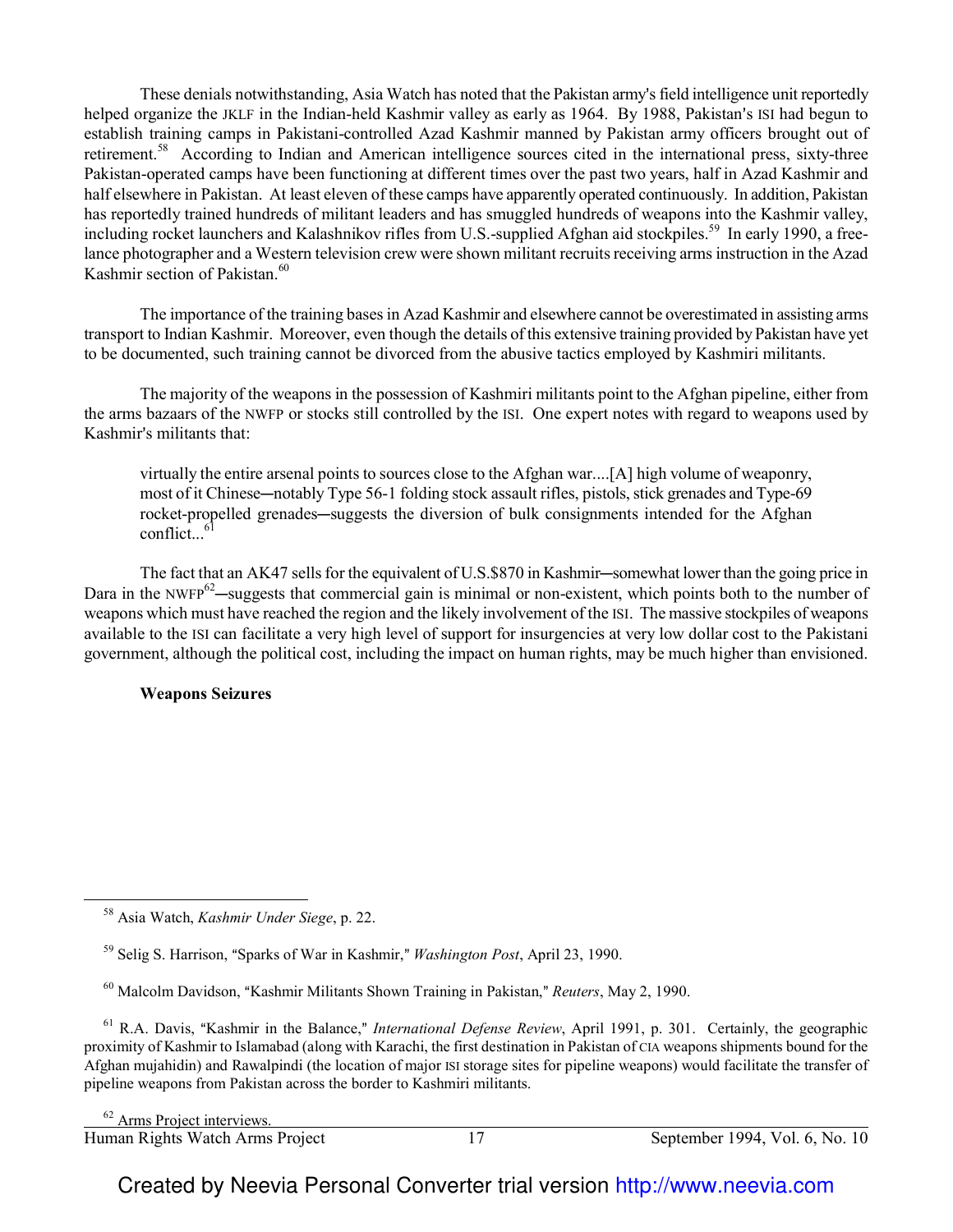Hard, reliable figures are, for obvious reasons, hard to come by. Sources told the Arms Project that 7,000 AK47s were seized from Kashmiri militants between early-1990 and the end of the 1992, as well as 150 machine guns, 500 rocket launchers, 1,500 rocket grenades, and several tons of explosives.<sup>63</sup> State authorities claim that between 1988 and mid-1993 almost 8,000 AK series assault rifles, 455 rocket launchers, and 8,030 grenades were recovered.<sup>64</sup> One May 1994 report maintained that since 1990 Indian security forces have captured more than 10,000 AK47s, 465 machine guns and hundreds of mines and explosives.<sup>65</sup>

With regard to the numbers of weapons seized entering from Pakistan, Union Minister of State Rajesh Pilot provided the Rajya Sabha (Upper House) with the following figures for arms the security forces claimed to have recovered at the border between Kashmir and Pakistan between 1990 and mid-1993: 150 rocket launchers, 1,926 AK type assault rifles, 710 pistols, thirty-four guns, 366 rockets, 5,248 grenades and bombs, 643 mines and forty-four walkie-talkie sets.<sup>66</sup> A recent report noted that in a major anti-arms smuggling operation mounted on April 17-18, 1994, Indian government forces claimed to have thwarted attempts to bring small arms and explosives across the border from Pakistan to militants in Kashmir. Pakistani sources claimed that Indian security forces killed as many as twenty people during the operation.<sup>67</sup>

To a certain extent, whether Kashmiri militants acquire weaponry through commercial routes or through ISI transfers may depend increasingly on the ideology of a particular militant group. Asia Watch noted in 1991, for example, that "the ideological bent of other groups, including the Hezb-ul Mujahidin, has reportedly attracted the support of Pakistan's military intelligence, the Directorate of Inter-Services Intelligence (ISI), which reportedly provides arms and training for some of these organizations."<sup>68</sup>

Similarly, Asia Watch suggested in 1991 that Pakistan's assistance to the JKLF, which favors independence for Kashmir, has reportedly been declining in favor of the pro-Pakistan Hezb-ul Mujahidin.<sup>69</sup>

In addition, the ranks of the JKLF are drawn mostly from the urban Muslim middle classes, boat owners and carpet makers who can afford to buy their own weapons, which means that they are not forced to rely upon the largesse of the ISI. One press report quoted a member of the JKSLF, the student wing of the JKLF, as stating that the JKSLF bought its arms from smugglers in Pakistan, Afghanistan, and India itself.<sup>70</sup>

There is also evidence that Kashmiri militants are obtaining weapons directly from Muslim groups based in Afghanistan.<sup>71</sup> These groups, of course, received enormous quantities of weapons through the pipeline. According to one account:

 $\overline{\phantom{0}}$ 

<sup>66</sup> "Over-the-counter trade in illegal weapons," *Times of India*, April 10, 1993.

<sup>68</sup> Asia Watch, *Kashmir Under Siege*, p. 20. *See also*, Raymond Whitaker, "Militants of Kashmir Show Their Hand," *Independent*, June 8, 1990.

<sup>69</sup> Asia Watch, *Pattern of Impunity*, p. 29.

<sup>70</sup> "Militants of Kashmir Show Their Hand," *Independent*, June 8, 1990.

<sup>63</sup> Arms Project interviews, Delhi, March 1993.

<sup>64</sup> Asia Watch and Physicians for Human Rights, *Pattern of Impunity*, p. 29.

<sup>&</sup>lt;sup>65</sup> Rahul Bedi, "On the Kashmir beat," *Jane's Defence Weekly*, May 21, 1994.

<sup>67</sup> *Jane*=*s Defence Weekly*, April 30, 1994, p. 21.

Human Rights Watch Arms Project 18 18 September 1994, Vol. 6, No. 10 l <sup>71</sup> See, e.g., Ibid; Davis, "Indian border force masses...," *Times; Jane's Defence Weekly*, January 15, 1994, p. 19.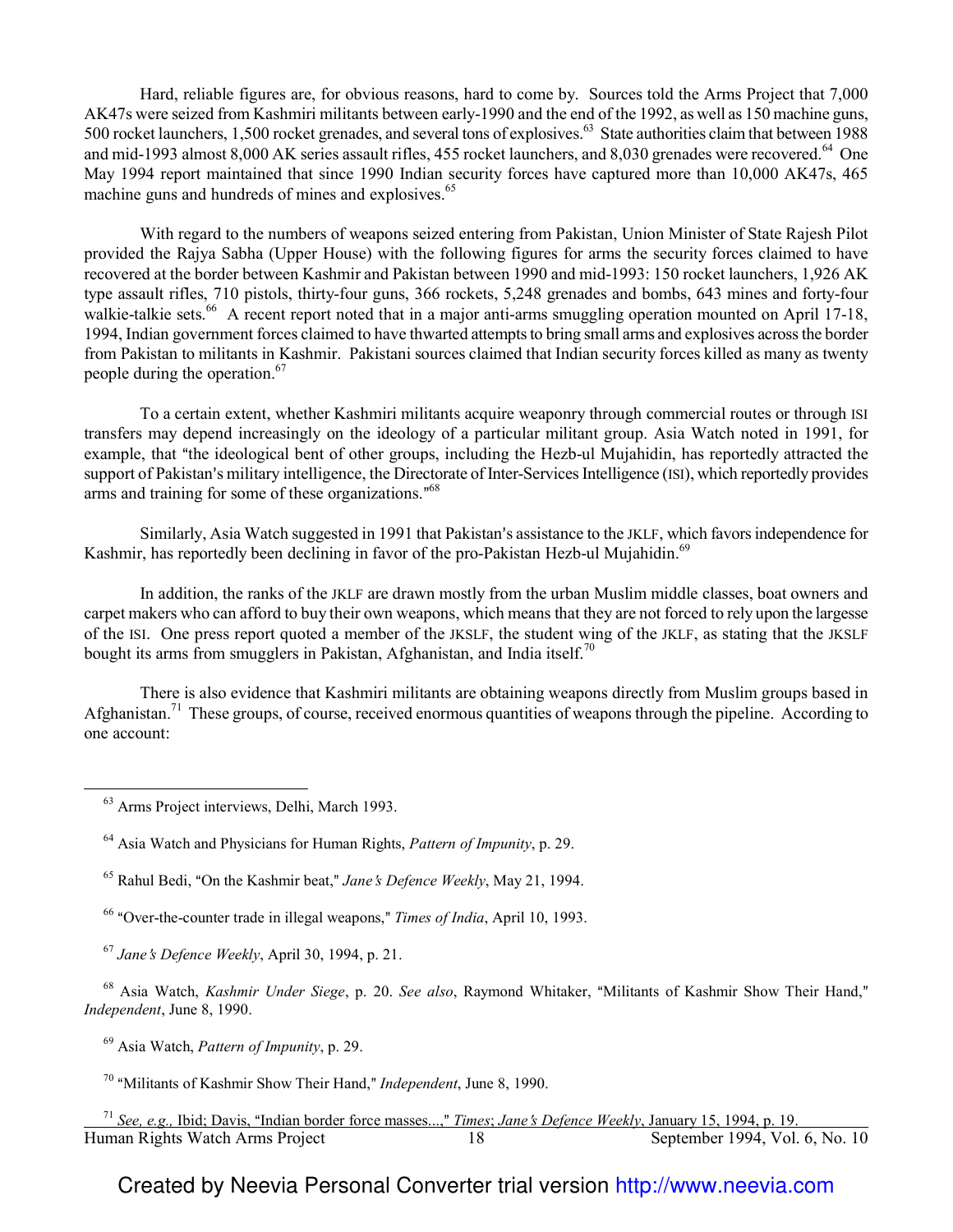There is evidence at least some of the rebel factions have established ties with the mujahidin of Afghanistan, who now have  $\ldots$  a huge arsenal of American and Pakistan-supplied weapons.<sup>72</sup>

Reports also have suggested that Kashmiri militants have received training in guerrilla warfare from Afghan guerrillas at Zawar, Afghanistan, ninety minutes drive into Afghanistan from Pakistan.<sup>7</sup>

One long-time observer writes that the ISI may be aiding these efforts:

Pakistan's Inter-Service Intelligence agency has promoted the interests of Hezb-i-Islami, a fundamentalist group in Afghanistan led by Gulbuddian Hekmatyar. Hekmatyar's links to other local fundamentalist groups, as well as his stated disenchantment with India's Afghan policy, suggest that he may well be, with ISI's acquiescence, providing aid and comfort to the insurgency.<sup>74</sup>

#### **Indian Security Force Involvement**

As in Punjab, there have been instances of the security forces in Kashmir becoming involved in the weapons trade to militant organizations. For example, in 1991, a top militant leader, Master Innayat, was killed in an encounter with the security forces, allegedly while transporting sixty-seven rifles from Baramulla (some sixty kilometers west of Srinagar) to Srinagar. Later that day the security forces reported seizing only twenty-nine rifles and the rest were allegedly sold back to the militants within twelve hours.<sup>75</sup>

#### **Supply Routes**

Most of the weapons acquired by Kashmiri militants enter from the western side of the state, probably through the Haji Pir Pass and the Tosha Pass, the arc around the main road which leads from the border through Baramula to Srinagar.<sup>76</sup> The *Times of India* reported in 1991 that Indian authorities claimed to have identified seventy-two routes used by militant forces crossing the line of control from Pakistan.<sup>77</sup>

One source explained to the Arms Project that in Srinagar weapons are often disbursed through a network of interconnected swampy lakes. Because the lakes are overgrown with vegetation and linked by numerous small channels, it is relatively easy for arms smugglers to remain undetected by Indian security forces, most of whom are not native to the city and are therefore unfamiliar with the lake system.

#### **Conclusion**

 $\overline{\phantom{0}}$ 

Militants in Punjab and Kashmir obtain many of their weapons from sources in Pakistan. The Arms Project concurs with the widespread expert opinion that ISI operatives are directly involved at least in some of the weapons transfers to Kashmiri militants. The extent to which the central government in Pakistan actively orchestrates or facilitates these transfers to militants in Punjab or Kashmir, however, is thus far impossible to confirm, and in any case, may fluctuate.

Between 1983 and 1987, the head of the ISI, General Akhtar, was the second most powerful person in Pakistan, enjoying daily access to then-President Zia. The relationship between the ISI and the highest level of central government, at least during that period, was obviously close. Therefore, it can be reasonably assumed that Zia was well

- <sup>74</sup> Sumit Ganguly, *Foreign Affairs. See also*, Anderson and Moore, "After Cold War...," *Washington Post.*
- <sup>75</sup> "Over-the-Counter Trade..." *Times of India*.

<sup>76</sup> Arms Project interviews.

Human Rights Watch Arms Project 1994, Vol. 6, No. 10 Human Rights Watch Arms Project <sup>77</sup> Asia Watch, *A Pattern of Impunity*, p. 152; W.P.S. Sidhu, "The Challenge in the Mountains," *India Today*, June 30, 1991.

 $72$  Anthony Spaeth, "No Peace in the Valley," *Harpers*, April 1993, p. 82.

<sup>&</sup>lt;sup>73</sup> Mansoor Khan, "Kashmiris Get Training in Afghanistan from Guerrilla Experts," *Reuters*, April 22, 1990.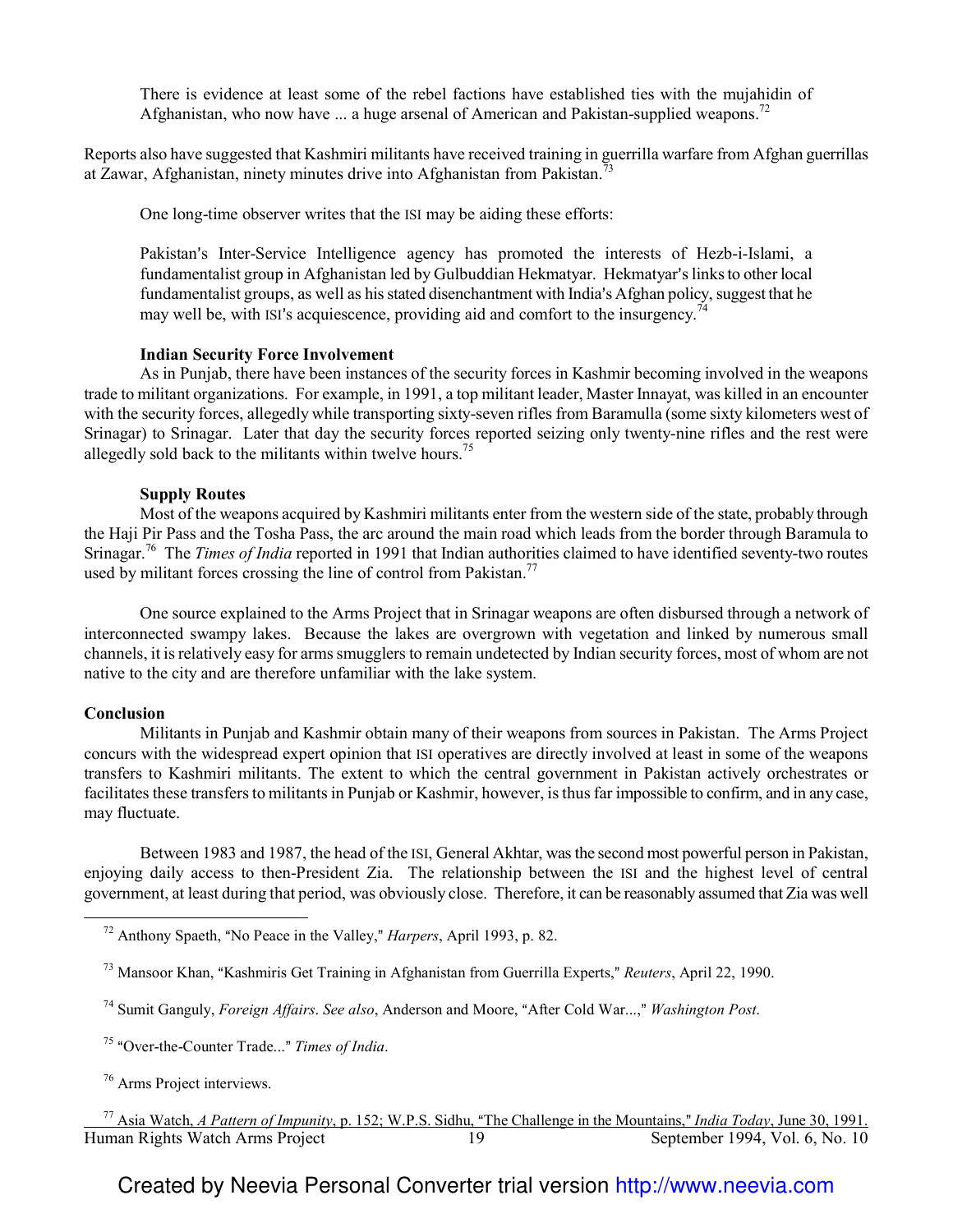aware of the actions of the ISI high command. Since then, although relations between the ISI and the central government—to which it is accountable—have varied, given the tensions between Pakistan and India over Kashmir and public statements by senior government officials supporting the goals of the Kashmiri opposition, it is virtually certain that the central government at a minimum tacitly condones weapons transfers to militants seeking independence from India.

Similarly, the extensive evidence of long-standing programs to train Kashmiri militants suggests support from the central government of Pakistan. With the support in arms supply, training, and related assistance goes a degree of responsibility for the observance of humanitarian law by the militant forces.

Although it cannot be irrefutably established that ISI chiefs were directly responsible for leaks from the Afghan pipeline, the nearly total control of the ISI over the pipeline makes it a virtual certainty that the ISI leadership bears responsibility for what could be seen as the "directed" leakage to favored insurgents. Moreover, even if it were shown that lower level ISI operatives have always been responsible and the high command never had full knowledge of illicit transfers, whether for profit or with political intent, the Arms Project regards the ISI and the central government as responsible because of their failure to account for arms shipments intended for the mujahidin. By refusing to impose verifiable controls, the ISI high command and the central government made possible weapons transfers from the pipeline to new recipients, who had no obligation to account for their actions.

Furthermore, the government bears responsibility for its failure to regulate closely the involvement of the ISI in the transfer of weapons and provision of training to militants, and to investigate allegations of any such activities of which it was not already aware. The government must also be held accountable for its failure to impose explicit human rights conditions upon the recipients of Pakistani assistance.

With regard to the U.S., wider geopolitical concerns were clearly the primary focus when the decision was made to open the pipeline, namely securing the Soviet withdrawal from Afghanistan. Yet, American policy makers were not sufficiently concerned about the broader impact—and in particular the human rights consequences—of the pipeline upon South Asia. Any knowledgeable analysis of the ISI or the relationship between the NWFP and the central administration in Islamabad would have concluded that the unmanageable proliferation of weapons was inevitable. The U.S. should have foreseen the implications of a failure to fence off the Afghan pipeline from other theatres of conflict in the region, particularly those in which Pakistan has had a historical commitment. The cost can be measured by the erosion of respect for human rights throughout the region.<sup>78</sup>

The failure of both the United States and Pakistan to exert controls over the operation of the pipeline contributed significantly to the massive proliferation of weapons throughout South Asia and the human rights consequences thereof. The rupture of the pipeline meant that by the mid-1980s weapons intended for Afghan insurgents were both making their way into commercial channels and being transferred directly to Kashmiri militants and, most likely, to Sikh militants.

The mass diffusion of officially unaccounted-for weaponry into the region from the pipeline in the mid-1980s facilitated the arming of militants in Punjab and Kashmir and, as demonstrated in Chapters 3 and 4, gave them increasingly lethal means with which to commit violations of the laws of war.

## **III. ARMS AND ABUSES IN PUNJAB**

Although violent Sikh activity virtually ended in 1993 in the wake of a ruthless campaign by the government to crush separatist efforts, during the last decade Sikh militants regularly engaged in widespread armed violence, including attacks on civilians. This chapter, after summarizing the history of the conflict in Punjab and the egregious abuses of human rights and humanitarian law carried out by the Indian government, focuses on violations committed by Punjab-

 $\overline{\phantom{0}}$ 

Human Rights Watch Arms Project 20 September 1994, Vol. 6, No. 10  $<sup>78</sup>$  Of course, the people in Punjab and Kashmir have not been the only victims of the Afghan pipeline. In fact, the principal</sup> victims of attacks by groups using this weaponry have been Afghans who have died by the thousands even since 1992 from indiscriminate shelling and attacks.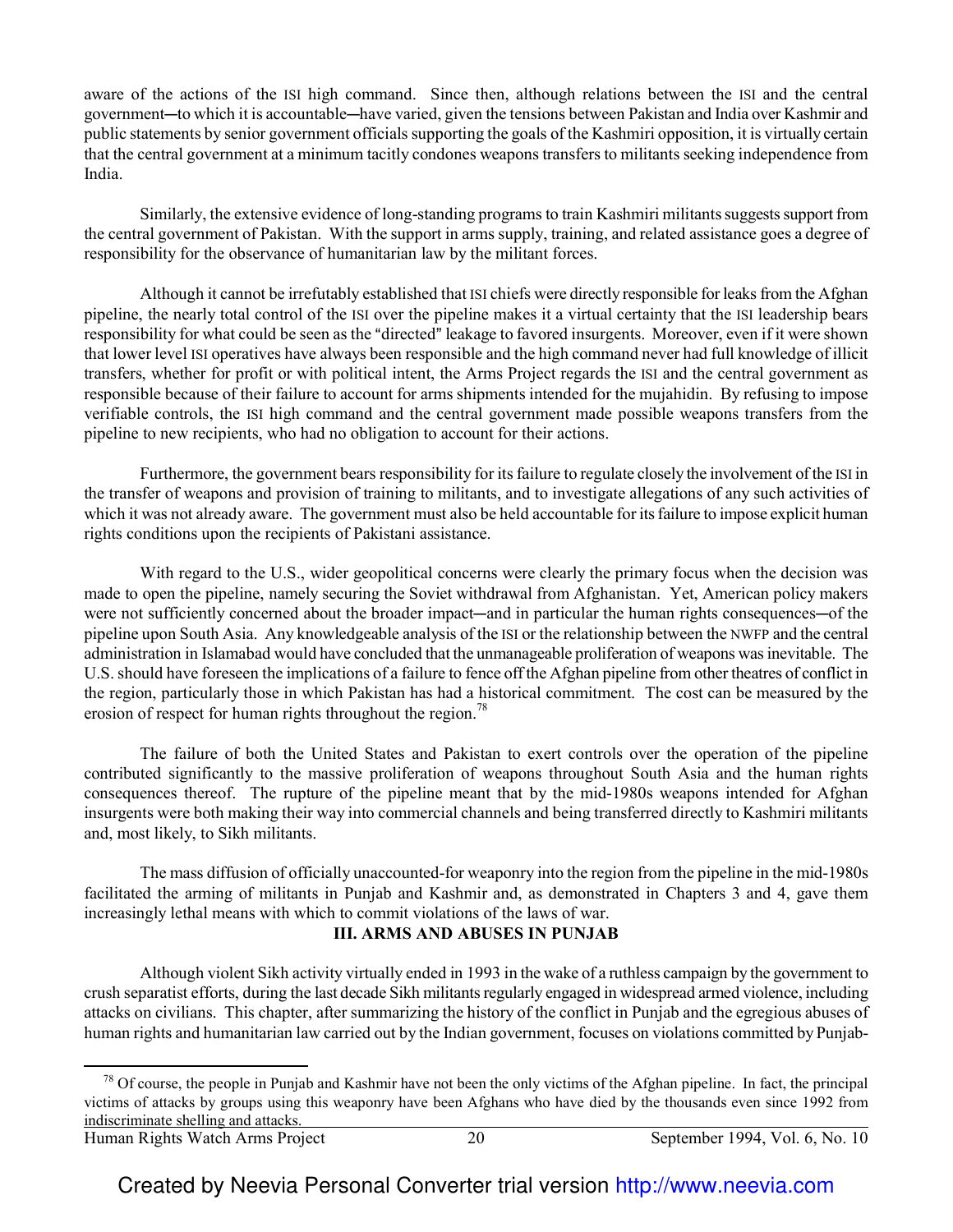based Sikh militants: cases in which militants, in contravention of international norms, opened fire in crowded public areas, attacked passengers on public buses and trains, murdered Hindu laborers, assassinated political and religious figures and government employees, committed election-related violence, engaged in extortion, killed the families of policemen, and used religious sites for military purposes. The chapter concludes with an examination of the role of weapons in the commission of these abuses. Militant forces used such weapons as automatic rifles, grenades, rockets, and bombs in committing many of these acts. Increased access to more sophisticated weaponry, particularly automatic rifles, contributed to and facilitated increased violations of international humanitarian law by the militants.

#### **Historical Background**<sup>79</sup>

The state of Punjab is located in India's fertile northwest "breadbasket", bordering Pakistan on the west, and the Indian states of Haryana and Rajasthan in the south, Uttar Pradesh in the east, and Jammu and Kashmir in the north. Followers of a religion begun almost 500 years ago, Sikhs make up about 2 percent of India's total population, whereas in Punjab, they constitute approximately 60 percent of the population.

For more than a decade, Punjab has been the site of one of the bloodiest conflicts in India's post-independence history. The conflict had its origins in a power struggle between Sikh political leaders and the Indian government, both of which were eager to maintain control over the resources of one of the country's most prosperous states.

While the causes of the conflict are complex, a key factor was the desire on the part of many Punjab Sikhs for greater autonomy and the Indian government's refusal to relinquish control. In the early 1980s, after years of protracted negotiation between Sikh political leaders and the central government, a number of Sikhs-mainly followers of Sant Bhindranwale, a fundamentalist Sikh preacher—began to adopt more violent tactics.<sup>80</sup> A crucial precipitating factor was Indira Gandhi's dismissal in 1980 of Punjab's elected state legislature, which for the first time had been under control of a leading Sikh political party, Akali Dal. When state elections were held in May of that year, Gandhi's Congress Party gained power by a small majority.

Extremist Sikhs subsequently grew bolder in confronting the government. In September 1981, a leading Hindu journalist and publisher was assassinated in Punjab, and the followers of Bhindranwale were suspected. Bhindranwale surrendered to police, but he was released less than a month later.

These events were followed by a marked increase in random attacks by Sikhs on civilians in markets and other public places. Following Bhindranwale's arrest in 1981 and until June 1984 when the Indian army launched its assault on the sacred Sikh Golden Temple in Amritsar, the Indira Gandhi government and the Sikh Akali Dal leadership continued to negotiate over the political future of Punjab. Akali Dal sought more state autonomy, a long-promised transfer to Punjab of the city of Chandigarh and other Punjabi-speaking areas, and changes in Indian law that would give greater legal recognition to Sikhism as a distinct religious affiliation. The demands also included a more equitable share of the water from local rivers—a demand vehemently opposed by the neighboring state of Haryana, which has a majority Hindu population.

 $\overline{\phantom{0}}$ Negotiations ended in stalemate, and in May 1982 the government broke off talks with Akali Dal and banned several militant Sikh organizations. Members of these organizations retreated to the Golden Temple complex in Amritsar-a small walled city and Sikhdom's holiest shrine. This became Bhindranwale's headquarters, housing thousands of his armed followers and an arsenal of weapons. The rest of the year saw resumed negotiations, another

Human Rights Watch Arms Project 21 September 1994, Vol. 6, No. 10

<sup>79</sup> This material is drawn from a lengthier analysis by Asia Watch in *Punjab in Crisis*. Readers are referred to Chapter 2 of that report for a more detailed historical account.

 $80$  Most of the militant groups in Punjab trace their origins to Bhindranwale, who rose to prominence in the mid-1970s as a fiery orator and rigid fundamentalist. By 1978, he had gained the backing of Congress (I) political leaders who saw in him an opportunity to discredit the Akali Dal-Janata Dal coalition government then in power in Punjab. As he became more powerful, the Akali Dal also courted him, causing rival Akali factions to support other militant groups. Bhindranwale was killed when the Indian army stormed the Golden Temple in 1984. After his death, the number of militant groups proliferated, as did the divisions among them.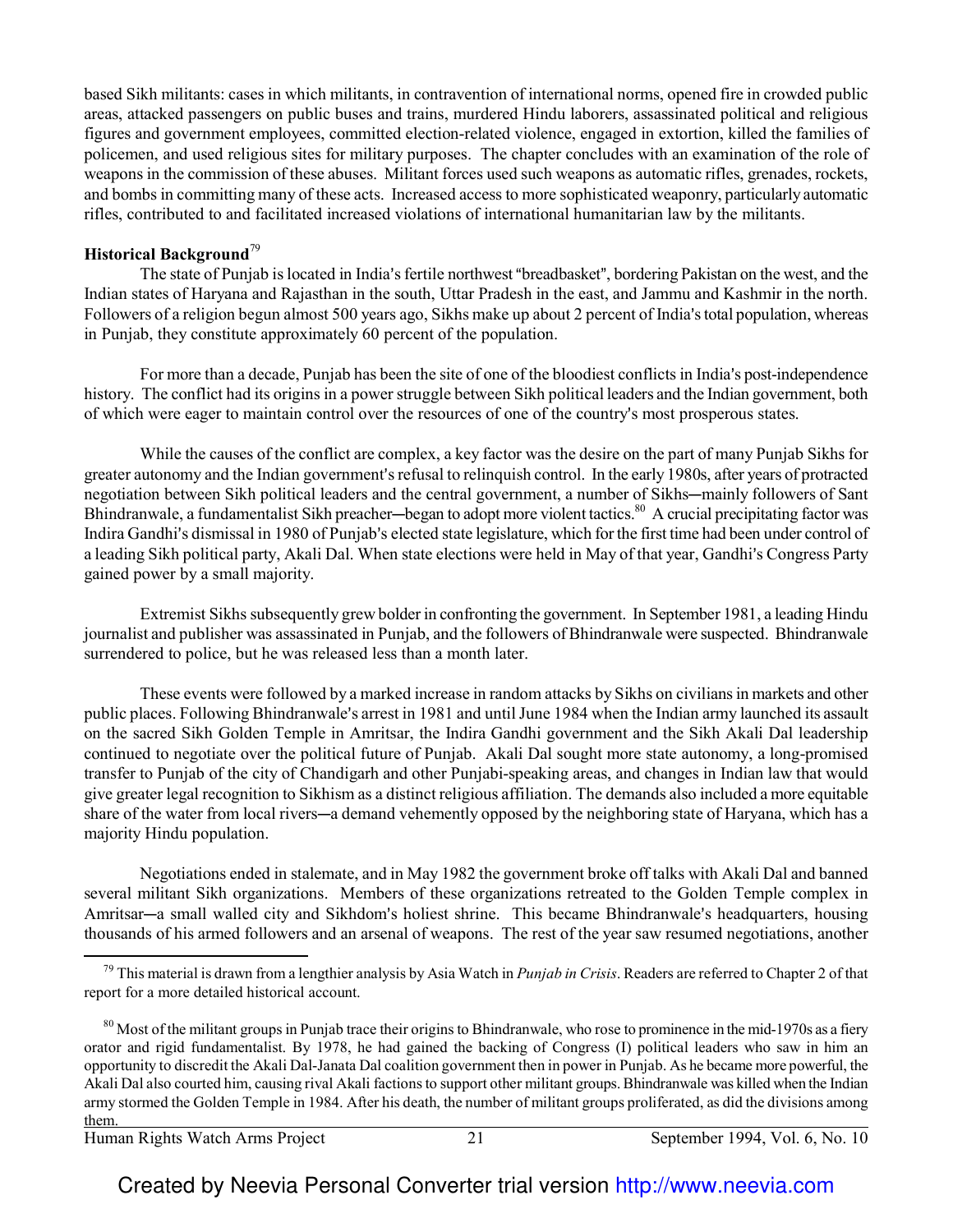stalemate, and the failure of ongoing Sikh civil disobedience campaigns to achieve a political breakthrough. This prompted some previously moderate Sikh politicians to align themselves with the militants, and to support the resort to violence.

By 1984, increasing militant violence had prompted the central government to impose President's rule (direct rule) on Punjab.<sup>81</sup> The imposition of direct rule brought with it a dramatic increase in human rights abuses against the Sikh population by Indian authorities, including arbitrary arrests, extrajudicial executions, and torture.

On June 3, 1984, Sikh leaders called for a new campaign of civil disobedience. In response, Prime Minister Gandhi ordered the Indian army to Punjab, imposed a state-wide curfew, suspended train service, deported foreign journalists, and prohibited domestic press from reporting on army action.

The army and the Central Reserve Police Force (CRPF), then surrounded the Golden Temple complex. A full assault on the complex, code-named Operation Bluestar, took place between June 4 and 6, 1984. Because June 3 was a Sikh holy day, thousands of pilgrims were housed along with temple employees within the complex. The army did not offer those inside the opportunity to surrender. Hundreds of civilians were killed in the assault, including Bhindranwale, and a number of men captured by the army were summarily executed. Over 6,000 persons were detained following the assault, and during the next two months, the army conducted large-scale operations throughout Punjab, resulting in thousands more arrests. The overall effect of Operation Bluestar was to harden the resolve of the Sikh militants.

The level of violence and repression in Punjab rose dramatically after the assault on the Golden Temple. Outraged by the attack and continuing violations by Indian authorities, some separatist Sikhs began to demand an independent state of Khalistan. On October 31 of the same year, Sikh bodyguards assassinated Prime Minister Indira Gandhi. In response, Hindu mobs slaughtered thousands of Sikhs in New Delhi and other cities throughout northern India. The complicity of local officials in the massacres and the failure of the authorities to prosecute the killers alienated many ordinary Sikhs who had not previously supported the militant cause.<sup>82</sup>

The Sikh conflict was sparked by the government's political intransigence and escalated following the assault on the Golden Temple and subsequent police repression. However, the frequency and severity of militant Sikh attacks, and the ability of militants to induce widespread fear in the civilian population were clearly enhanced by the increasing availability of sophisticated weaponry in the region during the same time period.

Sikh militarism began to decline significantly in 1992, mainly due to a ruthless campaign by the Indian security forces, orchestrated by the current Director General of Police in Punjab, K.P.S. Gill. Gill's efforts, which have resulted in sustained and extreme violations of human rights and humanitarian law, led to the capture or killing of militant leaders, and a fragmenting of rebel organizations. Although the militant movement is now quiet, it is not yet clear whether this fragile peace—imposed at tremendous cost to the civilian population—will last. If the militant forces should re-emerge, the ease with which sophisticated weapons are now obtained throughout South Asia should make it relatively easy for groups to re-arm.

 $\overline{a}$ 

 $81$  Punjab was under direct rule from Delhi between 1984 and 1986, and again between 1988 and 1992.

Human Rights Watch Arms Project 22 September 1994, Vol. 6, No. 10  $82$  According to one militant leader: 'It was the Delhi riots, even more than Operation Bluestar, which made me an active Khalistani. After the riots, I felt not only could we no longer trust the Government, we also couldn't trust the Hindus as a community', quoted in Mira, C., 'Confessions of an ex-terrorist', *Hindustan Times*, August 22, 1992.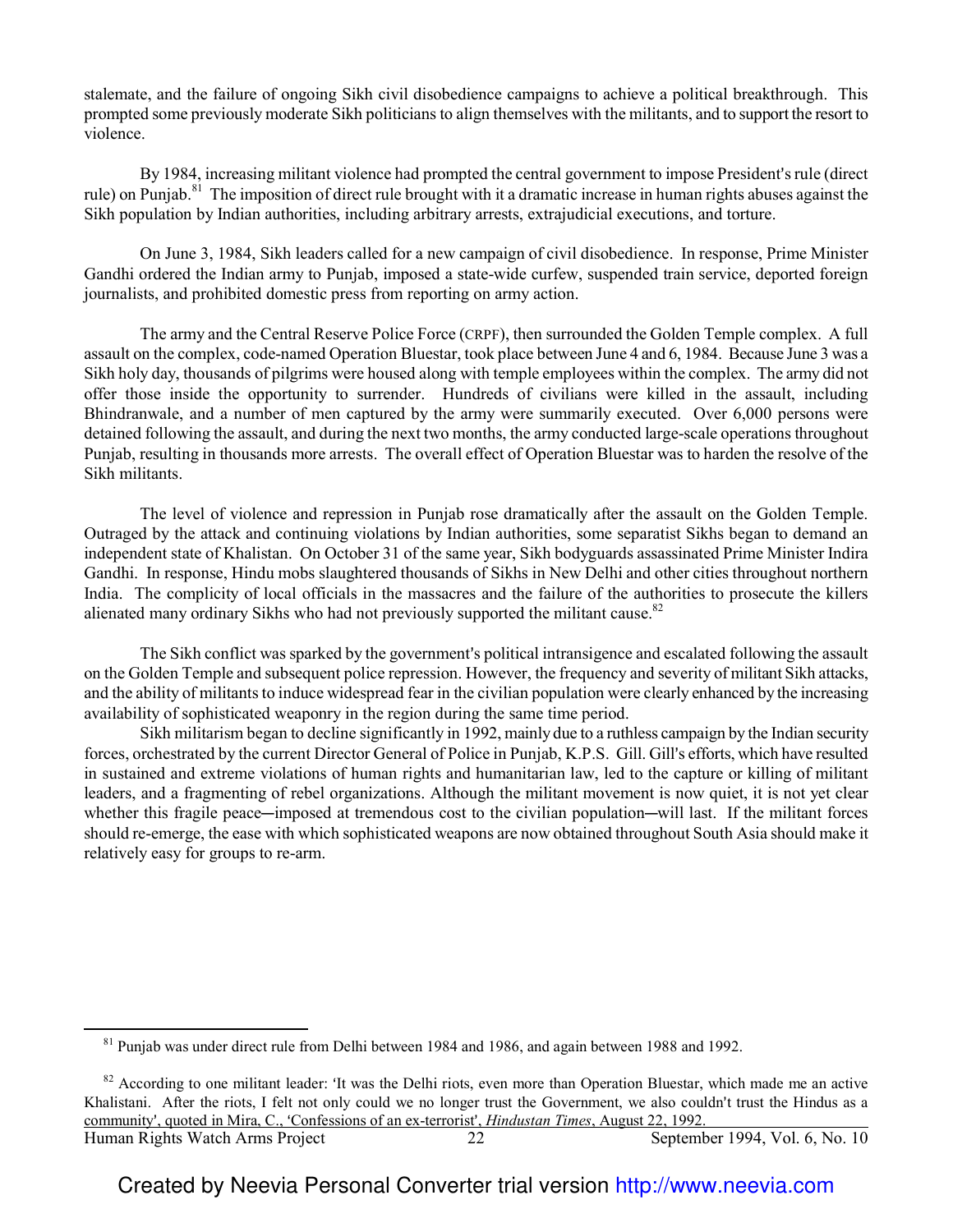## **Abuses by Indian Government Forces**<sup>83</sup>

Indian authorities engaged in a pattern and practice of gross violations of human rights and humanitarian laws in Punjab. These abuses included arbitrary arrests, torture, prolonged detention without trial, disappearances, and summary killings of Sikh civilians and suspected militants. Attacks by government forces against civilians often were carried out in revenge for the activities of armed opposition groups. Numerous incidents involving the shooting of civilians in reprisal for acts by militants have been documented by Human Rights Watch/Asia and reported in the press.

Summary executions and deaths in custody were regularly covered up by the practice of filing reports claiming that individuals were killed in "encounters" with the security forces. In addition, the security forces were issued shoot-to-kill orders, and were permitted by several changes in law to conduct mass round-ups and warrantless house-tohouse searches in Sikh areas, as well as to detain people without approval of the courts. Government personnel were virtually immune from prosecution for human rights violations.

The use of various forms of torture was widespread.<sup>84</sup> Torture was practiced against alleged militants, and also against relatives and those believed to be close associates of suspected militants. Human Rights Watch/Asia has contended that "virtually everyone detained in Punjab is tortured."<sup>85</sup> Torture also was used as a form of reprisal. For example, in August 1990, some 200 residents of five villages near Kathunangal were reportedly rounded up and beaten by members of the CRPF. Some were taken to a police station and tortured. These incidents occurred the day after an explosion damaged a patrol jeep nearby, and were reportedly carried out in retaliation.<sup>86</sup> Despite the considerable amount of available information and testimony concerning the violation of human rights by the security forces, the only consequence was that a few security personnel involved in the incident were suspended. $87$ 

 $87$  Ibid.

l

 $\overline{\phantom{0}}$ 

Human Rights Watch Arms Project 23 September 1994, Vol. 6, No. 10

<sup>83</sup> What follows is a brief summary of abuses by Indian security forces, drawn mainly from more detailed descriptions in *Punjab in Crisis* (Asia Watch, 1991), and *Dead Silence: The Legacy of Abuses in Punjab* (Human Rights Watch/Asia and Physicians for Human Rights, 1994).

<sup>84</sup> In *Punjab in Crisis*, a 1991 report, Asia Watch devotes thirty-eight pages to torture by government forces, much of it consisting of accounts by torture victims themselves. Similarly, in the recently published *Dead Silence: The Legacy of Abuses in Punjab*, thirty pages are devoted to torture at the hands of Indian authorities.

<sup>85</sup> Asia Watch, *Punjab in Crisis*, p. 110.

<sup>86</sup> *India: Torture, Rape & Deaths in Custody*, (Amnesty International, London, March 1992), p.30.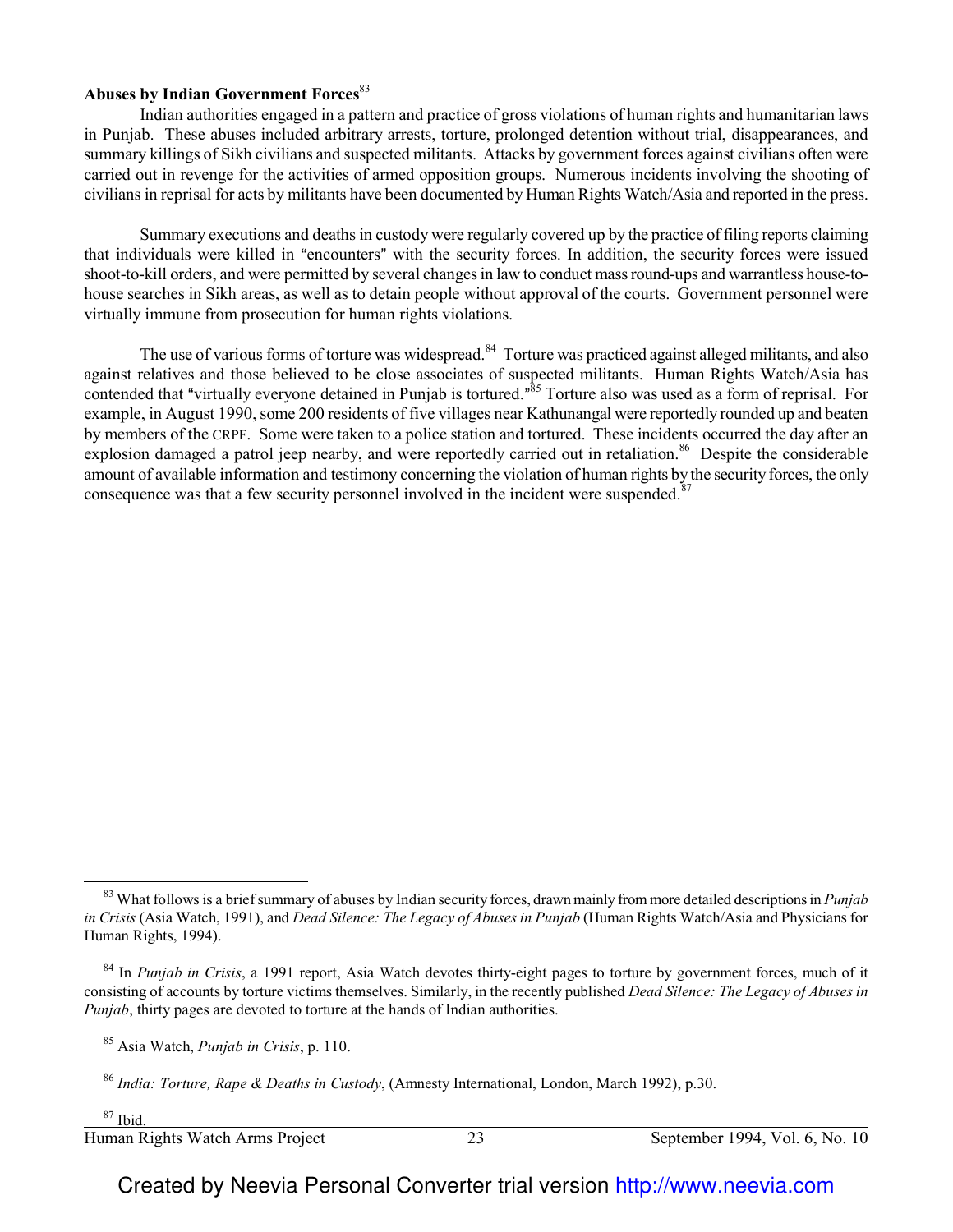Forced disappearances of suspected militants were also common; it is estimated that the number of disappearances in Punjab may be as high as several thousand. Police typically either deny that the detainee was in custody or claim that the victim escaped. Thus, the families and friends of the disappeared never learn with certainty the real fate of the victim. Most of the disappeared are believed to have been killed and their bodies disposed of in secret.<sup>88</sup>

In their zeal to suppress the militant Sikh movement, Indian government forces, under the leadership of Punjab Director General of Police K.P.S. Gill, have continued to commit serious violations of human rights and humanitarian law. Gill's stated goal is to eliminate entirely the militant Sikh leadership. Accordingly, as documented in *Dead Silence: The Legacy of Abuses in Punjab*, "the deliberate use of torture and execution as counterinsurgency tactics is not merely tolerated but actively encouraged by Indian government officials,"<sup>89</sup> and supported by laws which provide protection from prosecution for abuses committed in the line of duty.<sup>90</sup> Gill, in fact, has expanded a bounty system of rewards for police who kill known militants, a practice which, not surprisingly, has encouraged extrajudicial executions and disappearances.<sup>91</sup>

## Abuses by Militants<sup>92</sup>

Between 1981 and 1992, at least seven major Sikh militant organizations and approximately a dozen smaller groups, often acting independently of one another and sometimes at cross-purposes, waged frequent bloody attacks against unarmed civilians, engaging in both random acts of violence, as well as violence targeting particular individuals or groups. Some of the groups were organized into forces with identifiable command structures, although with constantly shifting political alliances, the structures tended not always to be obvious. Others operated more as criminal gangs who found in the political crisis a lucrative business in extortion and arms smuggling. By 1990, the seven major groups were all, at least nominally, under the authority of one of several Panthic Committees, which functioned as decision-making and command bodies.<sup>93</sup> Although members of Sikh militant organizations were relatively few in number compared to the total Sikh population, and in recent years had increasingly equivocal support from the local Sikh population, the militants reportedly had little difficulty raising money from Sikhs living abroad to finance their activities.<sup>94</sup>

 $89$  Ibid., p. 1.

 $\overline{a}$ 

<sup>90</sup> Ibid., p. 13.

 $91$  Ibid., p. 2.

 $92$  The Arms Project did not conduct fieldwork directly documenting individual human rights violations by militants. The examples given in this section are drawn from studies done by Asia Watch in the 1991 report *Punjab in Crisis*, and by Human Rights Watch/Asia and Physicians for Human Rights in the 1994 report *Dead Silence*, and from an Arms Project review of hundreds of press accounts of human rights violations reportedly committed by Sikh militants since 1980. With regard to the use of press reports, every effort was made to include only those types of abuses that are consistent with other reliable accounts or are reported with frequency and specificity. The Arms Project recognizes the obvious point, however, that press reports may be biased or based on biased sources.

<sup>93</sup> Human Rights Watch/Asia and Physicians for Human Rights, *Dead Silence*, p. 13. The Khalistan Commando Force (Panjwar), Babbar Khalsa, Khalistan Liberation Force (Budhisingwala) and the Bhindranwale Tiger Force of Khalistan (Sangha) were affiliated with the historically most powerful Panthic Committee headed by Dr. Sohan Singh, who was captured in November 1993. The Bhindranwale Tiger Force (Manochahal) and the Khalistan Commando Force (Rajasthani Group) supported the Panthic Committee led by Gurbachan Singh Manochahal. The Zaffarwal Panthic Committee was supported by the Khalistan Commando Force (Zaffarwal).

Human Rights Watch Arms Project 24 September 1994, Vol. 6, No. 10 l <sup>94</sup> Arms Project interviews.

<sup>88</sup> Human Rights Watch/Asia and Physicians for Human Rights, *Dead Silence*, p. 38.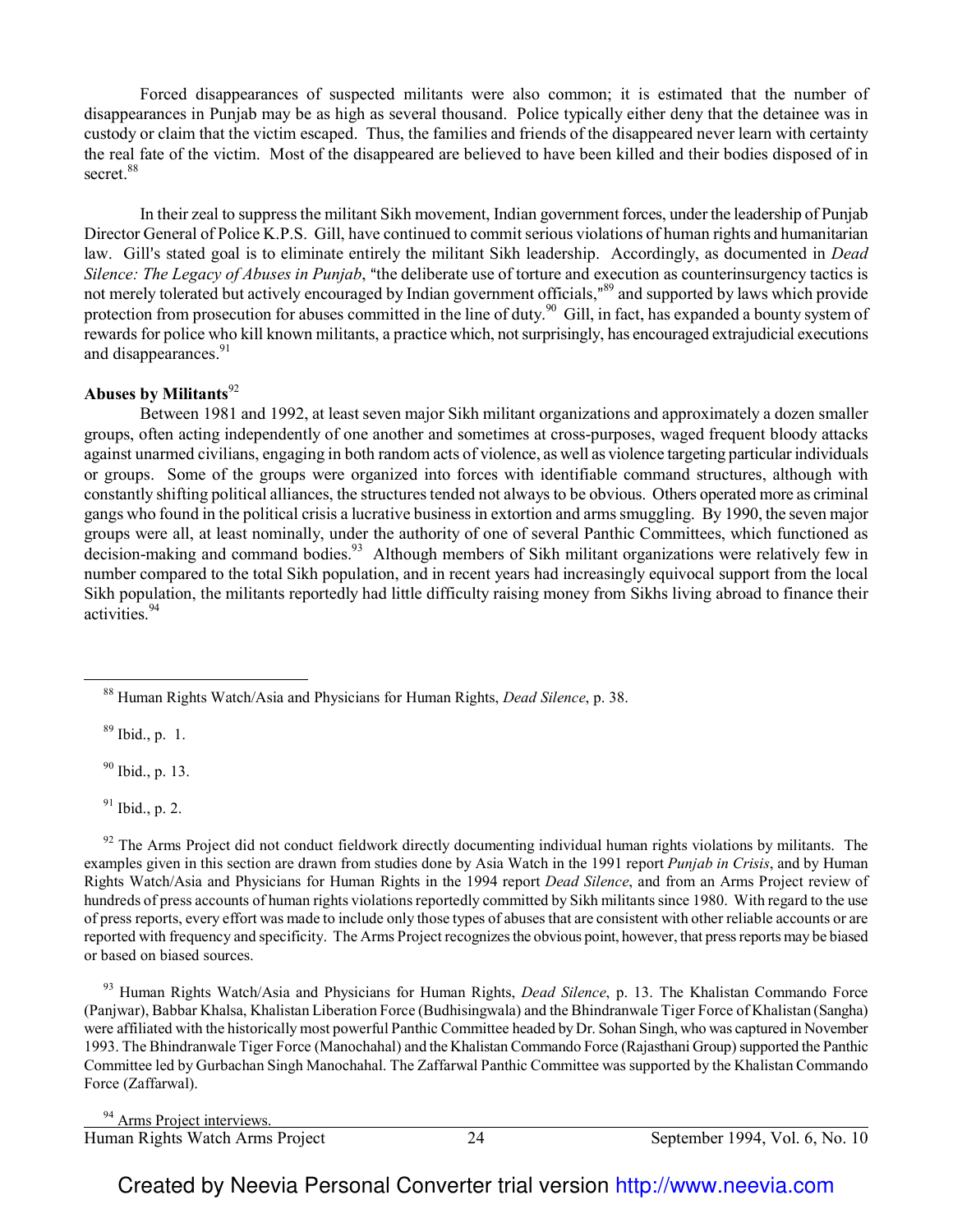Beginning in 1981, however, Sikh militants regularly engaged in a pattern of serious violations of humanitarian law.<sup>95</sup> Most of these violations involved deliberate attacks on unarmed civilians. These took a variety of forms: random assaults on civilians; targeted killings of Hindu civilians and Sikh civilians suspected of collaboration with the Indian government; and assassinations of political figures and Hindu religious leaders. Although most militant Sikh attacks on civilians took place in Punjab, they were also undertaken in other regions of India, particularly in the neighboring state of Haryana, and in Delhi and Bombay.

Militants frequently opened fire in public areas such as marketplaces, crowded streets, and residential neighborhoods; targeted Hindu laborers for murder; attacked public buses and trains; assassinated political and religious figures and government employees; engaged in election-related violence; threatened the lives of journalists; extorted money from local businessmen through threats and kidnapping; killed the families of policemen; and used religious sites frequented by civilians for military purposes. In almost all instances, they used light weapons such as automatic rifles, grenades, rockets, and bombs.

#### **Random Attacks on Civilians in Public Places**

Militant groups deliberately directed attacks against civilians in public areas, shooting randomly, for example, through crowded marketplaces, in residential districts, and on congested streets. These attacks apparently were designed to cause extensive civilian casualties, and induce general terror among the civilian population, in clear violation of all international norms.

Automatic weapons made it easier for militants to carry out these kinds of attacks. Assault rifles, for example, permitted militants to shoot large numbers of people while riding by in a car or on a motorscooter. Such weapons also increased the number of casualties and helped the attackers to avoid capture by permitting them to flee under cover of rapid fire. The accounts below are typical of attacks that appeared to be deliberately carried out by Sikh militants against randomly chosen, unarmed civilians in public places using deadly automatic weaponry.

- In October 1992, suspected Sikh militants gunned down five civilians and a law enforcement officer in a heavily wooded area in Uttar Pradesh that has become a refuge for Sikh separatists fleeing a crackdown by Indian authorities in Punjab. The attack followed a massacre two months earlier of twenty-nine villagers in the same area. In that incident, villagers collecting wood in the forest were captured by suspected militants, bound, and killed by automatic gunfire. $96$
- In March 1992, four Sikh separatists armed with AK47 assault rifles went on a shooting spree in the industrial city of Ludhiana killing twenty civilians and injuring others. The armed gunmen drove a car first through the city's Vishwakarma residential district, mowing down ten people at a neighborhood market. The gunmen then drove on, shooting people at random along a two-mile route, killing eight more. They ended the rampage at a public square by shooting to death two more civilians, and then escaped.<sup>97</sup>

 $\overline{a}$ 

<sup>&</sup>lt;sup>95</sup> See Appendix I for an analysis of the applicable legal standards. The Arms Project believes that when a group is engaged in organized armed conflict, it should be held to internationally recognized principles of human rights and standards of humanitarian law required of governments.

<sup>&</sup>lt;sup>96</sup> "Suspected Sikh gunmen kill 6 in Wooded area," *United Press International*, October 21, 1992.

<sup>&</sup>lt;sup>97</sup> "Punjab on Red Alert After Another Massacre," *Agence France Presse*, March 15, 1992. The article also noted that most of the victims of this attack were Hindu, and that earlier in the week Sikh separatists had killed 15 engineers and executives at a textile factory in Sangrur district.

Human Rights Watch Arms Project 25 September 1994, Vol. 6, No. 10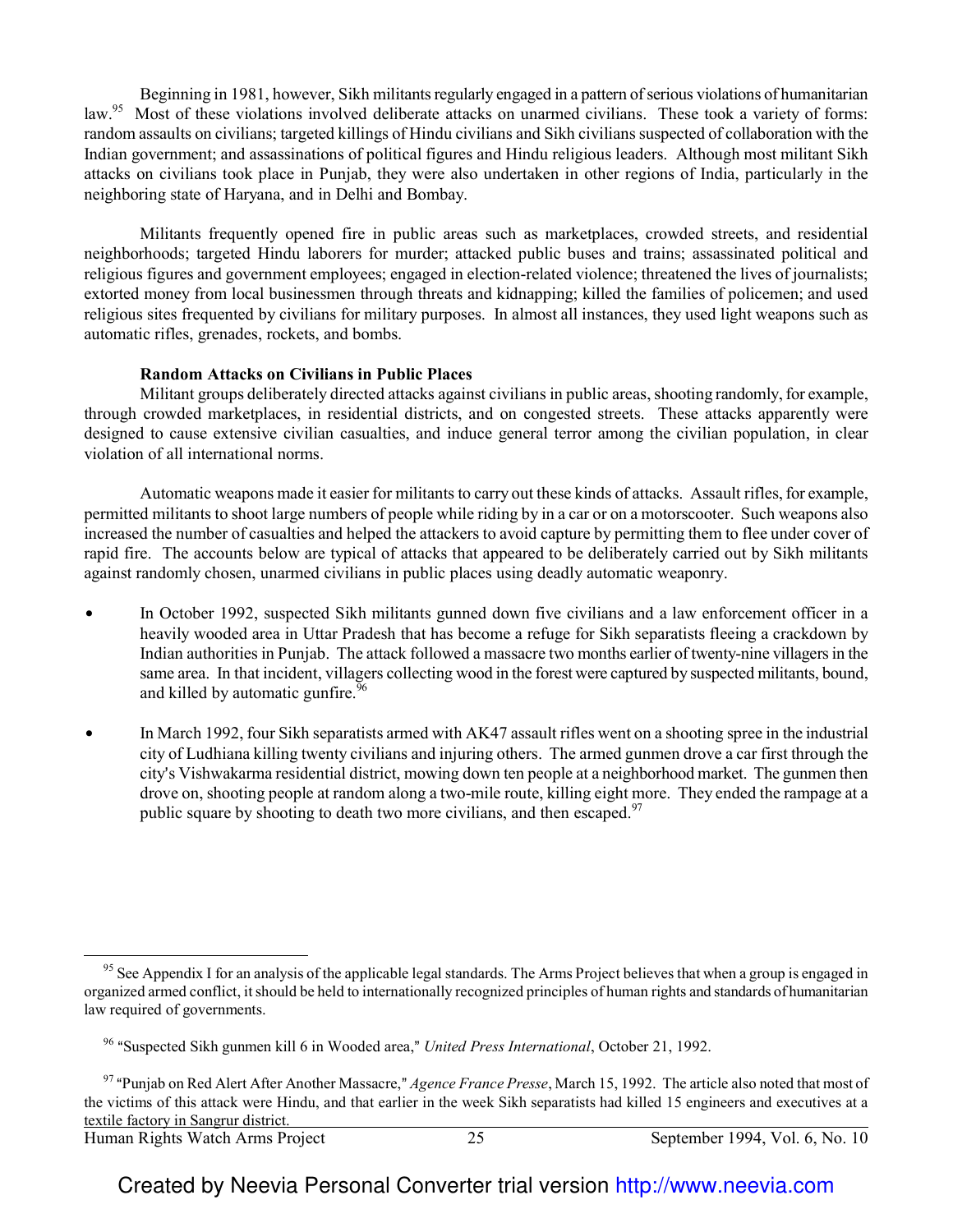- In May 1988, a total of sixty-five people were reported killed by Sikh extremists in hit-and-run attacks in a thirty-six-hour period. $98$
- In Kuban village in October 1986, five gunmen sprayed a crowded marketplace with bullets on a Saturday killing eight people and injuring four. Police sources said the attack appeared to be in revenge for the police killing of militants in the area earlier the same month. It was the worst single attack since fourteen bus passengers were shot near Mukhtsar town three months earlier.<sup>99</sup>
- On May 21, 1986, Sikh gunmen killed nine Hindus and two Sikhs in a shooting spree in an Amritsar market. The attacks came during a twelve-week period of separatist violence during which more than 230 people were killed, many of them Hindu civilians.<sup>100</sup>

## **Targeting the Hindu population**

It is sometimes difficult to tell whether particular attacks on civilians in public areas are completely random—to induce terror generally—or are directed specifically against Hindu civilians to force them to leave. Other instances are more clear. Quite apart from selective attacks on Hindu political and religious leaders, militants carried out a campaign of terror against Hindu civilians simply because of their religious and cultural affiliation. This was in keeping with the stated aim of the Sikh separatist movement to create an independent state, a task considered easier if the Hindu population fled. Militants also attacked Hindu civilians in retaliation for crackdowns by the Indian government.

Attacks often occurred in neighborhoods known to be home to large Hindu populations. On November 20, 1990, for example, Sikh militants rampaged through Islamabad, a predominantly Hindu neighborhood in Amritsar, shooting into shops along the street. Twelve civilians were killed.<sup>101</sup> Asia Watch representatives spoke to a number of witnesses who described the attack. They explained that at about 7:30 P.M., four men wearing shawls over the faces, armed with AK47 rifles, began to shoot on the main street of Islamabad's busy commercial center. They moved down the street, firing into shops, killing merchants, customers, and passersby. When Asia Watch visited Islamabad in early December 1990, bullet holes were visible in the walls and floor boards inside the shops and in the outside walls. According to a local journalist, the Khalistan Commando Force claimed responsibility for the killings.<sup>102</sup>

 $\overline{\phantom{0}}$ 

<sup>&</sup>lt;sup>98</sup> "India: Security Forces Step up Attacks on Temple Fortifications", *Inter Press Service*, May 17, 1988.

<sup>&</sup>lt;sup>99</sup> "Sikhs and Hindus Clash during Punjab Strike Against Killings," *Reuters*, October 27, 1986.

<sup>&</sup>lt;sup>100</sup> "Crowds Go on Rampage during Punjab Protest Strike," *Reuters*, May 23, 1986.

<sup>101</sup> Asia Watch, *Punjab in Crisis*, p. 178. Asia Watch was informed that although both Sikhs and Hindus live in Islamabad, much of the Hindu population in Amritsar resides in that neighborhood. According to local residents, Hindus make up more than 90 percent of Islamabad's population. Although Asia Watch was not able to confirm this figure, it is clear that an attack such as the one described would likely kill a greater number of Hindus.

<sup>&</sup>lt;sup>102</sup> Ibid., pp. 178-179. See also "Attack by Punjab Gunmen Kills 13 and Wounds 15 at a Market," *New York Times*, November 21, 1990.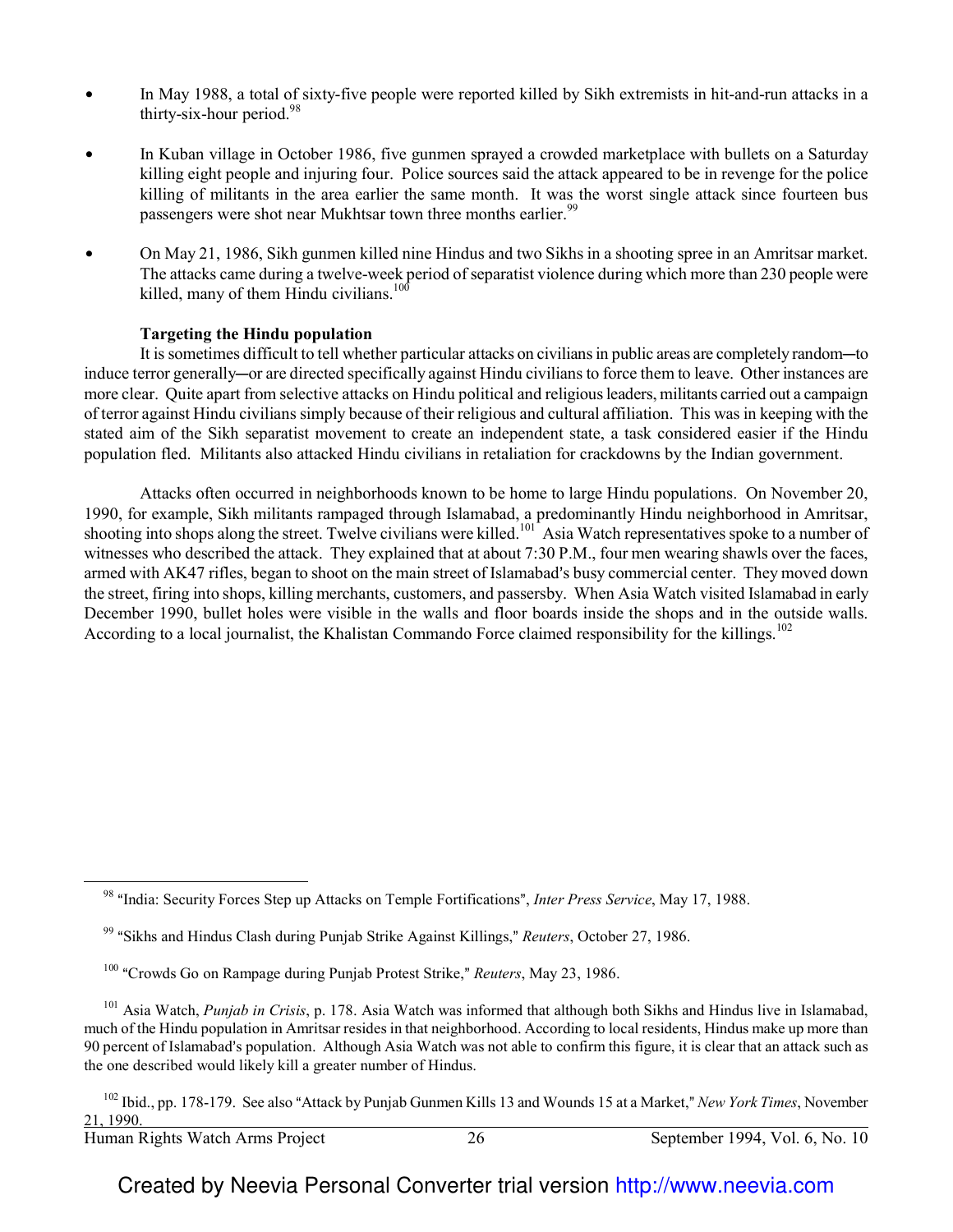Militants sometimes claim that particular attacks against the Hindu population are carried out in revenge for security force crackdowns on militant activity. In the villages of Bhikhiwind and Patti in Amritsar district, for example, militants undertook a series of kidnappings and murders in late 1990, apparently in retaliation for the killing of a large number of militants by the security forces in the area over the previous month, as well as to terrorize local Hindus into leaving and to extort ransom payments from wealthy families. Shortly before the attacks, the Khalistan Commando Force had issued an order to all Hindus to leave the area within three days. The attacks, which also occurred in several neighboring villages, caused many Hindus to flee to Amritsar and New Delhi.<sup>103</sup> At least some of the attacks were carried out with automatic rifles, including AK47s.

More recently, on March 25, 1993, Sikh separatists armed with automatic weapons opened fire on Hindus in a market in Jagraon, killing seven Hindu civilians and seriously wounding two more. Indian officials claimed that the attack was part of a continued campaign by militants to force Hindus out of Punjab.<sup>104</sup>

Reports of attacks near Hindu temples, in conjunction with Hindu festivals, and even on Hindus praying at religious sites were also common; such attacks often involved use of deadly automatic weapons.

- On July 14, 1992, four militants riding motorscooters opened fire at a busy shopping district in Bhatinda town in Punjab, killing seven civilians and injuring five more seriously. The incident took place outside a Hindu temple, and may have been in retaliation for a security operation aimed at flushing out militants in the area.<sup>105</sup>
- In April 1990, thirty-five people were killed when a bomb exploded during a Hindu religious procession; Sikh separatists were suspected. The bombing set off dozens of Hindu-Sikh clashes throughout the state, resulting in another sixteen deaths.<sup>106</sup>
- In October 1987, gunmen on a motorscooter killed at least eight people in the Indian capital, spraying submachine gun bullets in a residential neighborhood and at fairs heralding the Hindu New Year. The gunmen then abandoned their scooter and boarded a public bus which was halted at a police roadblock about six miles from the shootings. The gunmen opened fire, wounding a sub-inspector and a passenger.<sup>107</sup>
- In May 1986, Sikh extremists reportedly opened fire with automatic weapons on Hindus praying outside a small-town shrine in Punjab state, killing two and wounding seven. The shooting occurred as the Hindus were reading from the Hindu epic Ramayana in what was to have been a night-long prayer vigil. It was the second major attack in a month in Jandiala Gur, a town fifteen miles east of Amritsar.<sup>108</sup>

 $\overline{a}$ 

- <sup>105</sup> "Seven people die in Sikh militant raid, five wounded," *Agence France Presse*, July 14, 1992.
- <sup>106</sup> "Sikh Separatist Violence in Punjab," *Facts on File World News Digest*, April 20, 1990.

<sup>107</sup> "Gunmen Attack Hindu New Year Fairs, Nine Dead in Delhi", *Reuter Library Report*, October 21, 1987; "250 Arrested Near Sikh Shrine", *Chicago Tribune*, October 22, 1987.

l <sup>108</sup> "Sikh Spray Kill Two at Prayer Meeting," *Associated Press*, May 30, 1986.

Human Rights Watch Arms Project 27 September 1994, Vol. 6, No. 10

<sup>103</sup> Asia Watch, *Punjab in Crisis*, pp. 179-181.

<sup>&</sup>lt;sup>104</sup> "Sikh extremists massacre 7 Hindu civilians," *United Press International*, March 25, 1993.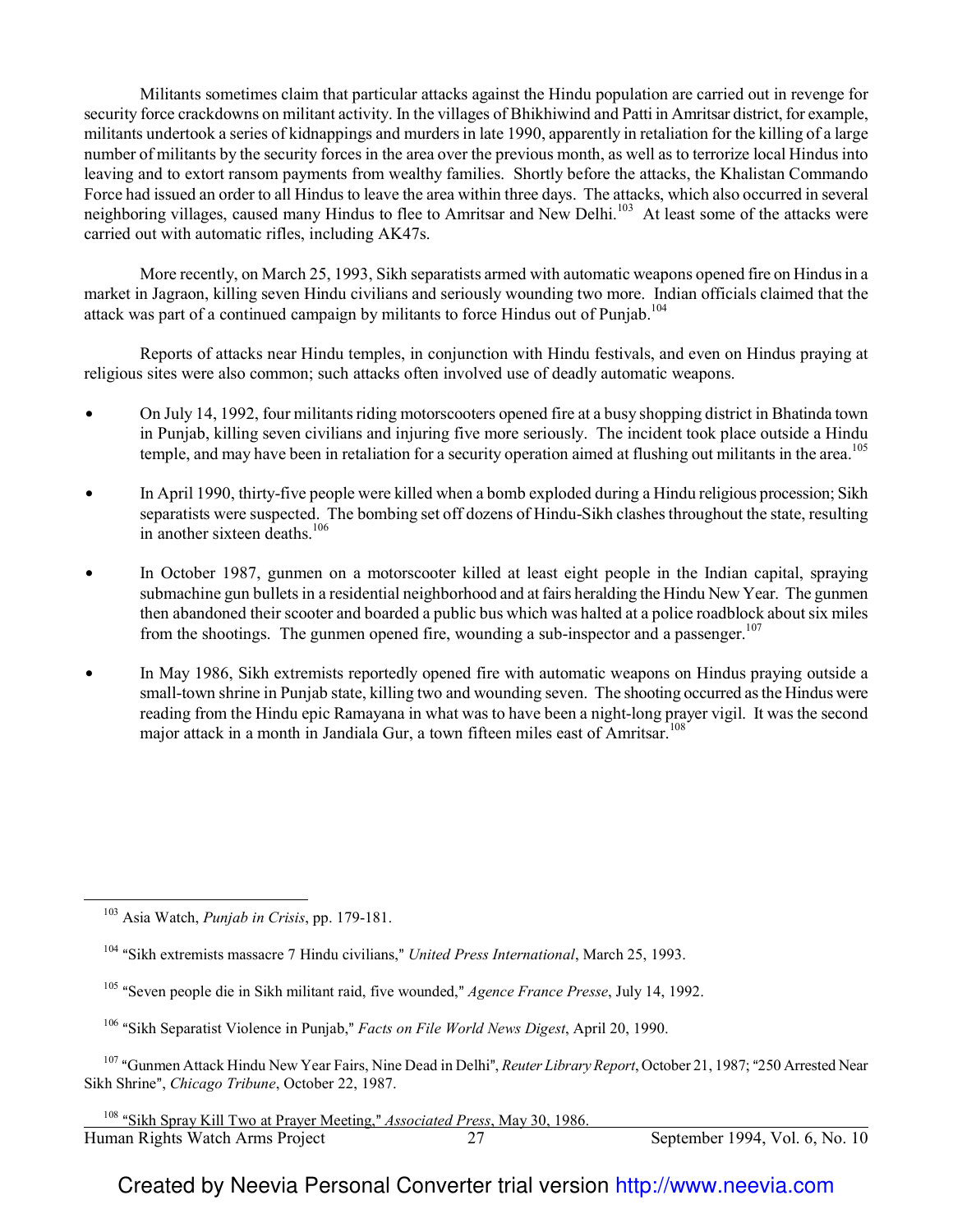Hindu farm laborers were frequent targets.<sup>109</sup> Some observers have speculated that militants were seeking to destroy the state's economy by driving away farm labor. Others believed that the militants wanted only Sikhs to work in the state. The following incidents were typical:

In May 1988, six Sikhs armed with automatic rifles opened fire on sleeping workers in the village of Gujarpura, about eighteen miles northwest of Amritsar. Nine workers were killed, and three wounded. Two days earlier, at a labor camp in Amritsar, Sikh militants ordered Hindu migrants to line up against a wall and then shot five to death. Two days before that, thirty workers were slain as they slept at a Hindu migrant workers camp near Chandigarh. The attacks prompted an exodus of hundreds of Hindu laborers who traditionally migrate from the northern states of Bihar and Orissa to work on farms in Punjab.<sup>110</sup>

Some attacks on Hindu civilians were thought to be aimed at instigating violence between Hindus and Sikhs to help revive waning support among Sikh moderates for the militant cause. In June 1988, for example, more than sixty people, mainly Hindu civilians, were killed and at least one hundred injured in bombings that took place over three days. The attacks were carried out in shopping centers, cinemas, markets, and temples. The bombings came in the wake of the Sikh surrender to Indian security forces during the May 1988 siege of the Golden Temple shrine. Many Sikhs were angered, claiming that the militants should have fought to the death or not have begun the fight at all. In addition, a number of Sikhs had recently turned against militants who had waged a campaign of extortion and blackmail of rich Sikh farmers, reportedly conducted by leaders inside the temple. Commentators speculated that the attacks on Hindu civilians were probably part of an attempt to provoke a Hindu backlash against Sikhs, which in turn could help recoup support for the separatist platform.<sup>111</sup> One of the results of sustained violence and threats of violence by militants against the Hindu population—and arguably an intentional result—was the creation of a large internally displaced Hindu population. $^{12}$ 

#### **Bus and Train Attacks**

Sikh militants frequently attacked civilian passengers on public buses and trains in Punjab and neighboring states. While the majority of these attacks did not seem to target particular individuals, many of them were apparently directed against Hindus; frequently, Hindu passengers were singled out for execution, and in some cases, militants stopped vehicles likely to being carrying Hindus—buses traveling to Hindu religious sites, for example.

The basic pattern of assaults on buses and trains was that militants forced a vehicle to a halt, removed Hindu passengers, and shot them to death, usually with automatic rifles. On occasion, the militants firebombed the vehicle, apparently intending to kill all on board.

The Arms Project identified dozens of reports of attacks on buses and trains carried out by militants. The following accounts are representative examples:

 $\overline{\phantom{0}}$ 

<sup>&</sup>lt;sup>109</sup> *See, e.g.*, "Sikhs Slaughter Nine Sleeping Farm Laborers in Latest Attacks," Associated Press, May 21, 1988; Susanne Rudolph, "Why India's Militant Sikhs Keep Fighting," *Christian Science Monitor*, March 8, 1989; "Militants Kill 45 Civilians on Anniversary of Indira's Death," United Press International, October 31, 1992; Human Rights Watch/Asia and Physicians for Human Rights, *Dead Silence*, p. 91.

<sup>&</sup>lt;sup>110</sup> "Sikhs Slaughter Nine...," *Associated Press.* 

<sup>&</sup>lt;sup>111</sup> "India's Sikh Extremists Scramble to Recoup Mainstream Support," *Christian Science Monitor*, June 23, 1988.

<sup>112</sup> *See* Asia Watch, *Punjab in Crisis*, pp. 179-189 for a detailed description of this situation and excerpts of interviews with Hindu refugees.

Human Rights Watch Arms Project 28 September 1994, Vol. 6, No. 10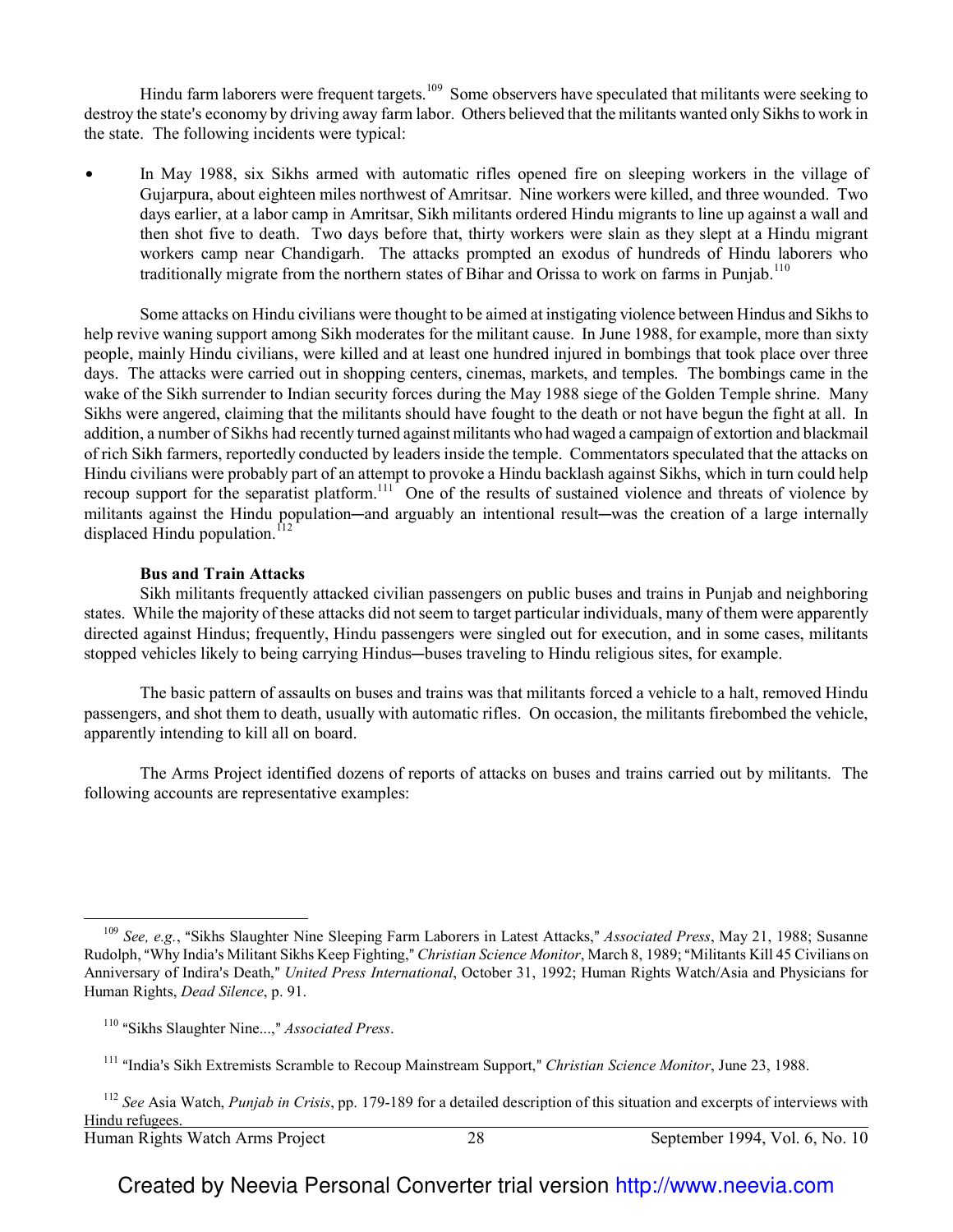- In December 1992, a state-run bus traveling to Chandigarh was ambushed by six militants, believed to be members of the Khalistan Liberation Front, who ordered Hindu passengers to stand apart from the Sikhs. The gunmen reportedly then raked the Hindus with hundreds of rounds of AK47 rifle fire, killing sixteen and wounding nine. Five weeks earlier, twenty-five Hindu migrant laborers were killed in a similar bus attack.<sup>113</sup>
- On November 4, 1992, militants placed road blocks and stopped vehicles on the Gurdaspur-Tibri road near Amritsar. Seventeen persons identified as Hindu were shot. According to a report published in the Punjab English daily, *Tribune*, the police claimed to have recovered a note on Bhindranwale Tiger Force (BTF) letterhead stating that the killings were in retaliation for the killing of a BTF leader.<sup>114</sup>
- In an October 1992 attack marking the fourth anniversary of the assassination of former Prime Minister Indira Gandhi, Sikh gunmen bombed an intercity bus near the border between Punjab and Kashmir, killing eighteen civilians and seriously injuring twenty-eight. The attack, along with two separate attacks against Hindu laborers, triggered anti-Sikh rioting.<sup>115</sup>
- At about 9:30 P.M. on June 15, 1991, gunmen opened fire inside two passenger trains stopped outside Ludhiana, killing at least 75 passengers. The attacks reportedly were coordinated, as both trains were stopped about a mile from the station by having their emergency cords pulled. Survivors stated that on one of the trains, Hindu passengers were identified before being shot. On the second train, the firing was indiscriminate, and many Sikhs as well as Hindus were killed. Although no group claimed responsibility for the attacks, they were believed to have been carried out by groups opposed to the elections scheduled for June 22.<sup>116</sup>
- On July 7, 1987, Sikh separatists attacked two buses in northern Haryana state, killing thirty-four. Most of the victims were Hindu. The militants used a car and a jeep to create a roadblock. On one bus, they singled out particular passengers, dragged them off, and shot them to death. Militants then boarded the second bus and opened fire, killing all the passengers. Chinese-made AK47s were used in both attacks. The incidents occurred the day after militants opened fire on a bus in Punjab, killing forty passengers, and wounding twentyseven. The victims were all Hindus bound for a pilgrimage center in Uttar Pradesh.<sup>117</sup>
- In June 1987, militants hauled seventy-two Hindus off two rural buses and shot them dead.<sup>118</sup>

## **Election-Related Violence**

 $\overline{\phantom{0}}$ 

<sup>&</sup>lt;sup>113</sup> "Sikhs kill 16 Hindus in Bus Ambush", *Guardian*, December 2, 1992; "Sikh gunmen kill 16 Hindus as police order final assault," Agence France Presse, December 1, 1992.

<sup>&</sup>lt;sup>114</sup> Asia Watch, *Punjab in Crisis*, pp. 194-195; "Massacre Leaves Trail of Misery," *Tribune* (India), November 6, 1990.

<sup>&</sup>lt;sup>115</sup> "Militants Kill 45 Civilians...," *United Press International*, October 31, 1992.

<sup>&</sup>lt;sup>116</sup> Asia Watch, *Punjab in Crisis*, p. 194; "Police in India Put Toll in Train Attacks Between 76 and 126," New York Times, June 17, 1991; "Sikh Gunmen Kill 110 Aboard 2 Punjab Trains," Washington Post, June 16, 1991.

<sup>&</sup>lt;sup>117</sup> Surinder Khullar, "Two more bus attacks bring death toll to 67 in 24 hours," *United Press International*, July 7, 1987.

Human Rights Watch Arms Project 29 September 1994, Vol. 6, No. 10 l <sup>118</sup> "'Holy Wars': The Ominous Side of Religion in Politics," *Christian Science Monitor*, November 12, 1987.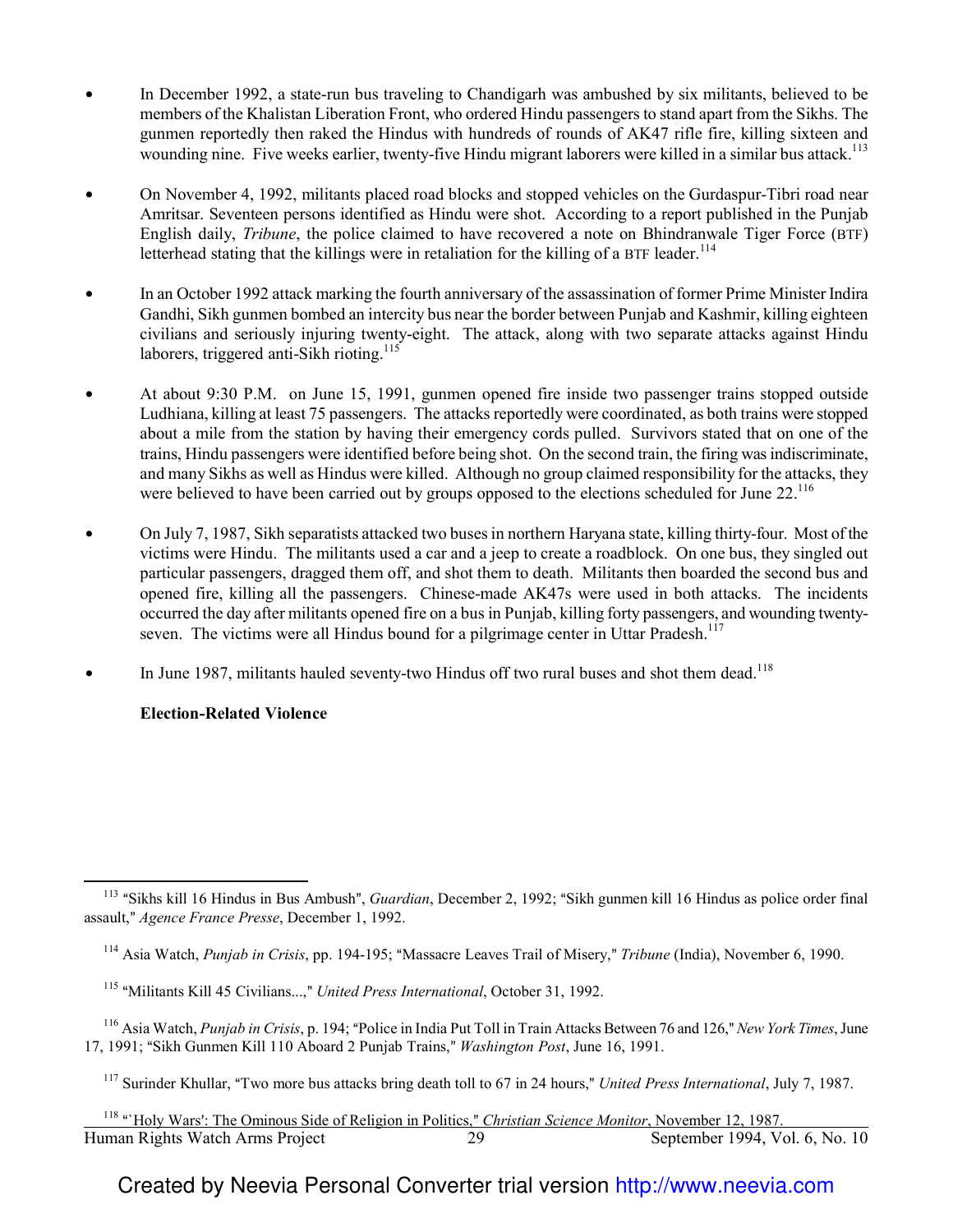Militants reportedly used violence and threats of violence to undermine elections in Punjab in 1991 and 1992. In 1991, the Indian government called for state legislative elections which would effectively end five years of direct rule by New Delhi. Militants ordered an election boycott, claiming that a vote would validate Indian rule and undercut Sikh efforts to achieve a separate nation. A widespread campaign of violence, in which twenty-four candidates were assassinated, apparently prompted the Indian government to cancel the 1991 elections.<sup>119</sup>

New elections were scheduled the following year on February 19, 1992. Sikh militants called for another boycott, which they again promised to enforce with violence. Some political parties also boycotted the polls. About a quarter of the normal number of candidates ran, and those that did feared for their lives. As one journalist noted: "More bodyguards than supporters surround candidate Kanwaljit Singh as he sets out on the campaign trail every morning in the violence-wracked northern state of Punjab."<sup>120</sup>

Campaign rallies were poorly attended, as residents feared attack by the militants and by members of rival political parties. Shop owners in towns where candidates made appearances often left stores unattended rather than risk having a candidate enter and strike up a conversation.<sup>121</sup> At one campaign gathering in southern Punjab gunmen opened fire killing five people in what appeared to be a grim warning to prospective voters.<sup>122</sup> Militants also vowed to kill the first five voters at each of the state's 14,659 polling stations.<sup>123</sup> A press account described the following:

Devinder Singh, 22, and unemployed, sentenced himself to death Wednesday. He voted. Himself a Sikh, when asked if he was afraid, he responded, "People get killed here traveling in buses. People get killed in marketplaces everyday. People get killed just walking outside. So I'll get killed voting."<sup>124</sup>

 $121$  Ibid.

 $\overline{a}$ 

 $124$  Ibid.

l

Human Rights Watch Arms Project 30 September 1994, Vol. 6, No. 10

<sup>&</sup>lt;sup>119</sup> See Asia Watch, *Punjab in Crisis*, pp. 199-202; Mark Fineman, "Few Defy Sikhs to Vote in Punjab; India: the 25% Turnout Clouds New Delhi's Hopes of Ending the Anarchy and Restoring the Elected Government," Los Angeles Times, February 20, 1992; Krishnan Guruswamy, "Fear in Punjab, 5 Killed on Election Eve," *Associated Press*, February 18, 1992; Monimoy Dasgupta, "Candidate Elimination Plan in Punjab," Telegraph, May 15, 1991; Steve Coll, "New Delhi Postpones Vote in Punjab State; Violence by Sikh militants Cited as Reason," Washington Post, June 22, 1991; Mahesh Uniyal, "India: Elections in Punjab Under the Shadow of the Gun," *Inter Press Service*, January 25, 1992.

<sup>&</sup>lt;sup>120</sup> Harbaksh Singh Nanda, "Fear Stalks Voters, Candidates in Punjab," *Associated Press*, February 14, 1992; Mark Fineman, "Few Defy Sikhs to Vote in Punjab; India: the 25% Turnout Clouds New Delhi's Hopes of Ending the Anarchy and Restoring the Elected Government," Los Angeles Times, February 20, 1992; Krishnan Guruswamy, "Fear in Punjab, 5 Killed on Election Eve," *Associated Press*, February 18, 1992; Mahesh Uniyal, "India: Elections in Punjab Under the Shadow of the Gun," Inter Press *Service*, January 25, 1992.

<sup>122</sup> Guruswamy, *Associated Press*, February 18, 1992.

<sup>&</sup>lt;sup>123</sup> Fineman, "Few Defy Sikhs To Vote...," Los Angeles Times.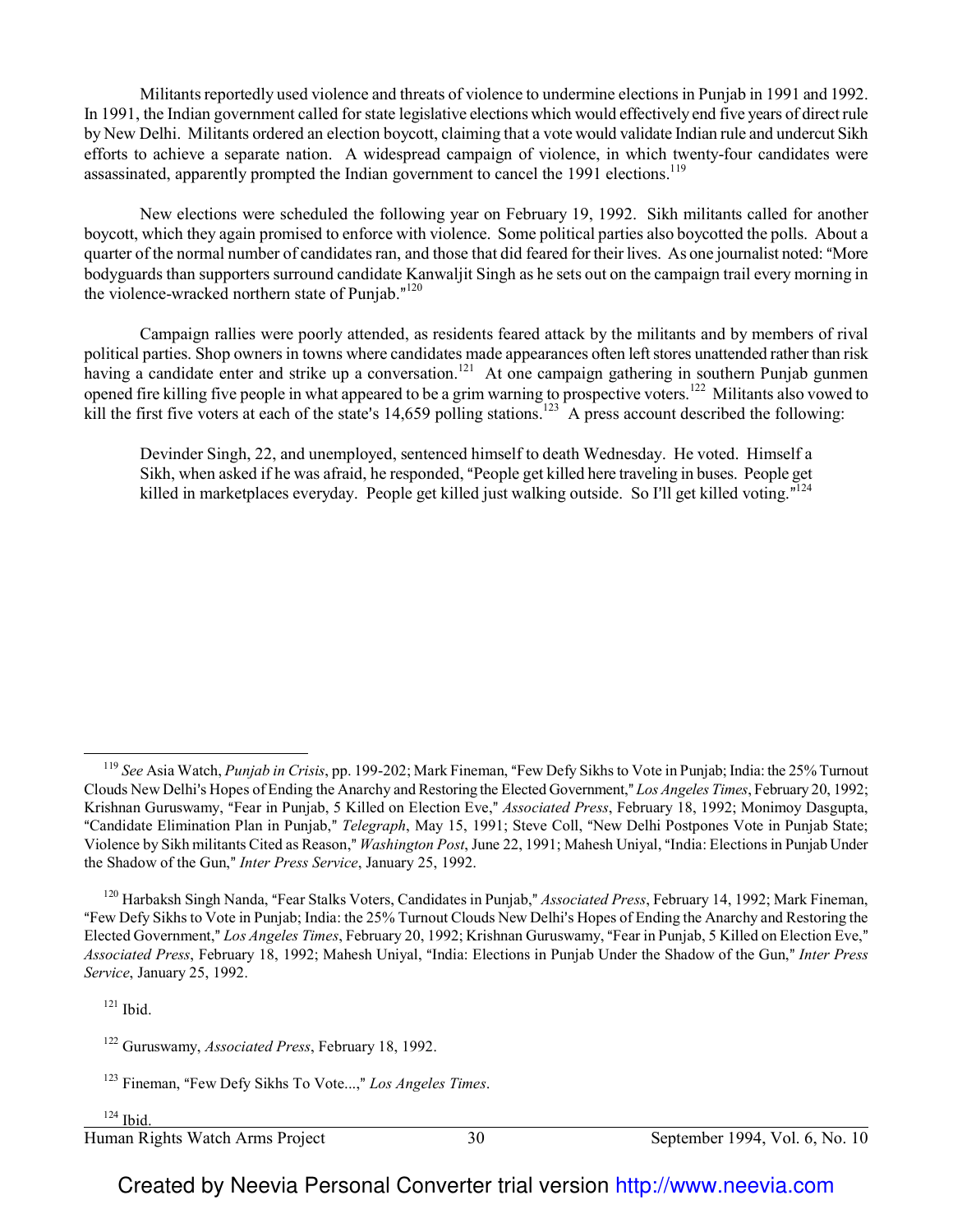According to one press account, in villages where the militants were strongest, not a single person voted. Only a handful of civilians were actually killed on election day, and a few dozen wounded, in bombings and shootings at polling places. However, revenge killings came later. Police reports showed that in a period of less than two weeks after the elections, there were almost one hundred murders in Punjab. Some of those killed were villagers who defied the boycott and voted.<sup>125</sup> In one incident a week after the election, militants shot five Harijans<sup>126</sup> in Sangrur, and five more in Ludhiana district; large numbers of Harijans voted for a candidate strongly opposed by the militants.<sup>127</sup>

## **Attacks on Public Figures, Government Officials, and Religious Leaders**

Political and religious leaders, including heads of villages and members of rival Sikh organizations, were frequently attacked, typically shot dead by militants using automatic weapons. Government officials such as judges and state ministers were also common targets. Asia Watch detailed numerous killings of this type in its 1991 report on Punjab. The report highlighted, for example, the 1990 assassination of a former finance minister, Balwant Singh, who had helped broker an accord between Sikh groups and the Gandhi government. Singh and two bodyguards were killed by gunmen who opened fire on his car with automatic rifles. Militant groups aligned with the Sohan Singh Panthic Committee claimed responsibility for the murders.<sup>128</sup>

The following accounts, excerpted from press reports, also illustrate the pattern of such attacks:

- $\bullet$  In September 1993, a car bomb attack using RDX explosives against Sikh moderate politician Maninder Singh Bitta killed eight people. Bitta himself escaped with minor injuries. Three Sikh separatist organizations claimed joint responsibility.<sup>129</sup>
- In May 1992, Sikh separatists riding scooters shot at the car of Excise and Tax Commissioner A.K. Mishra at Bradara Gardens in Patialia City. Mishra and his guards were killed, and the driver of the car was injured.<sup>130</sup>
- $\bullet$  In November 1988, Jagdev Singh Talwandi, a Sikh leader who had initiated moves to unite the main Sikh political party, was shot and critically injured. Two of his bodyguards were killed. Militant Sikhs opposing the unification were believed responsible for the attack.<sup>131</sup>
- In January 1987, Sikh extremists armed with automatic rifles assassinated Joginder Pal Pandey, a leading Hindu politician and his bodyguard. Six other people were also killed by militants in a surge of attacks in Punjab. $132$

- <sup>128</sup> Asia Watch, *Punjab in Crisis*, p. 197. *See also* "Sikh Who Promoted Truce is Shot Dead," *New York Times*, July 11, 1990.
- <sup>129</sup> "New Delhi car bomb blast sparks concerns over Sikh militancy," *Agence France Presse*, September 13, 1992.
- <sup>130</sup> "Sikh militants kill civil servant", *Agence France Presse*, May 6, 1992.

 $\overline{\phantom{0}}$ 

<sup>&</sup>lt;sup>125</sup> "Killing Rages Unabated in Punjab after Polls," *Reuter Library Report*, March 1, 1992.

 $126$  These are persons from the lowest "outcaste" level of Hindu society. Formerly called "untouchables," they were renamed Harijans (Children of God) by Mohandas Gandhi. Many now prefer the term Dalit (oppressed).

<sup>&</sup>lt;sup>127</sup> "Indian Troopers Claim Killing of Top Sikh Assassin," *Agence France Presse*, February 26, 1992.

<sup>&</sup>lt;sup>131</sup> "Sikh leader critically injured after trying to unite political party", *Associated Press*, November 30, 1988.

Human Rights Watch Arms Project 31 September 1994, Vol. 6, No. 10 <sup>132</sup> "Sikhs Kill Hindu Official, 7 Others in Punjab", *Chicago Tribune*, Jan. 20, 1987; "Sikh Extremists Kill Eight in New Attacks, Police Say", *Associated Press*, Jan. 19, 1987.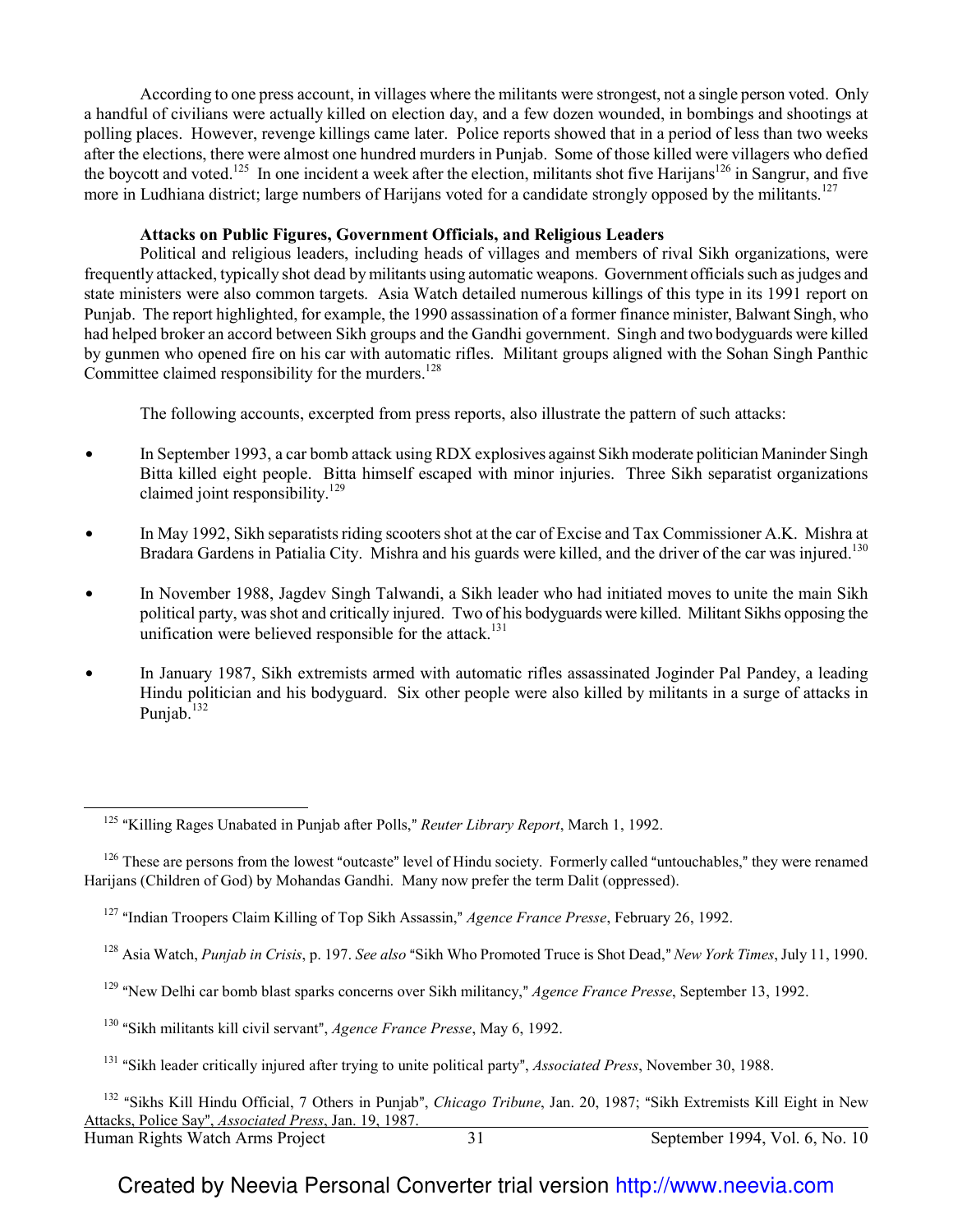In September 1986, officials in Chandigarh said Additional District and Sessions Judge R.P. Gaind was shot four times by two Sikh gunmen in a store in Jullundur as his wife and daughter stood outside. The two assassins, armed with 9mm semi-automatic pistols, escaped on a motorscooter. Gaind had received death threats from Sikh militants after presiding three years ago over a dispute between Sikhs and Hindus involving a Hindu temple in Jullundur. He also tried cases involving Sikh separatists in the city of Hoshiarpur.<sup>133</sup>

#### **Attacks on Journalists**

Journalists were particularly targeted by Sikh militants. In particular, Human Rights Watch/Asia noted that the *Hind Samochar* group of newspapers was a favorite target; between 1981 and February 1991, militants assassinated sixty people associated with the chain.<sup>134</sup>

On November 22, 1990, the Sikh Panthic Committee issued a "code of conduct" for the press which required all journalists to refer to Sikh separatists as "militants," "freedom fighters," or "mujahidin," rather than "terrorists" or "extremists," and to refer to Punjab as Khalistan. They threatened that non-compliance would result in "memorable punishment."<sup>135</sup> In February 1991, the Zaffarwal Panthic Committee issued an additional code of conduct ordering all journalists to boycott government-sponsored events, and to refuse to publish government material or any "objectionable, derogatory and misleading" news about the militants. The statement warned that the committee "may award the death penalty" to those who did not obey the code.<sup>136</sup> The Sohan Singh Panthic Committee published a similar directive, which threatened "strict punishment" to journalists as well as government employees and university faculty members who used English typewriters and engaged in undefined activities of which the group did not approve. <sup>137</sup>

#### **Attacks on Families of Police**

While a variety of police, paramilitary and military units operated in Punjab, the Punjab police were the principal government force combatting Sikh militants throughout the conflict.<sup>138</sup> Police performing military functions are not "protected" from attack under international humanitarian law as they are considered to be taking an active part in hostilities.

However, the families of police also became militant targets, particularly in 1992. For example, in August 1992, following the death of a founder of the Sikh militant groups, militants launched a vengeance campaign against families of police, killing scores of people, including children. The vendetta additionally was intended to demoralize the predominantly Sikh police force and deflate a sense of victory over the recent crackdown on militants.<sup>139</sup> Attacking the civilian family members of police—whether the police are engaged in combat duty or not—is a gross violation of international law.

## **Use of Religious Sites As Military Strongholds**

<sup>135</sup> "Panthic Panel's Code for Scribes," *Indian Express*, November 23, 1990 cited in Asia Watch, *Punjab in Crisis*, pp. 189-190.

<sup>136</sup> Asia Watch, *Punjab in Crisis*, p. 191.

 $137$  Ibid., p. 192.

 $\overline{\phantom{0}}$ 

 $138$  Forces deployed in the Punjab included the Punjab Police, the Punjab Armed Police, members of India's principal paramilitary forces—the Central Reserve Police Force (CRPF) and the Border Security Force (BSF)—other security detachments such as the Railway Police Force, and regular Indian army units.

Human Rights Watch Arms Project 32 September 1994, Vol. 6, No. 10 <sup>139</sup> *See* Human Rights Watch/Asia and Physicians for Human Rights, *Dead Silence*, p. 87; "Sikh militants step up vendetta against policemen's families", *Agence France Presse*, Aug. 27, 1992; "Sikh Militants Kill 16 Relatives of Cops in Punjab", *Associated Press*, Aug. 11, 1992.

<sup>&</sup>lt;sup>133</sup> "Sikhs assassinate judge in Punjab", *United Press International*, September 1, 1986.

<sup>134</sup> Asia Watch, *Punjab in Crisis*, pp. 192-193; Deepak Sharma, *Associated Press*, February 8, 1991.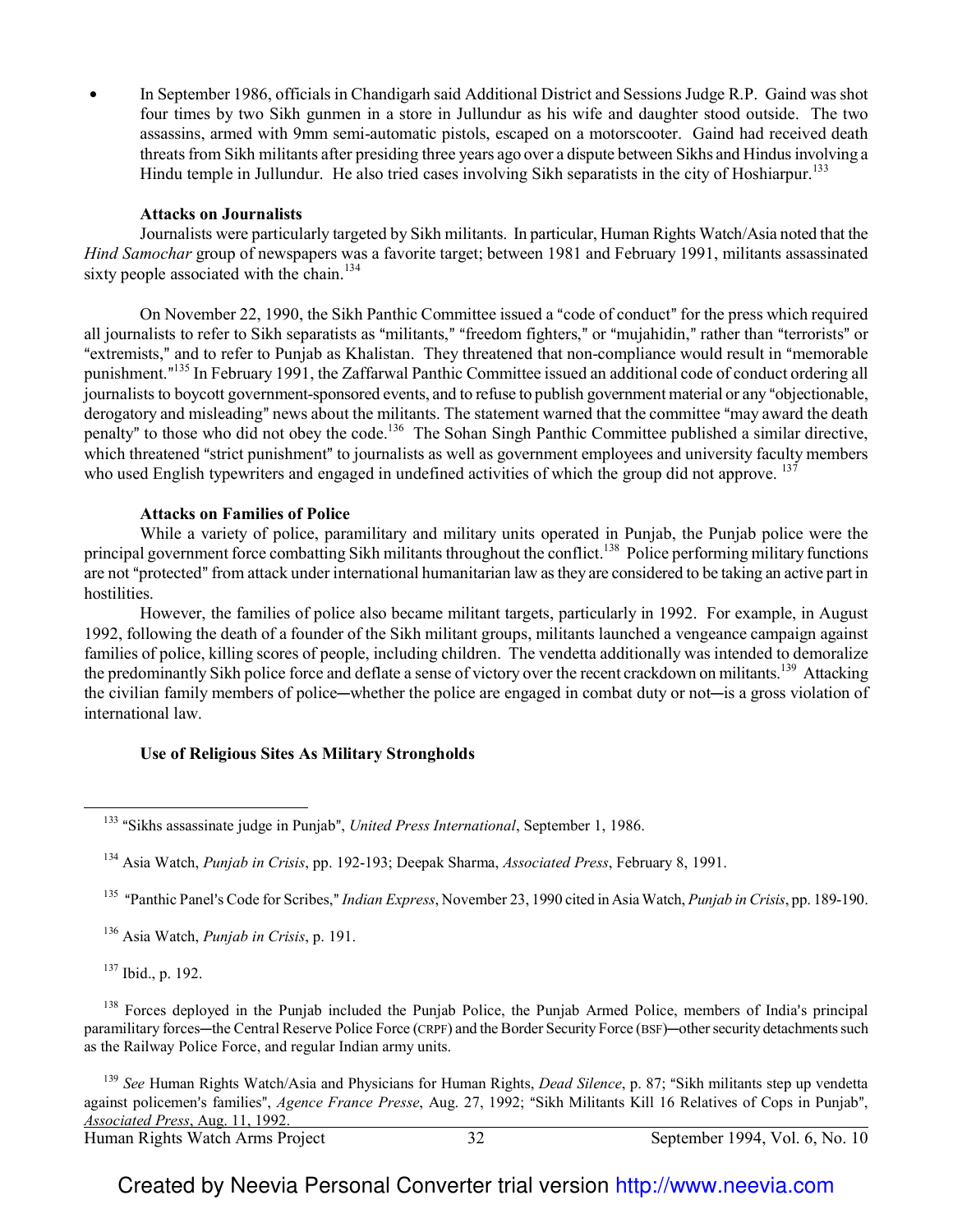On several occasions, Sikh militants used Amritsar's Golden Temple complex as a military stronghold. This contravened humanitarian law forbidding the use of places of worship in support of military efforts, as well as laws which require combatants to take measures to protect civilians from attack and to avoid locating military objectives in densely populated areas.<sup>140</sup>

The Golden Temple is the holiest shrine of Sikhism, frequented by numerous worshippers. After negotiations broke down in 1982 between the central government and the Sikh's main political party in Punjab, the Akali Dal, Sikh leader Bhindrawale and his followers retreated to the Golden Temple complex. There they built up a sizeable cache of weapons. On June 4, the Indian army attacked the Golden Temple, killing hundreds of civilians, including worshippers. Indian government forces were guilty of outrageous violations of fundamental human rights—deliberately attacking the temple at a time they knew thousands of religious pilgrims were inside, not offering an opportunity for surrender, and summarily executing those it captured. Bhindrawale and his supporters also violated humanitarian law by using the Golden Temple as a military stronghold.

In May 1988, heavily-armed militants again holed up in the Golden Temple, and engaged in gun battles with Indian troops over the course of a week. According to police, militants opened fire from at least sixteen different sites in the complex, mainly with Chinese-made AK47 rifles. They also claimed that militants had large ammunition supplies in the basement of the main temple building. Several civilians were killed before militants surrendered. Numerous civilians were in the complex hile militants and troops exchanged gunfire, including approximately 800 pilgrims who eventually were evacuated.<sup>141</sup>

#### **Role of Weapons in Abuses by Militants**

The evidence shows that from the early 1980s until the ruthless crackdown by Indian government forces in 1992-93, Sikh militants engaged in a sustained pattern and practice of violations of humanitarian law. Militants frequently used such weapons as automatic rifles, grenades, and rockets in deliberate attacks on unarmed civilians.

Prior to the 1980s, militant groups mainly had access to relatively unsophisticated weaponry. The militants possessed little more than country-made weapons, 12-gauge shotguns, Enfield .303 rifles and, at best, a small number of Sten guns.<sup>142</sup> As detailed in Chapter 2, the large-scale introduction of more sophisticated weapons into South Asia began in 1979 with the Soviet invasion of Afghanistan and the establishment by the U.S. of covert arms pipeline in which massive amounts of weaponry were funneled through the Pakistani ISI to mujahidin leaders and fighters in the field. Large quantities of this U.S.-supplied, ISI-controlled weaponry were illicitly siphoned off and diffused throughout the region, with some of it acquired by militant Sikhs.

While many factors contributed to the growing strength and resolve of Sikh fighters during the mid-1980s through the early 1990s, increased access to vast quantities of more advanced weapons allowed them to consolidate power through force. At the same time, the acquisition of large numbers of these weapons contributed to a dramatic increase in both the frequency and severity of abuses inflicted on the unarmed civilian population.

 $\overline{a}$ 

 $140$  The 1977 Additional Protocols to the Geneva Convention of 1949 are most relevant. See Legal Appendix for a more detailed analysis.

<sup>&</sup>lt;sup>141</sup> "Fatal shootout at Golden Temple", *Associated Press*, May 9, 1988; "Police Sharpshooters Kill 5 Sikh Militants in Golden Temple", *Los Angeles Times*, May 14, 1988; "Indian Sikhs refuse to undertake to keep Golden Temple free of Arms", *Xinhua General News Service*, May 20, 1988; "India: Security Forces step up attacks on Temple Fortifications", *Inter Press Service*, May 17, 1988.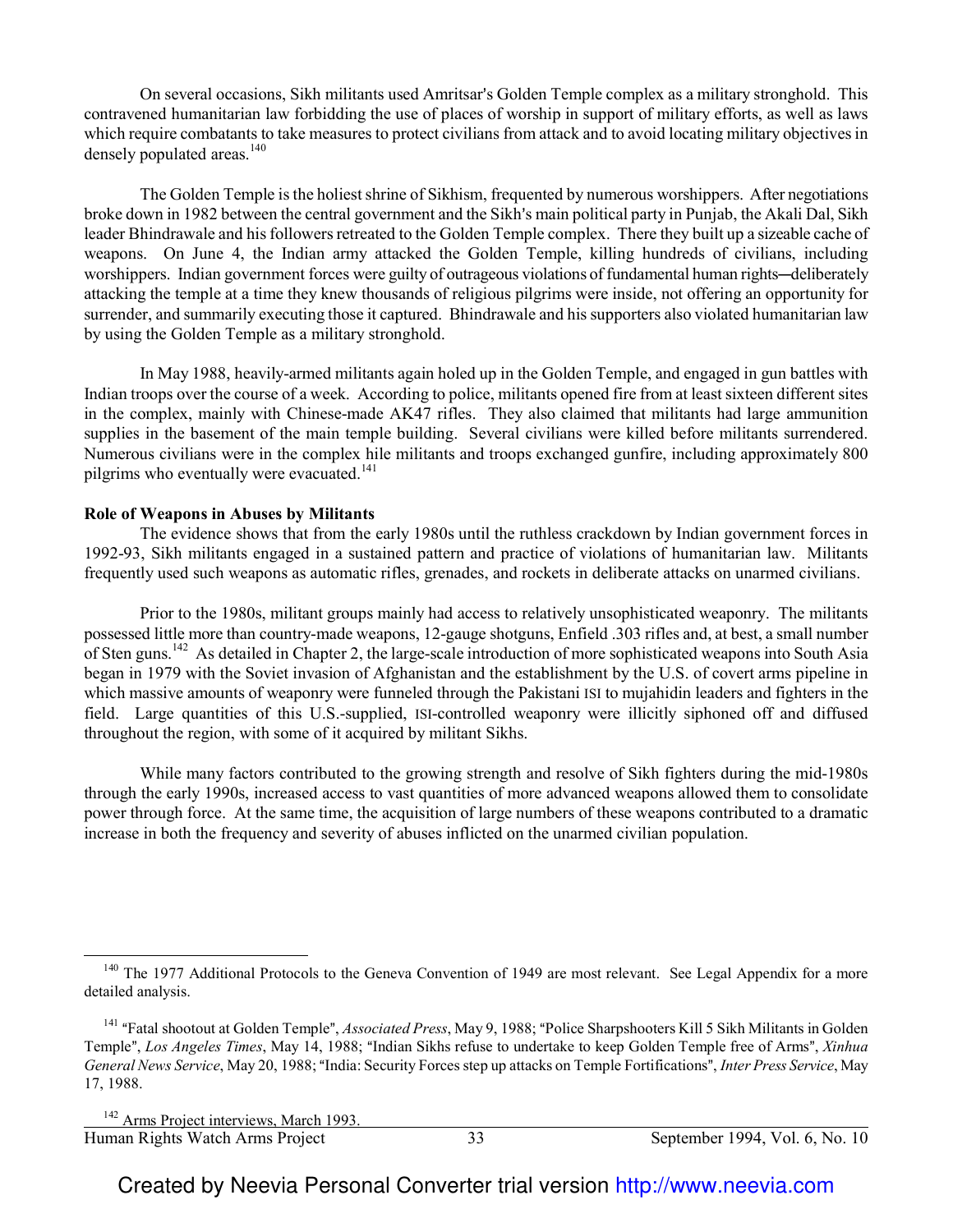The human rights record of the Sikh militants might have deteriorated anyway, but the influx of automatic weapons, in particular, facilitated the commission of greater numbers of serious violations. Automatic weapons allowed the killing of more people. They permit extremely rapid fire, which is more likely to cause both death and collateral damage.<sup>143</sup> If militant Sikhs had continued to have access only to handguns or knives, it would have been difficult in practical terms to carry out the kinds of large-scale civilian killings described in this chapter. Typical means of militant attack—drive-by shootings, shooting sprees in public places, and opening fire on passengers on buses and trains—would not likely have resulted in such high numbers of casualties had automatic rifles not been used.

Access to large numbers of automatic weapons also allowed militants deliberately to instill terror in the civilian population at a level probably higher than would have been otherwise possible. This contributed both to the flight of many Hindus and Sikhs from Punjab, and to the reluctance on the part of many residents to oppose the militants politically. This latter point was strikingly evident in the militants' ability to enforce election boycotts in 1991 and 1992 through threats of violence and selective shootings at campaign gatherings.

It is apparent from Arms Project interviews and a careful review of hundreds of press accounts of violations reportedly committed by Sikh militants since 1981, that there is a strong correlation between the number of civilians killed and the use of automatic rifles; as the use of Kalashnikovs increased, so did the number of civilian killings.

Information compiled by the Punjab Police on weapons seizures, weapons use, militant attacks and civilian casualties also reflects this correlation. Increased availability and use of Kalashnikovs corresponded to increased attacks and civilian killings. For example, from 1989 to 1990, Indian authorities claim that both the number of militant attacks, and the number of civilian killings by militants, more than doubled. Meanwhile, Indian authorities also claim that the number of incidents in which Kalashnikovs were used, and the number of Kalashnikovs allegedly seized, both nearly doubled.<sup>144</sup>

In sum, greater access by Sikh militants to more advanced weaponry during the last decade directly exacerbated the human rights situation in Punjab. It allowed militants to increase the frequency and severity of their attacks on the unarmed population, resulting in a greater number of civilian casualties, and permitted them to sustain a higher level of terror and control over the general population. The governments of Pakistan and the United States bear considerable responsibility for the arming of Sikh militants and the atrocities they have committed.

<sup>&</sup>lt;sup>144</sup> The following information was provided to the Arms Project by the Director General of Police in Punjab in March 1993. The Arms Project was not able to undertake independent verification of these statistics. Some observers believe that they may be inflated.

| Year                | AK47/56/74                |       | Civilian Militant Kalashnikovs |       |
|---------------------|---------------------------|-------|--------------------------------|-------|
|                     | Seizures Killings Attacks |       | Used                           |       |
| 1986                |                           | 526   |                                |       |
| 1987                |                           | 910   |                                |       |
| 1988                | 328                       | 1,949 |                                |       |
| 1989                | 314                       | 1,168 | 846                            | 660   |
| 1990                | 553                       | 2,474 | 2,116                          | 1,302 |
| 1991                | 525                       | 2,591 | 2,107                          | 1,228 |
| 1992                | 565                       | 1,518 | 979                            | 973   |
| 1993*               | $99+$                     |       |                                |       |
| *through March 1993 |                           |       |                                |       |

Human Rights Watch Arms Project 34 September 1994, Vol. 6, No. 10

 $\overline{a}$ 

<sup>&</sup>lt;sup>143</sup> According to one account, the first time an AK47 was used by a Sikh militant in Delhi, thirteen people were killed in the space of one hour. "The Hit Men," Sunday Times of India, November 1, 1992.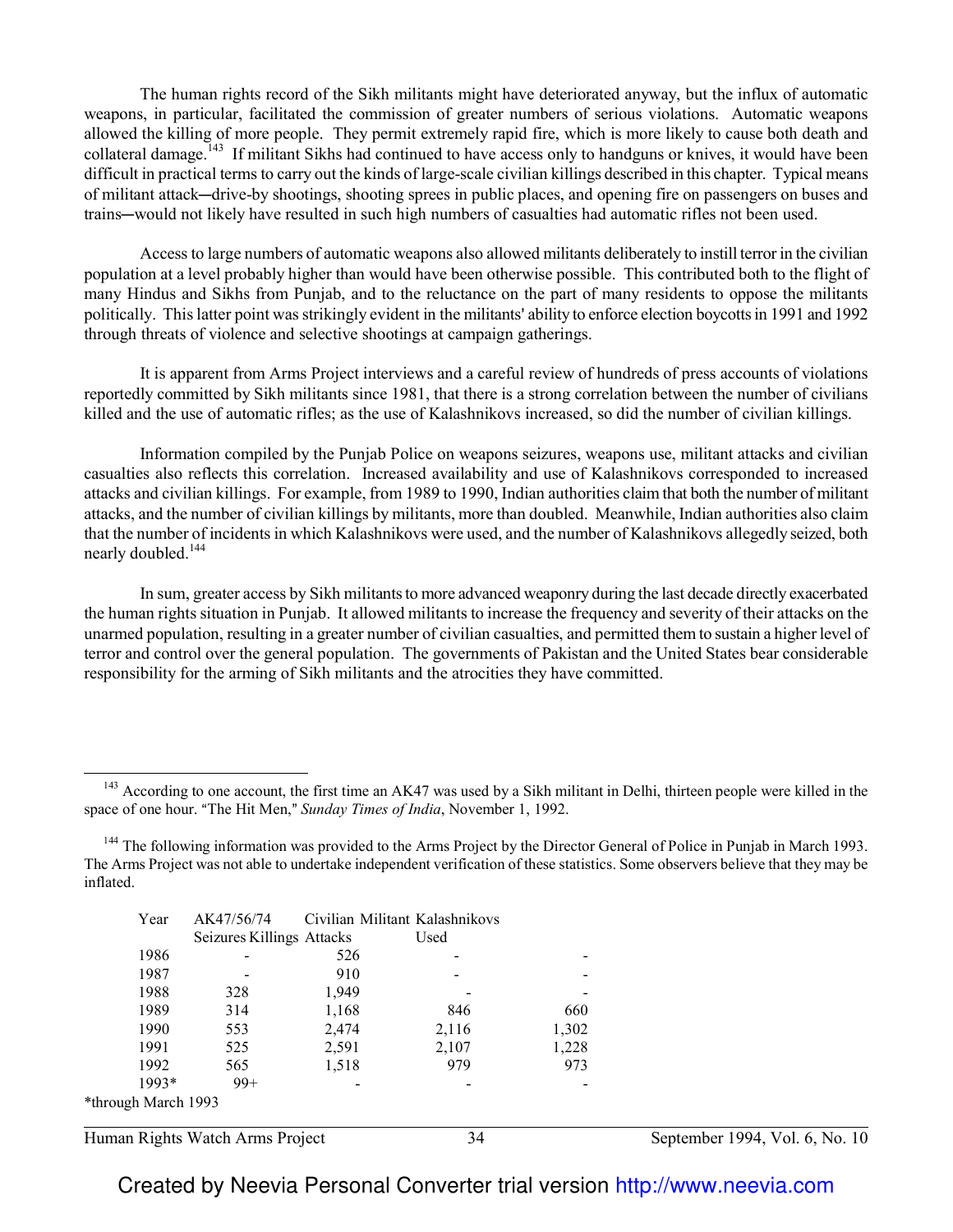Although the Indian government's crackdown in Punjab has largely crushed militant activity for the time being, arms are still widely dispersed among the populace. This weaponry could facilitate and fuel future conflict and abuses of human rights.<sup>145</sup>

#### **IV. ARMS AND ABUSES IN KASHMIR**

Since the late 1980s, Kashmiri militants have engaged in widespread violations of international human rights and humanitarian norms. The link between more sophisticated arms—including those procured from Pakistan—and the commission of abuses by Kashmiri militants against civilians is not as pronounced as in the case of Punjab. In Punjab, militants regularly used such weapons to attack civilians. In Kashmir, militants have used such weapons more frequently against military targets.<sup>146</sup> Although Kashmir militants have not characteristically carried out the kinds of drive-by shootings and other large scale attacks typical of Sikh militant operations against civilians, they have killed hundreds of civilians in targeted attacks, and have used more sophisticated weapons in some instances. It is also likely that the acquisition of large numbers of more advanced weapons contributes to the militants' efforts to instill fear in the civilian Hindu population and among Muslim civilians who do not support the militants' aims; militant threats and attacks on Hindus living in the Kashmir valley caused some 100,000 to flee to refugee camps in 1990.<sup>147</sup>

Human Rights Watch/Asia and Physicians for Human Rights reported in *The Human Rights Crisis in Kashmir: A Pattern of Impunity*:

Militant organizations operating in Kashmir have committed grave violations of international human rights and humanitarian law. Many of the violent attacks committed by these groups have deliberately targeted civilians. Among the worst abuses have been the assassinations of hundreds of civilians, including members of the Hindu community, civil servants and political figures, particularly Muslim political leaders associated with the National Conference party and other political groups opposed by the militants.<sup>148</sup>

The Arms Project contends that arms and military assistance should not be provided to governments or opposition groups that violate principles of human rights and humanitarian law. Accordingly, arms supplies and other forms of military assistance to Kashmiri militants should be conditioned on the cessation of such abuses, even if the abuses do not always directly involve sophisticated weapons.<sup>149</sup>

This chapter outlines the history of the conflict in Kashmir and the pattern and practice of serious violations of human rights and humanitarian law carried out by Indian government forces in Kashmir and by Kashmiri militants. In the course of committing some of these violations militants have used weapons such as automatic rifles, grenades, rockets, and explosives. The chapter concludes with a discussion of the impact on the human rights situation in Kashmir of increased access by militant organizations to more advanced weaponry.

<sup>147</sup> The government role in encouraging the exodus is a matter of considerable controversy in Kashmir and among the displaced Hindus in Jammu and New Delhi. Some reports suggest that while many Hindus left the valley out of fear of militant violence, some may have been encouraged to leave by authorities who hoped to undermine support for the militant movement.

 $\overline{\phantom{0}}$ 

<sup>&</sup>lt;sup>145</sup> Arms Project interviews. *See also*, A. Bharadwaj, "Hidden Arms Pose Problem in Punjab," *Times of India*, March 21, 1993.

<sup>&</sup>lt;sup>146</sup> Human Rights Watch takes no position on attacks against legitimate military targets provided that international norms of human rights and humanitarian law are observed.

<sup>148</sup> Asia Watch and Physicians for Human Rights, *A Pattern of Impunity*, p. 147.

Human Rights Watch Arms Project 35 September 1994, Vol. 6, No. 10 <sup>149</sup> In Chapter 5, the Arms Project also argues that arms supplies and other forms of military assistance to the Indian government must be linked to the cessation of abuses by the security and military forces.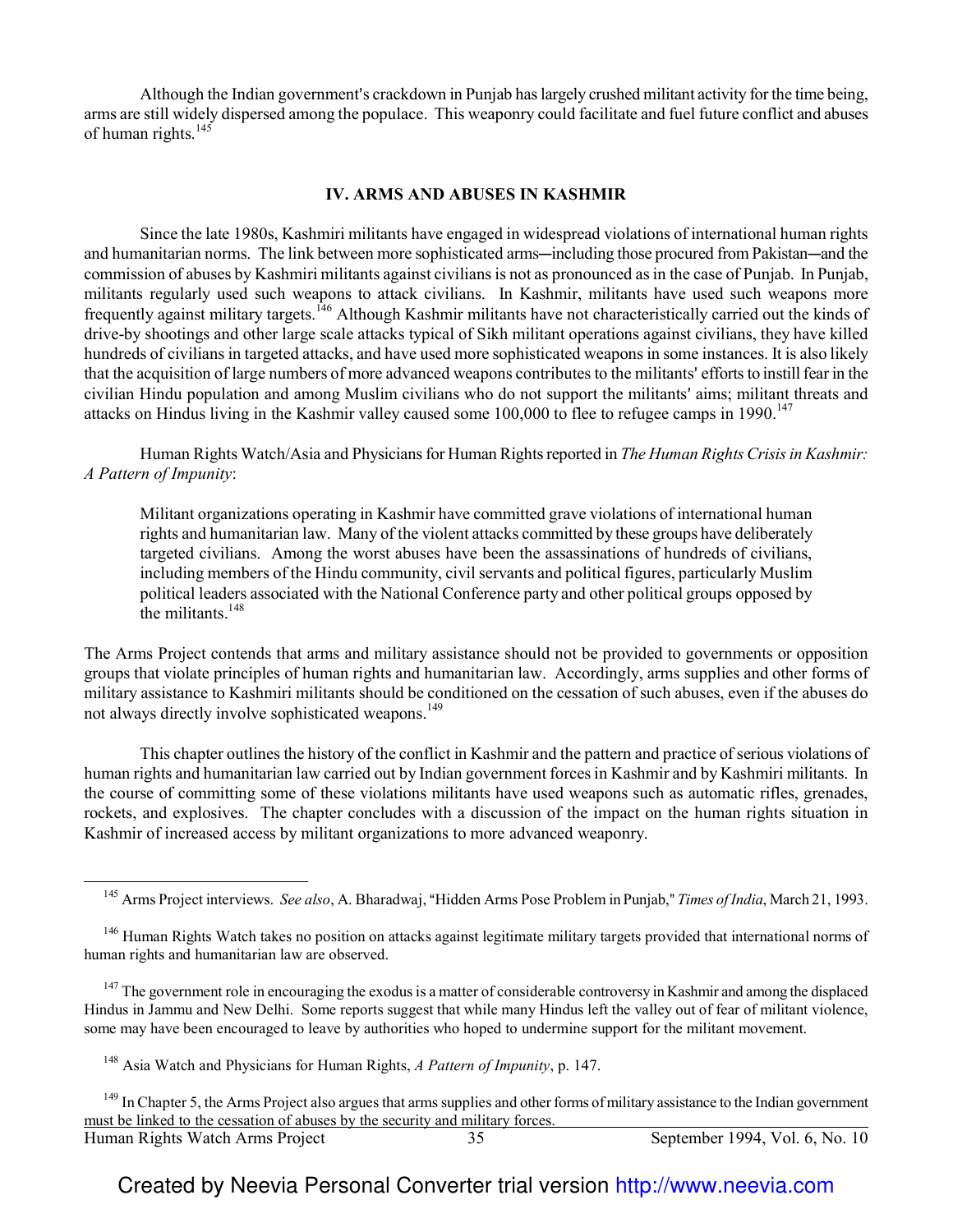## **Historical Background**<sup>150</sup>

 $\overline{\phantom{0}}$ 

Jammu and Kashmir ("Kashmir"), India's northernmost state, lies south of one of the highest ranges of the Himalayan mountains, and borders Pakistan, Afghanistan, Tibet, and China. The state comprises the areas of Jammu, on the plains below the Pir Panjal mountain range, and the Kashmir valley, located between the Pir Panjal and Pangi ranges south of the highest peaks of the Karakoram mountains. It also includes Ladakh, which borders Tibet.

Jammu and Kashmir is the only Indian state in which Muslims constitute a majority. Muslims make up about 12 percent of India's total population, while in Jammu and Kashmir, they represent roughly two-thirds of the population, and predominate in the Kashmir valley.

The state's political status as part of India is a matter of long-standing controversy. Kashmir has been the site of three border wars since the partition of British India into India and Pakistan in 1947, and, since 1989, of an insurgency by militant Muslim groups seeking independence from India.

At the time of partition, hundreds of nominally independent "princely" states were absorbed into the two new nations. However, Kashmir's ruler, Maharaji Hari Singh, refused to accede to either nation, apparently in the hope that the state might be permitted to remain independent. An invasion by Pakistani tribesmen<sup>151</sup> in August and September 1947 and an uprising among Kashmiri Muslims in the state's western regions ultimately compelled the maharaja to seek the assistance of Prime Minister Nehru of India, who agreed to send troops only if Kashmir formally acceded to India. On October 27, 1947, the maharaja agreed, on the condition that Kashmir be permitted to retain its own constitution. Indian troops drove Pakistani forces back to the western third of the state, which then acceded to Pakistan as "Azad" (free) Kashmir. United Nations intervention achieved a cease-fire on January 1, 1949.

The validity of the rest of Kashmir's union with India is disputed by Pakistan and by militant and political groups in Kashmir. Because of Kashmir's key strategic, economic, and symbolic importance, however, the Indian government has resisted negotiations since 1948.

The U.N. agreement under which Kashmir became part of India promised Kashmir autonomy in local affairs, with only foreign relations, defense, and communications left to the central government. Kashmir also was to be allowed to adopt its own constitution.

Despite the agreement and subsequent U.N. resolutions endorsing a plebiscite on Kashmir's future, neither the plebiscite nor the promised autonomy materialized. India claimed first that Pakistan must vacate the parts of Kashmir it held. Pakistan refused to do so unless India also withdrew its troops. Subsequently, India argued that Kashmiris had effectively ratified accession by voting in Indian elections. The Indian government ignored constitutional provisions protecting Kashmir's separate status and enacted legislation bringing the state increasingly under the authority of the center. Kashmiris who insisted on real autonomy and protested New Delhi's interference in local issues were jailed on charges of sedition. Frustrated over the inability to achieve gains politically, the first militant organization, the Jammu and Kashmir Liberation Front (JKLF), was founded in 1964, and began a campaign for Kashmiri independence.

The turning point came with the 1987 state elections, widely believed to have been rigged by the ruling Congress I party to prevent a victory by a popular opposition party, the Muslim United Front (MUF). Widespread irregularities in the vote count and mass arrests of MUF candidates fueled popular disillusionment with the ruling party. Amid protests, the National Conference party, in coalition with the Congress Party, again took power.

Popular resentment against the state government continued. Support for the militants, who had not been seen as posing much of a threat before 1987, also grew. Beginning in the latter half of 1988 and continuing through 1989,

<sup>150</sup> This section is drawn from the historical discussion contained in Asia Watch, *Kashmir Under Siege: Human Rights in India*, New York: Human Rights Watch, May 1991. Readers are referred to Chapter 2 of that report for a more detailed analysis.

Human Rights Watch Arms Project 36 September 1994, Vol. 6, No. 10 l <sup>151</sup> Many observers believe that the tribesmen included Pakistani army soldiers and irregulars in civilian dress.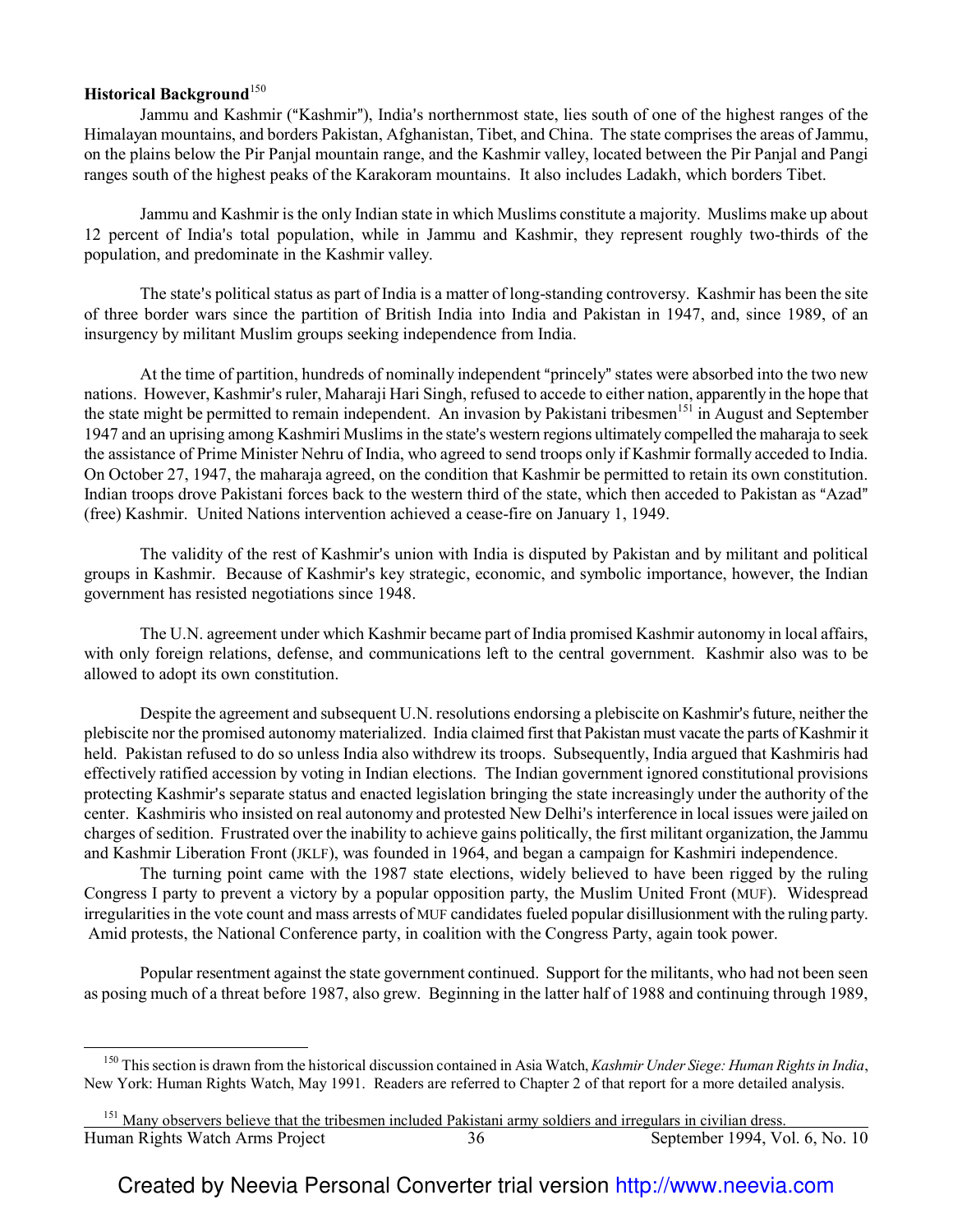JKLF militants claimed responsibility for a series of explosions in Kashmir which damaged government buildings, buses, and the houses of state government officials. In response, New Delhi sent in paramilitary reinforcements.

A campaign of intimidation by militant groups led to a state-wide boycott of the November 1989 national parliamentary elections. In December 1989, JKLF militants kidnapped the daughter of Home Minister Mufti Mohammad Sayeed, then freed her when the government acquiesced to demands for the release of five detained JKLF members. This result, seen as a major political victory for the militants, encouraged other, newly emergent armed organizations—many of which openly supported union with Pakistan—to step up their attacks on government troops.

Increased militant activity, together with a surge in popular protest against the central government, led to the imposition of direct rule in January 1990, and triggered a massive crackdown by government authorities. In subsequent months, government forces arrested hundreds of young men and opened fire on unarmed demonstrators, killing scores of civilians. This repression only furthered popular protest; in one demonstration in late February 1990, nearly 400,000 Kashmiris marched through Srinagar to the office of the United Nations Military Observer Group to hand over petitions demanding independence. Growing opposition to the central government provoked greater repression by the security forces. Round-the-clock curfews were imposed for days a time, paramilitary troops conducted large-scale searches and arrests, peaceful protests often were met with gunfire, and summary executions of detainees became increasingly common. In an ever-escalating spiral of violence, Kashmiri militants stepped up armed attacks against civilians, as well as military and paramilitary targets.

The estimated numbers of casualties since the end of 1989, while varying depending on the source, reflect the increased level of violence. In their July 1993 report on Kashmir, Asia Watch and Physicians for Human Rights estimated that at least 6,000, and possibly twice that number, had been killed by all parties.<sup>152</sup> Recent press reports, citing hospital and police sources, have claimed that the death toll now numbers some 16-17,000 people.<sup>153</sup>

While it was not a causal factor in Kashmir's armed insurgency, the massive influx of more sophisticated weaponry into the region during the 1980s was a contributing factor to the rising levels of violence and increased violations of humanitarian law.

 $\overline{a}$ 

<sup>&</sup>lt;sup>152</sup> Asia Watch and Physicians for Human Rights, *Pattern of Impunity*, pp. 1-2. *See also* "Figures for Kashmir fighting toll," *British Broadcasting Corp.*, November 25, 1993; "Hazratbal siege enters second month, *Agence France Presse*, November 15, 1993; "Indians Reported stepping up firing in Kashmir," September 27, 1993. "At least 26 killed in strife-torn Kashmir," *Reuters*, Ltd., September 20, 1993; Molly Moore and John Ward Anderson, "Kashmir's Brutal and Unpublicized War," Washington Post, June 7, 1993.

Human Rights Watch Arms Project 37 September 1994, Vol. 6, No. 10 <sup>153</sup> See, for example, "Kashmiris Stop Work, Mourn Murdered Cleric's Death," Reuters, June 21, 1994; "Moslem Politician Shot Dead in Kashmir," Reuters, June 20, 1994.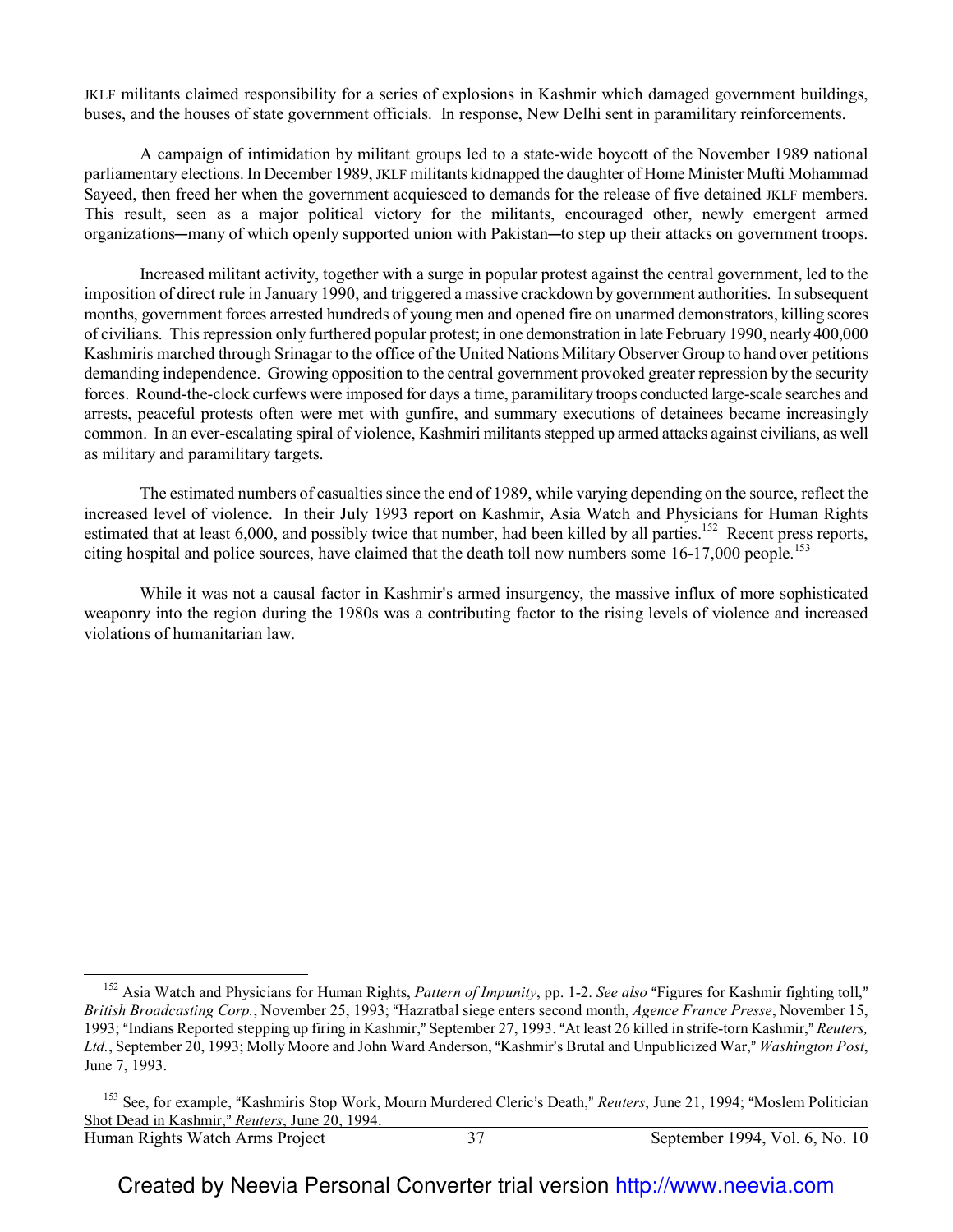## **Abuses by Indian Government Forces**<sup>154</sup>

Throughout the conflict, Indian security forces—particularly the Army, the Central Reserve Police Force (CRPF) and the Border Security Force (BSF)—have committed regular and deliberate violations of human rights and humanitarian laws in Kashmir. It is clear that in recent months, the level of abuses by Indian government forces has risen significantly, with large numbers of summary executions of suspected militants and increased killings of civilians in reprisal attacks.

In addition to summary executions and reprisal killings of civilians, abuses by Indian forces include disappearances, unprovoked shootings of unarmed noncombatants, rape, and other attacks on civilians and captured combatants. Legislation authorizing the security forces to shoot to kill and protecting them from prosecution has facilitated such abuses. The security forces have also engaged in wanton destruction and looting of civilian property, and have burned down residential neighborhoods in retaliation for militant attacks.

Government forces have also systematically violated international law by using lethal force against peaceful demonstrators, and engaging in widespread and arbitrary arrests of persons suspected of sympathizing with the militants, and detaining them for extended periods without charge or trial. Torture of detainees is widespread, and includes methods such as prolonged beatings, electric shock, and sexual abuse.

The incidence of rape is also high. Women are often raped in the course of house searches by the security forces, and in retaliation for militant attacks on government patrols.

In complete violation of international law, Indian forces often go on rampages in civilian areas after militant attacks. These rampages commonly include arbitrary beatings and shootings of civilians, sacking of their houses, rape, and arson. In a January 1993 incident, Indian police admitted that paramilitary security forces killed at least forty-three civilians, wounded more than a dozen others, and torched scores of buildings in Sopore in revenge for an attack by armed members of Hezb-ul Mujahidin.<sup>155</sup> The severity of these attacks and their regularity have not only traumatized the local population, but have also alienated the local police forces. The torture and death in custody of a constable sparked a local police revolt in May 1993.

The government's efforts to justify these abuses as legitimate responses to militant action completely fly in the face of international law.

#### **Abuses by Militants**

 $\overline{\phantom{0}}$ 

<sup>154</sup> This section is drawn largely from Asia Watch, *Kashmir Under Siege* and Asia Watch and Physicians for Human Rights, *Pattern of Impunity*. Since this report focuses on the impact on human rights of the flow of weapons to militants, it includes only a very abbreviated account of government abuses. However, most observers agree that violations by government forces are far more widespread than those committed by the militants.

Human Rights Watch Arms Project 38 September 1994, Vol. 6, No. 10 <sup>155</sup> "Forces Went Amok in Kashmir," Los Angeles Times, January 8, 1993; "Indian forces killed 53", *Newsday*, January 8, 1993; Asia Watch and Physicians for Human Rights, *Pattern of Impunity*, pp. 70-72.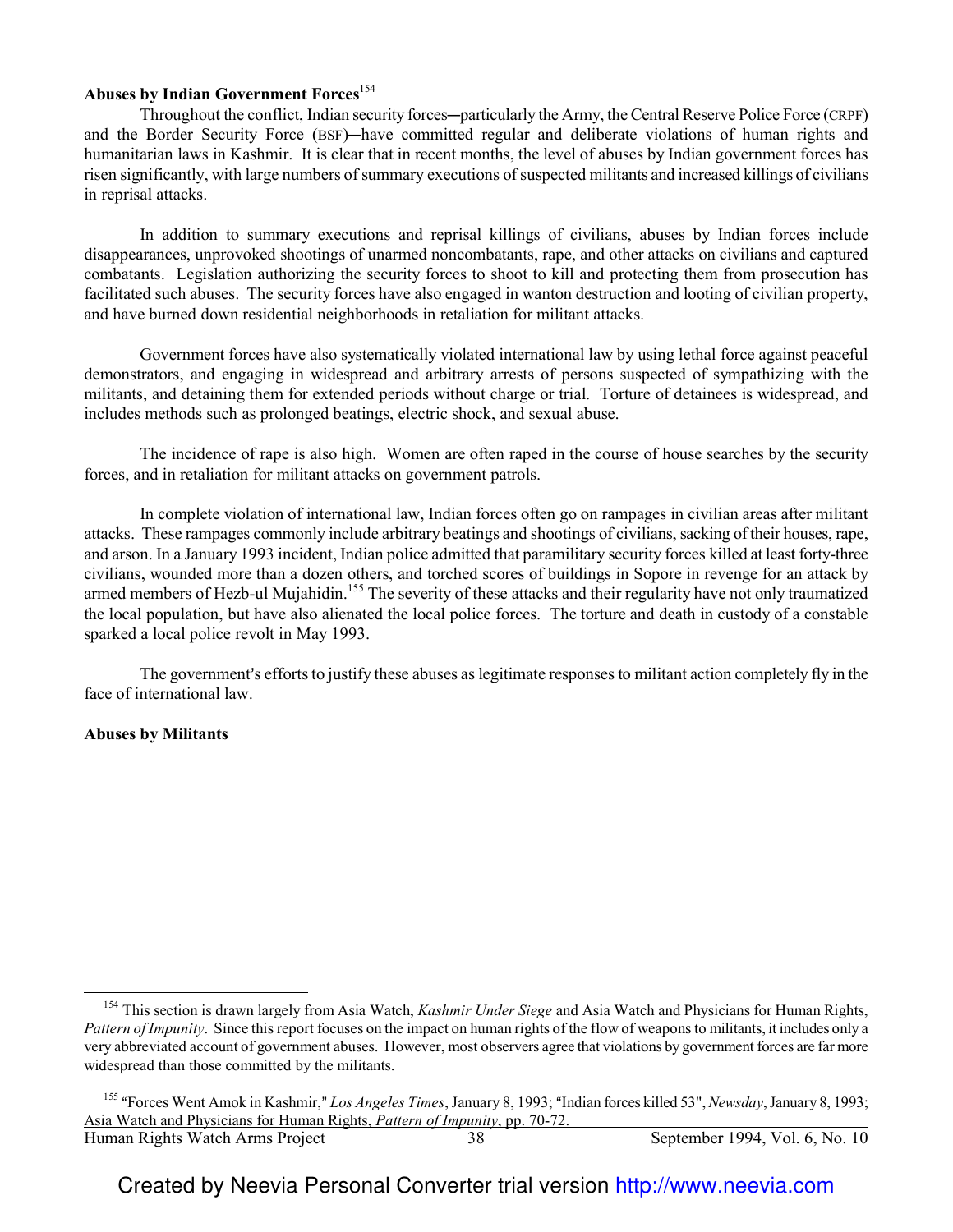Members of militant organizations have committed grave violations of humanitarian laws. Several major militant groups operate in Kashmir, and perhaps dozens of smaller ones, some supporting independence and others accession to Pakistan.<sup>156</sup> The most prominent are the JKLF, a pro-independence group which is the oldest and reportedly one of the most popular organizations, and the Hezb-ul Mujahidin, which supports confederation with Pakistan, and is reportedly the best armed. Another insurgent group which supports independence is the Jammu and Kashmir Student Liberation Front. Numerous new militant organizations have emerged in recent years, many of which support accession to Pakistan. In addition to Hezb-ul-Mujahadin, pro-Pakistani groups include the Islami-Jamiat-Tulba and the Muslim Students Federation, all of which are affiliated with the Jamaat-e-Islami political party. Other pro-Pakistan militant organizations include the Hezb-e Ullah, the Hezb-e-Islami, the Muslim Janabaz Force, the Al Umar Mujahidin, Operation Balakote, the Tehreik-e-Jehadi-Islami, the Islamic Tehrik-e-Tulba, the Allah Tigers, the Zia Tiger Force, the Islamic Students' League, and the Jammu and Kashmir People's League, Al-Jehad, Al-Barq, Hizbollah, Ikhwan-ul-Muslimin, Jamait-ul Mujahidin, Al-Umar Mujahidin, Tekriqu-ul Mujahidin, Allah Tigers, Ul-Umar Commandos, and the Harakatul Ansar.

Although all the militant groups are violent in their drive for independence from India, and some periodically work in coalition,<sup>157</sup> most of the groups do not necessarily coordinate actions or support one another's tactics. None of the groups, individually or collectively, control territory in Kashmir, although certain areas in the Kashmir valley are reputed to be strongholds of particular groups, especially certain towns along the border with Pakistan, some of which are along supply routes for weapons brought in from Pakistan.

Militant military operations are generally characterized by ambushes of government forces and hit-and-run attacks for which they rely on weapons such as AK47s, grenades, landmines, rockets, and other light weapons and small arms. Acquisition of unprecedented levels of firepower has not only helped militants achieve greater military successes, but has also contributed to the proliferation of lethal attacks by militants on civilians since 1989.

 Violations of humanitarian law committed by militants include: execution-style killings of civil servants, notably Muslim political leaders associated with the National Conference party, which is allied with New Delhi, prominent Hindus, and civilians suspected of being government informers; attacks in which militants fail to distinguish between military targets and civilians; rape; threatening and attacking members of the minority Hindu community; violations of medical neutrality; and the use of religious sites for military purposes.

#### **Targeted Killings of Civilians**

Militant organizations operating in Kashmir have repeatedly violated international prohibitions against the murder of individuals taking no part in armed hostilities.<sup>158</sup> They have killed prominent members of the National Conference party, leading members of the Hindu community and persons suspected of collaborating with the Indian government.

The following accounts typify the kinds of targeted murders of civilians carried out by militants in Kashmir.

<sup>158</sup> See Appendix I.

 $\overline{\phantom{0}}$ 

Human Rights Watch Arms Project 39 September 1994, Vol. 6, No. 10

<sup>156</sup> The information on the composition of the various militant organizations is drawn largely from Asia Watch, *Kashmir under Siege* and Asia Watch and Physicians for Human Rights, *Pattern of Impunity*.

<sup>&</sup>lt;sup>157</sup> Asia Watch noted in 1991 that many of the pro-Pakistan groups were part of a loose coordinating body known as the United Jehad Council. In its 1993 report with Physicians for Human Rights, it further explained that as of mid-1993, a coordination committee comprising representatives of the leaders from the JKLF, Hezb-ul Mujahidin, Iqwan Muslim, Harkat-ul-Majaheedin, Jamait-ul-Mujaheedin, Tahreek-ul-Mujaheedin, Hizbollah, and Muslim Mujahidin had formed to provide oversight for the various groups.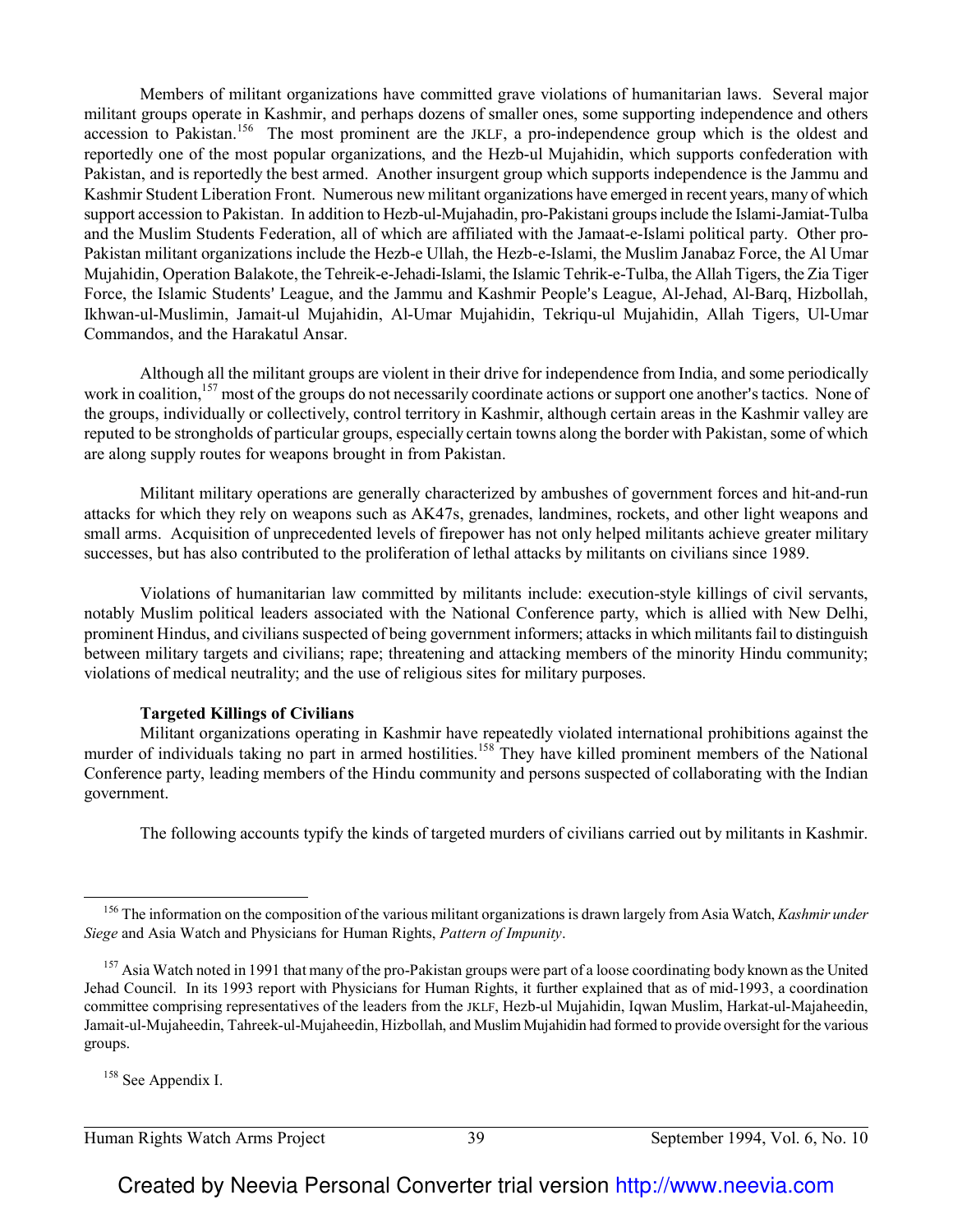$\bullet$  On March 2, 1993, Ghulam Nabi Baba, a retired assistant commissioner, was shot dead after being abducted by militants on February 28. Ghulam Nabi Baba was a relative of the state Congress-I party leader, Ghulam Rasul Kar. On March 1, Ghulam Rasul Kar's brother-in-law, Habibullah Mirshah, was also killed by militants.<sup>159</sup>

 $\overline{\phantom{0}}$ 

Human Rights Watch Arms Project 40 September 1994, Vol. 6, No. 10 <sup>159</sup> Asia Watch and Physicians for Human Rights, *Pattern of Impunity*, p. 154; "Kashmir Militants Kill Abducted Ex-Official," *All-India Radio*, March 2, 1993, cited in *FBIS, (NES-93-040)*, March 3, 1993, p. 32.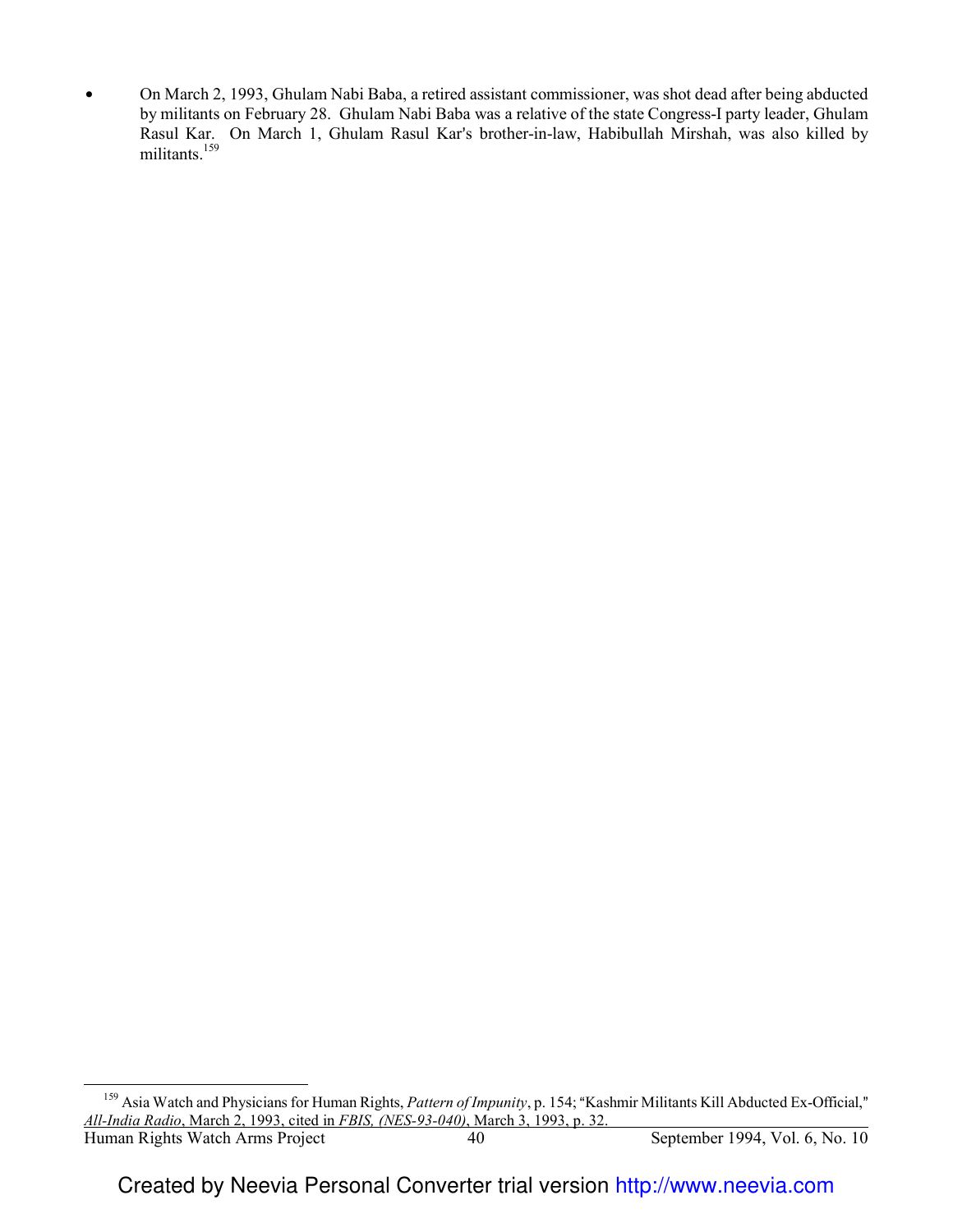- On November 7, 1992, militants hurled a grenade into Shaheedi Chowk, Srinagar, killing a shopkeeper, Rajesh Jain, and causing minor injuries to Hamidullah Khan, an advisor to the state governor. Khan was believed to have been the target of the attack.<sup>160</sup>
- On December 13, 1990, Hezb-e Ullah militants gunned down Maulana Mohammad Sayeed Masoodi, the former general secretary of the National Conference party and a leading moderate politician in Kashmir. According to a public statement issued by Hezb-e Ullah, Masoodi was killed for his involvement with the National Conference and for supporting Kashmir's union with India.<sup>161</sup>
- After being threatened with death on several occasions if he did not leave the Kashmir valley, Gopi Nath Raina, the co-director of the textiles department of the Jammu and Kashmir government, was shot dead by members of the JKSLF using automatic rifles on June 26, 1990.<sup>162</sup>
- $\bullet$  In April 1990, JKSLF militants murdered Mushir-ul Haq, the vice chancellor of Kashmir University in Srinagar, and his personal secretary Abdul Ghani. Haq was apparently well-known as a proponent of progressive Muslim views. The two were kidnapped by armed agents of the JKLF and Hezb-ul Mujahidin immediately prior to a scheduled meeting between Haq and the state Governor Jagmohan, who had been appointed by the central Indian government. Militants demanded a three-hour relaxation of the curfew which had been in force around-the-clock, and the release of three detainees in government custody. Haq and Ghani were found shot to death several days later.<sup>163</sup>
- Lassa Koul, the director of the state-run television station for Jammu and Kashmir, was shot dead by JKLF gunmen on February 13, 1990, apparently as part of an attempt to obtain programming more favorable to the militants. Koul received numerous threats prior to his death from both the JKLF and Hezb-ul Mujahidin, as well as from other militant groups. His murder prompted other newscasters to begin accommodating their programs to the militants' demands out of fear of similar attacks.<sup>164</sup>

## **Extrajudicial Punishment**

Militant organizations have ordered summary punishment, including execution, of individuals believed to be government operatives and informers. The following two accounts are typical:

 $\overline{\phantom{0}}$ 

Human Rights Watch Arms Project 41 September 1994, Vol. 6, No. 10 l

<sup>&</sup>lt;sup>160</sup> "Grenade attack on Saxena's Aide," Times of India, November 8, 1992.

<sup>&</sup>lt;sup>161</sup> "32 Die in Clashes After Secessionist Arrested," *Agence France Presse*, December 13, 1990.

<sup>162</sup> Asia Watch, *Kashmir Under Siege*, p. 136.

<sup>&</sup>lt;sup>163</sup> The JKLF issued a statement in which it assumed joint responsibility with Hezb-ul Mujahidin for the kidnapping, but stated that it had agreed to the plan only after Hezb-ul Mujahidin leaders and an official of the Pakistani Inter-Service Intelligence Agency threatened a cut-off of ISI aid, unless they did so. The JKLF further claimed that they gave their support on the condition that no harm would come to the hostages, and condemned Hezb-ul Mujahidin for killing Haq and Ghani. Asia Watch, *Kashmir Under Siege*, pp. 131-135. *See also*, "Violence in Kashmir Intensifying," *New York Times*, April 12, 1990, and "Militants Show Their Hands," *Independent*, June 8, 1990.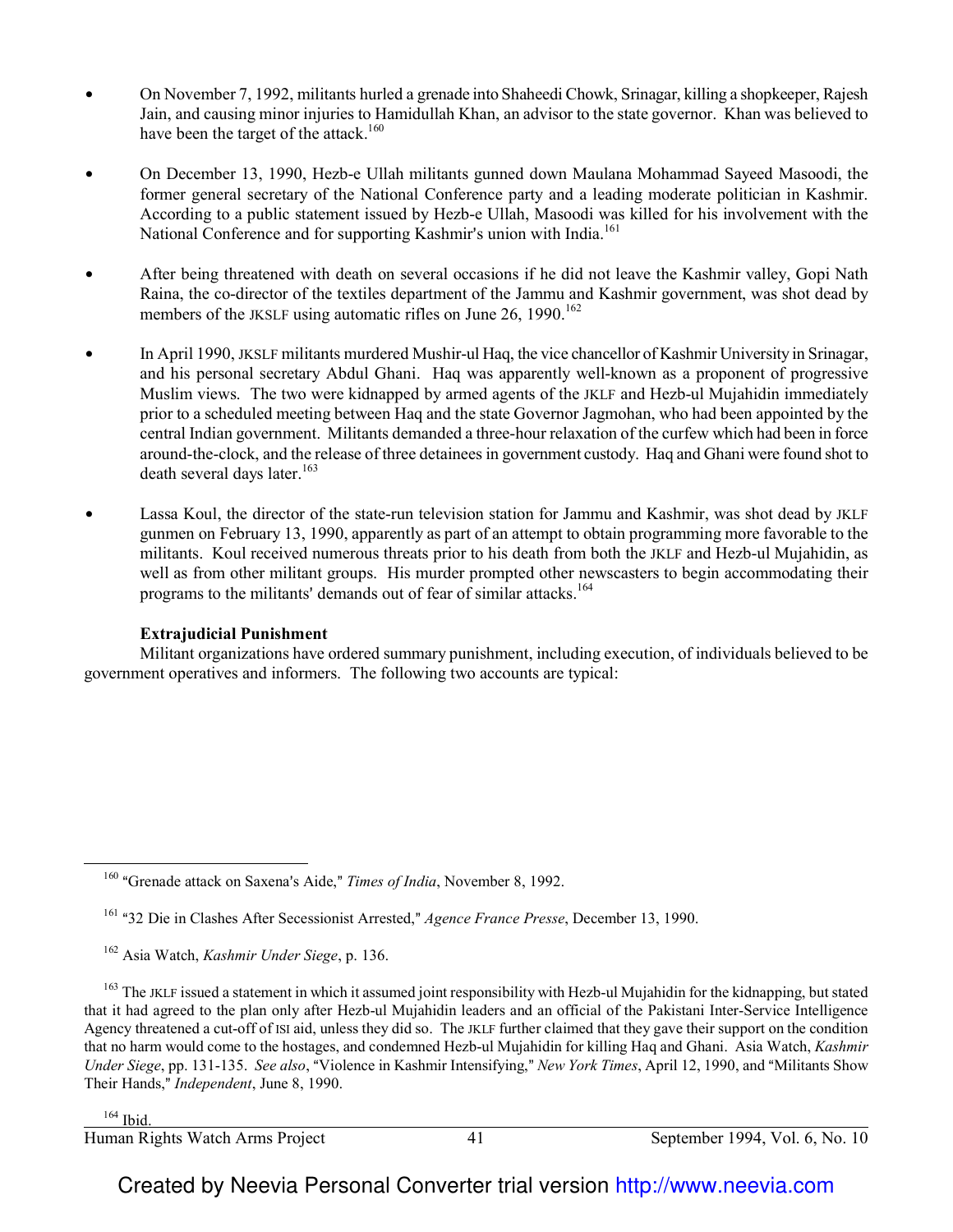- $\bullet$  In March 1990, the Hezb-ul Mujahidin militant group shot to death two Muslim religious leaders near Shopian, south of Srinagar, reportedly claiming that they had been tried and executed under Islamic law for spying for an intelligence agency.<sup>165</sup>
- \$ A group of armed militants belonging to the Hezb-ul Mujahidin kidnapped Mir Ghulam Mustafa, a former member of the dissolved Kashmir state legislative assembly, who had helped arrange the release of the kidnapped daughter of Home Minister Mufti Mohammed Sayeed in December 1989. He was hung after Hezbul Mujahidin pronounced him guilty of "indulging in anti-Islamic activities and spying for Indian government intelligence."<sup>166</sup> Militants have also executed captured government security force personnel. In 1993, a spokesman for the groups claimed that this policy was adopted because the Indian government summarily executed captured militants.<sup>167</sup>

#### **Attacks on Civilian Government Targets**

 $\overline{\phantom{0}}$ 

While militants in Kashmir tend to avoid the kind of random shootings at crowds of civilians or passenger vehicles that have characterized Sikh militant tactics, they have engaged in attacks on government targets that are not military in nature. In particular, militants have launched bomb and grenade attacks on government buildings and transport vehicles. Such attacks violate humanitarian law if the buildings and vehicles are not being used in ways that contribute significantly to the war effort.<sup>168</sup> The following accounts are representative:

- Hezb-ul Mujahadin claimed responsibility for a May 11, 1993 attack on the government secretariat, which houses the offices of the civil administration in Srinagar. Rocket-propelled grenade launchers were used. One employee reportedly was killed and three injured during the attack.<sup>169</sup>
- On October 17, 1992, a car bomb planted by militants of the Hezb-ul Mujahidin exploded outside the State Bank of India on Residency Road in Srinagar, a popular shopping and business district. Asia Watch interviewed witnesses who reported that at least two civilians were killed and others injured; several members of the Indo-Tibetan Police, on guard outside the bank, were also injured.<sup>170</sup>
- Al Jihad Mujahidin took responsibility for the December 8, 1990 explosions in the office of the chief of agricultural reforms of the state government, which caused extensive damage. Offices of the state civil administration have been a frequent target of attack.<sup>171</sup>

<sup>167</sup> Asia Watch and Physicians for Human Rights, *Pattern of Impunity*, p. 159; "JKLF Executes Two Army men taken Hostage," *Times of India*, September 18, 1992.

<sup>168</sup> See, e.g., Additional Protocol I, Article 52. Civilian government buildings are legitimate military targets *if and when* they are used in ways that contribute significantly to the war effort. Human Rights Watch believes that there should be a presumption of illegitimacy of attack, but if facts show that a particular government building does in fact participate significantly in the military effort, the presumption is overridden.

<sup>&</sup>lt;sup>165</sup> Asia Watch, *Kashmir Under Siege*, p. 141, citing Yusuf Jameel, "Priests Killed in Jammu and Kashmir," *Telegraph*, March 13, 1990.

<sup>&</sup>lt;sup>166</sup> Asia Watch and Physicians for Human Rights, *Pattern of Impunity*, p. 157; "Kidnapped Kashmir Politician Found Dead," *Reuters*, March 25, 1990.

<sup>&</sup>lt;sup>169</sup> "Attack Sparks Four Day Boycott," *Agence France Presse*, May 11, 1993.

<sup>170</sup> Asia Watch and Physicians for Human Rights, *Pattern of Impunity*, p. 109.

Human Rights Watch Arms Project 42 September 1994, Vol. 6, No. 10 Human Rights Watch Arms Project <sup>171</sup> Asia Watch, *Kashmir Under Siege*, p. 144, citing *Srinagar Times*, December 9, 1990.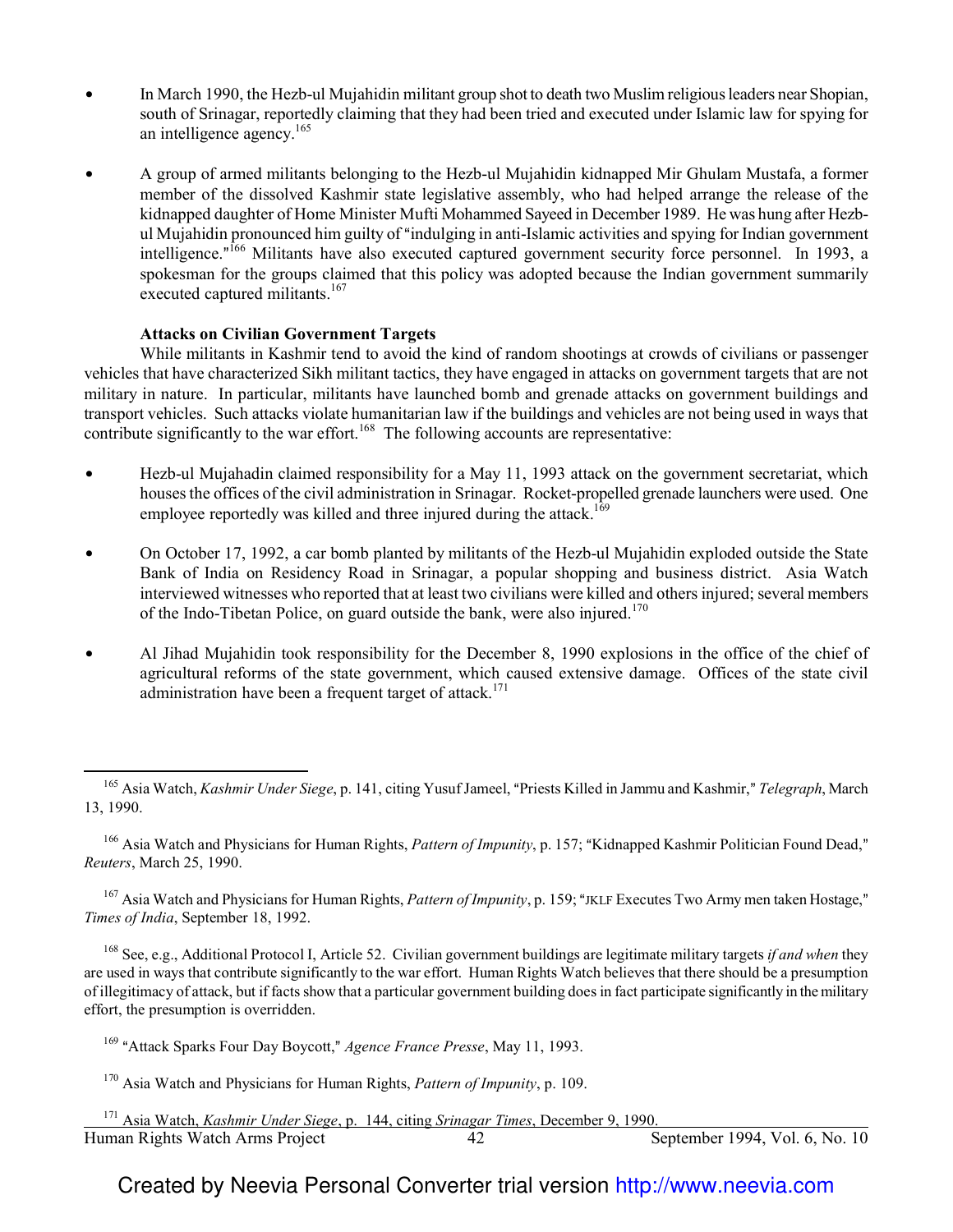On November 16, 1989, at least twenty-four persons were injured when a bomb planted inside a government passenger bus exploded south of Srinagar. The JKLF claimed responsibility for the incident. The same afternoon, the JKLF set off a bomb which caused extensive damage to a building in Srinagar which housed the office of a division of the public works department. The local press reported that a caller explained that the explosions were designed to reinforce the militants' call to boycott the fall 1989 elections to the lower house of the Indian Parliament. $172$ 

## **Rape**<sup>173</sup>

Rape by members of militant organizations was rare in the conflict's early years, although threats and attacks against women by groups seeking to enforce their interpretation of Islamic culture were not uncommon. Since 1991, however, rape has been committed with increasing frequency by members of certain militant organizations.

In some cases, women have been raped and then killed after being kidnapped by rival militant groups and held as hostages. In other cases, members of armed militant groups have abducted women after threatening to shoot the rest of the family unless the woman was handed over to a particular militant leader. Some incidents of rape by militants appear to have been intended as punishment because the victims or their families were believed to be government informers, opposed to the militants, or supporters of rival groups.

Asia Watch and Physicians for Human Rights reported that one of the earliest rape cases involved a staff nurse kidnapped from the Saura Medical Institute on April 14, 1990. Her body was found with a note nearby stating that the JKLF took responsibility for the killing and accused the victim of informing the security forces about the presence of a number of wounded militants in the hospital. A post-mortem report concluded that she had been raped before being shot dead.<sup>174</sup>

## **Kidnapping**

 $\overline{a}$ 

The December 1989 kidnapping by the JKLF of Dr. Rubia Mufti, the daughter of the Union home minister Mufti Mohammed Sayeed, is often seen as marking the beginning of increased militant activity in Kashmir. In exchange for her freedom, the JKLF demanded the release of five of their colleagues from detention. She was freed several days after the abduction, following the government's compliance with the JKLF demand. Since then, members of various militant organizations have engaged in kidnapping as a way to pressure the government to release militant detainees or make other changes. The following are examples of kidnappings:

On March 31, 1991, the Moslem Janbaz Force abducted two Swedish engineers employed at a hydroelectric project in Kashmir, and threatened to kill them if the government did not permit Amnesty International and the United Nations to investigate human rights abuses in Kashmir. They managed to escape after several months $175$ 

<sup>&</sup>lt;sup>172</sup> Asia Watch, *Kashmir Under Siege*, p. 144, citing "Militants Gun Down One in Srinagar," *Kashmir Times*, November 17, 1989.

<sup>173</sup> See Asia Watch and Physicians for Human Rights, *Pattern of Impunity*, pp. 160-162; and Asia Watch and Physicians for Human Rights, *Rape in Kashmir: A Crime of War* (New York: Human Rights Watch, 1993), p. 16.

<sup>174</sup> Asia Watch and Physicians for Human Rights, *Rape in Kashmir*, p. 16.

Human Rights Watch Arms Project 43 September 1994, Vol. 6, No. 10 <sup>175</sup> Barbara Crossette, "Kashmiri Militants Say They May Kill 2 Swedes," New York Times, April 13, 1991; "Kashmir Governor Refuses Amnesty Visit,@ *Associated Press*, April 13, 1991.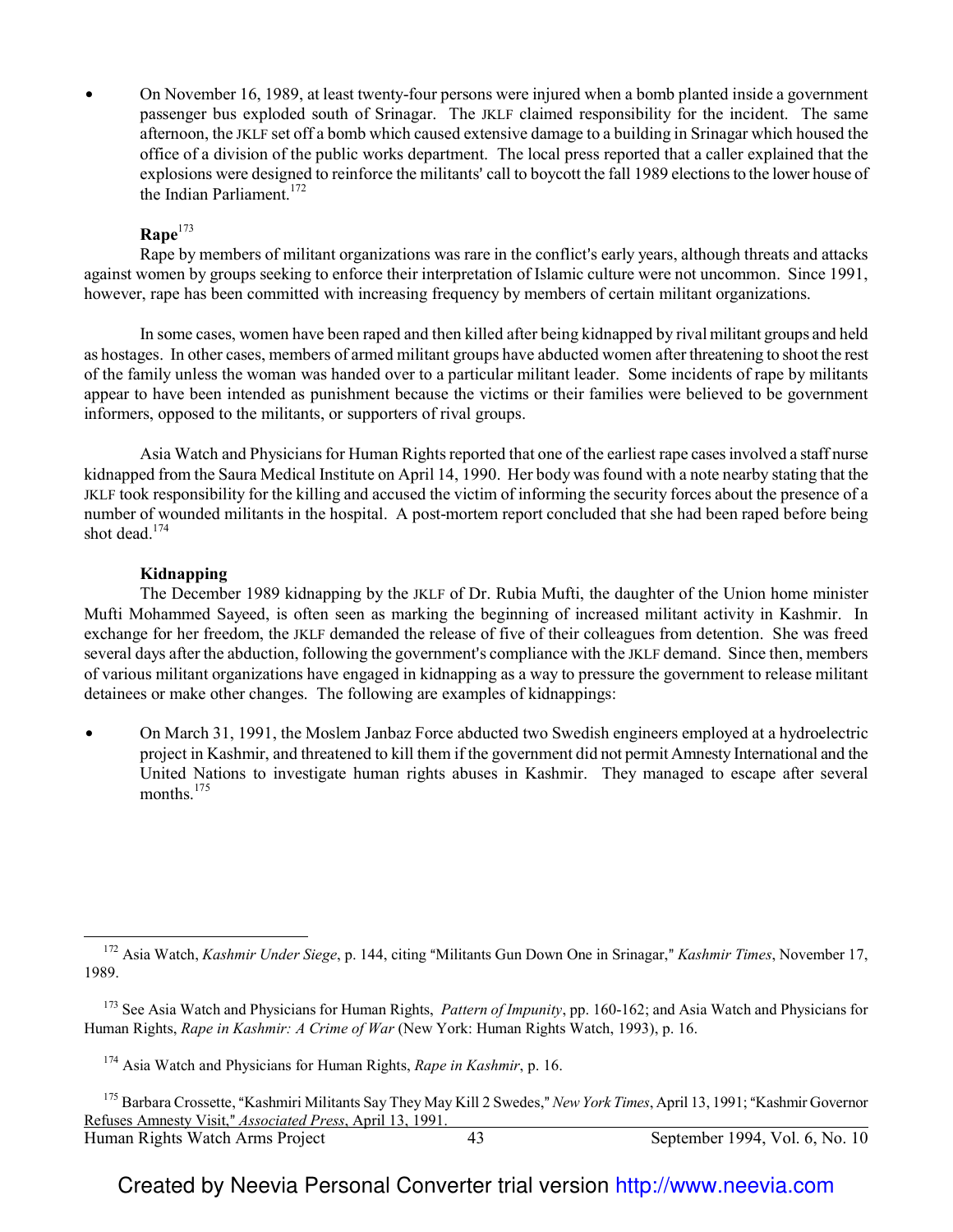- On June 8, 1993, militants kidnapped Sharifuddin Shariq, a well-known National Conference leader and former member of the state assembly. Shariq reportedly was considered to have close ties with former Chief Minister Farooq Abdullah.<sup>176</sup>
- On June 6, 1994, the Harakatul Ansar militant group kidnapped two British tourists, aged 16 and 36, who were on holiday near Pahalgam. Motive for the kidnapping was unclear. An initial Ansar statement indicated the hostages would be released in exchange for three jailed militants, a subsequent statement said they were being held only to highlight human rights abuse in Kashmir by Indian troops, while a third said they strayed too near a militant camp. The two were released unharmed on June  $23$ ,  $1994$ <sup> $177$ </sup>

#### **Inducing Terror in the Civilian Population**

International law prohibits not only acts, but also "threats of violence, the primary purpose of which is to spread terror among the civilian population.<sup> $n^{178}$ </sup> In contravention of this rule, some militant groups have employed threats to compel suspected opponents, government informers, and others to leave the Kashmir valley, or to conform their behavior to desired Islamic standards. A JKLF statement in June 1990, for example, claimed responsibility for bombings in the town of Pulwama, and warned that "all Indian agents and spies" should recant or risk being killed. In November 1989, a number of militant groups issued threats against liquor store owners that those who did not shut down their businesses would have to "face the consequences."<sup> $179$ </sup> A March 26, 1991 statement issued by Hezb-ul Mujahidin warned that action would be taken against women who failed to cover their faces and bodies.<sup>180</sup>

 $\overline{a}$ 

<sup>&</sup>lt;sup>176</sup> "Militants Abduct Farooq Aide," *Times of India*, June 9, 1993; *A Pattern of Impunity*, p. 163.

<sup>&</sup>lt;sup>177</sup> "Britons To Be Freed Within a Day, Militants Say," *Reuters*, June 22, 1994; "Britons Held By Kashmir Militants Set Free," *Financial Times*, June 24, 1994.

<sup>&</sup>lt;sup>178</sup> Additional Protocol II, Art. 13; Additional Protocol I, Art. 51(2). See discussion in Legal Appendix.

<sup>179</sup> Asia Watch, *Kashmir Under Siege*, pp. 151-152.

Human Rights Watch Arms Project 44 September 1994, Vol. 6, No. 10 <sup>180</sup> "Kashmiri Militants Warn Women on Muslim Dress" Agence France Presse, March 26, 1991; Asia Watch, *Kashmir Under Siege*, p. 153.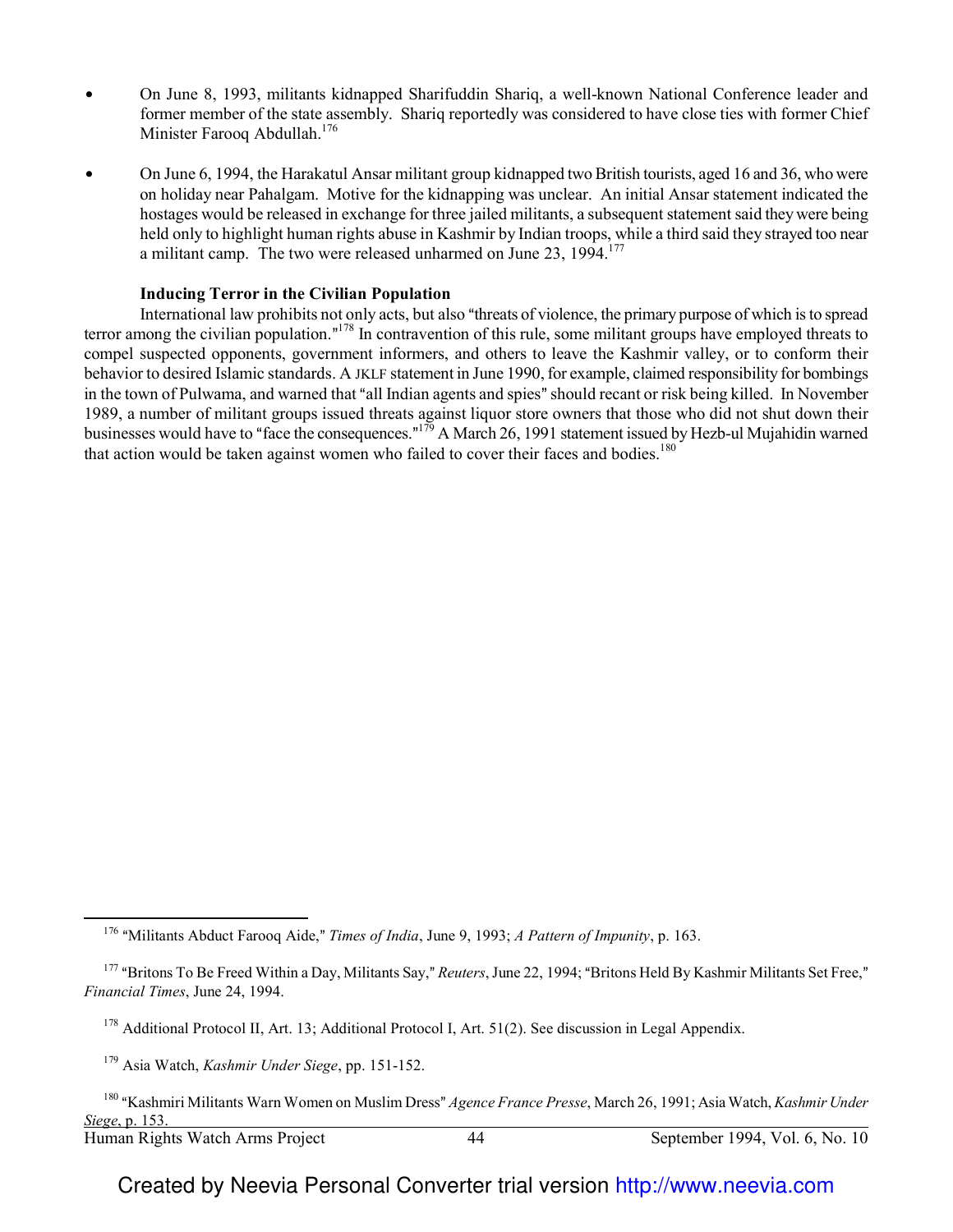Many Hindus have also been made the targets of militant threats, especially in 1989-1990, and these threats combined with acts of violence and harassment by militants against the Hindu population, caused many to flee.<sup>181</sup> For example, in March 1990, the JKSLF issued a statement warning all non-Kashmiri traders and officials living in the valley "after acquiring citizenship rights through false declaration" to leave by the end of the month. The statement also announced that those who did not leave would be targeted for attack. Hezb-ul Mujahidin issued a directive the same month in Srinagar, ordering non-Kashmiris working as civil servants for various branches of the Indian government to leave by month's end, or face death.<sup>182</sup> A 1992 press report noted that, when one militant group, the Ikhwan-ul Muslimin, broadcast an appeal urging Hindus to return, Al-Umar and Al-Jehad issued press releases warning them not to come back. $183$ 

Militant groups have also issued threats to journalists whom they believe publish reports biased against the militant cause. They have imposed bans on particular newspapers and enforce those bans through the abduction of distributors and other attacks.<sup>184</sup>

#### **Violations of Medical Neutrality**

Doctors in Kashmir claim that militants abduct medical workers to force them to provide treatment to injured militants. Militants have also reportedly abducted patients from hospitals. Asia Watch and Physicians for Human Rights interviewed a doctor in October 1992 who described the sense of fear pervading the hospital where he worked: "I can't even ask the floor sweeper to do his job because you never know who's carrying a gun or who someone may be." $^{185}$ 

#### **Use of Religious Sites as Military Strongholds**

Press accounts described the October 1993 occupation of the Hazratbal Mosque on the shore of Dal Lake in Srinagar. The mosque is held sacred by Kashmir's Muslim population because it enshrines a hair of the Prophet Mohammed. According to a number of reports, the mosque was taken over by militants armed with sophisticated weapons. Religious pilgrims were said to be inside at the time of the take-over, but none were killed.<sup>186</sup> These reports suggest that militants violated the international proscription against the use of religious sites as military strongholds. <sup>187</sup>

<sup>184</sup> Asia Watch and Physicians for Human Rights, *Pattern of Impunity*, p. 167.

<sup>185</sup> Ibid., pp. 172-173.

 $\overline{\phantom{0}}$ 

<sup>187</sup> *See* Legal Appendix.

Human Rights Watch Arms Project 45 September 1994, Vol. 6, No. 10

<sup>181</sup> *See*, *e.g.,* Asia Watch, *Kashmir Under Siege*, pp. 147-153, and Asia Watch and Physicians for Human Rights, *Pattern of Impunity*, pp. 168-171; Gill Tudor, "Kashmir Hindus Want Haven from Ethnic Cleansing," *Reuters*, July 10, 1993. According to *Kashmir Under Siege*, as many as 90,000 Hindus left the valley in 1989-90. There is, however, evidence that some Hindus decided to leave not directly or solely as a result of threats by militants, but were encouraged to do so by government officials. *Ibid*, pp. 147-148.

<sup>&</sup>lt;sup>182</sup> Asia Watch and Physicians for Human Rights, *Pattern of Impunity*, pp. 170-171; "Quit Notice to IAS", *Telegraph*, March 21, 1990.

<sup>&</sup>lt;sup>183</sup> Marinder Baweja, "Living on the Edge," *India Today*, July 15, 1992.

<sup>&</sup>lt;sup>186</sup> Civilians were killed at another location by Indian security forces who opened fire on Muslim demonstrators protesting government action against militants inside the mosque. "Kashmir's Conflict Explodes Again; At least 29 Killed as Indian Troops battle Muslim Separatists," Washington Post, October 23, 1993; "Militant Palestinians Denounce Indian Attacks in Kashmir", *Agence France Presse*, October 25, 1993; "Jammu and Kashmir Government Orders inquiry Into Bijbiara Shootings;" British *Broadcasting Corporation*; October 25, 1993; "India: Stalemate in Kashmir, Militants Threaten Mosque", *Inter Press Service*, October 18, 1993.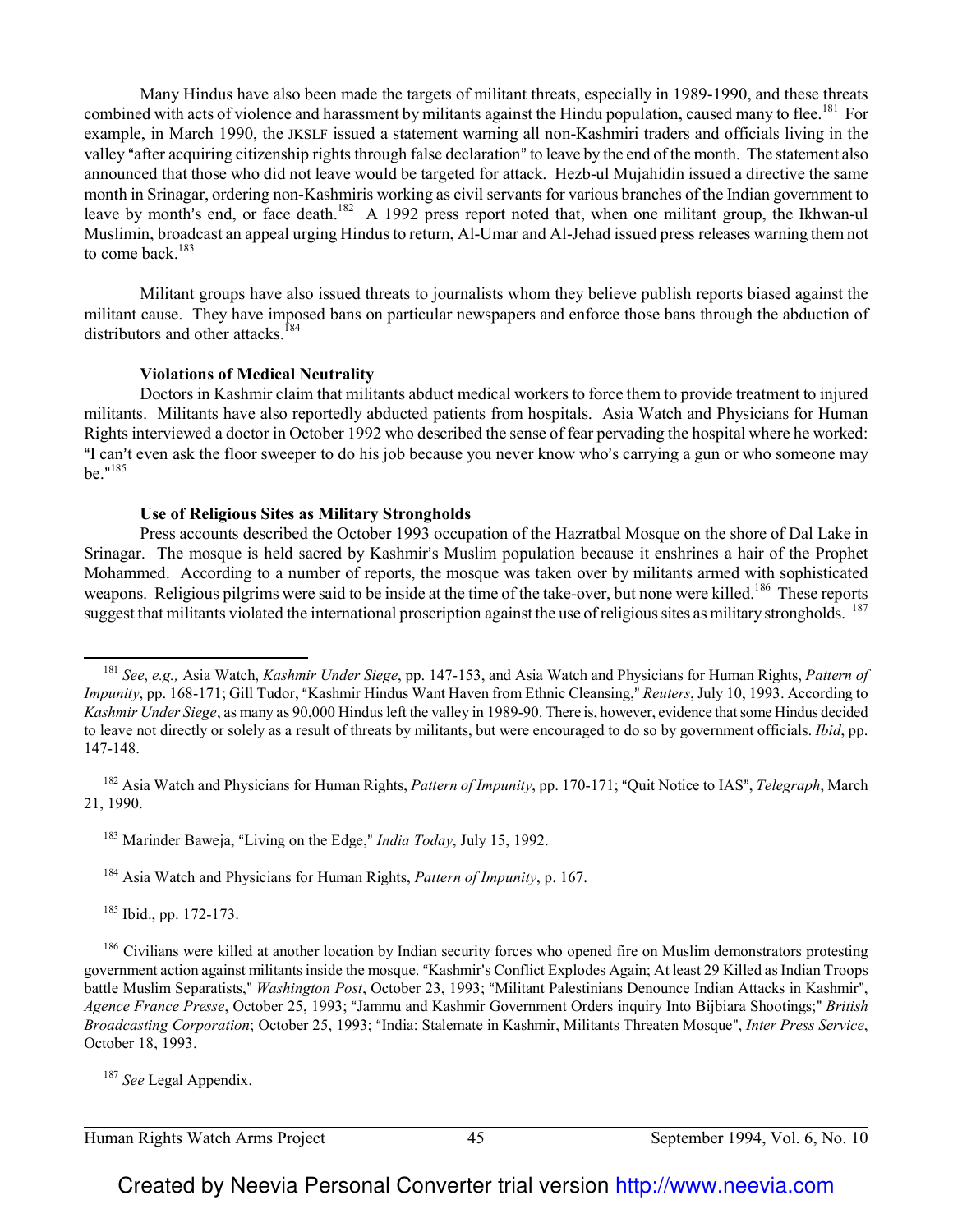#### **Role of Weapons in Abuses by Militants**

Militant forces in Kashmir have engaged in the commission of serious abuses of humanitarian law since at least 1989. Easy access by militants to large caches of more advanced weapons—made possible by the proliferation of small arms and light weapons throughout the region during the 1980s—has contributed to the deterioration of the human rights situation in Kashmir.

More sophisticated weapons such as automatic rifles, rockets, and grenades have been used in direct attacks on civilians and civilian property, although they have not been used by Kashmiri militants to commit human rights abuses with the same frequency that they were used by Sikh militants in Punjab. These weapons have also enhanced the ability of the militants to induce fear in the civilian population; threats of force backed up by a vast arsenal of weapons have contributed to the flight of many civilians from Kashmir.

 In light of this record of abuse, the Arms Project believes that any future supplies of weapons to Kashmiri militants should be tied to respect for humanitarian law and human rights.<sup>188</sup>

#### **V. ARMING THE INDIAN GOVERNMENT**

For decades, the Soviet Union was the Indian government's main outside supplier of arms and military assistance. Since the Soviet Union's collapse, other countries, including the U.S., Russia, Germany, France, and Israel, have begun in earnest to sell India arms and provide military assistance, or are negotiating to do so. At the same, India is seeking to make its defense industry far more self-sufficient,<sup>189</sup> in part by relying on technology transfers from a variety of countries. India also plans to privatize its defense industry by expanding the ownership of some of its key defense outfits, and opening them up to foreign partnerships.<sup>190</sup> Despite serious fiscal constraints, India's defense budget of 230 billion rupees (\$7.41 billion) for 1994-95 reportedly represents an increase of approximately 8 percent in real terms after adjusting for inflation and an expected rise in prices.<sup>191</sup>

This chapter briefly reviews several of these recent developments. The discussion, however, is by no means be an exhaustive analysis of all arms transfers to India. Rather, the information is presented in the hope that countries which provide arms and assistance to India, and those which are considering it, will condition supply on significant, concrete improvements in the government's human rights record.<sup>192</sup> Close scrutiny should be given by potential suppliers to the government's human rights performance in Kashmir and Punjab, since it is in these states that Indian security forces have committed some of the worst and most regular abuses. Given the eagerness of India to acquire weapons and military technology from new suppliers, this is an important moment when nations may be able to put pressure on India to improve its human rights record. Sources in India also assert that the purchase of new military

 $\overline{\phantom{0}}$ 

<sup>&</sup>lt;sup>188</sup> The Arms Project also argues, in Chapter 5, that arms supplies to the Indian government must be conditioned on an improvement in the human rights record of its security and militant forces.

<sup>&</sup>lt;sup>189</sup> *See, e.g.*, "India Accelerates Drive Toward Self-Sufficiency,", *Defense News*, July 26-August 1, 1993.

<sup>&</sup>lt;sup>190</sup> Rahul Bedi, "Indian industry opens up," *Jane's Defence Weekly*, March 13, 1993.

<sup>&</sup>lt;sup>191</sup> Ranul Bedi, "India Stems the Fall in its Defence Spending," *Jane's Defence Weekly*, March 12, 1994.

 $192$  The Arms Project reiterates earlier recommendations by Human Rights Watch/Asia that the Indian government abide by internationally recognized principles of human rights and humanitarian law. Accordingly, government forces must refrain from current practices such as attacking civilians, engaging in torture and other forms of ill-treatment, rape, summary executions, prolonged detention, and other abuses documented and analyzed in detail by Human Rights Watch in *Dead Silence, A Pattern of Impunity, Punjab in Crisis,* and *Kashmir Under Siege*.

Human Rights Watch Arms Project 46 September 1994, Vol. 6, No. 10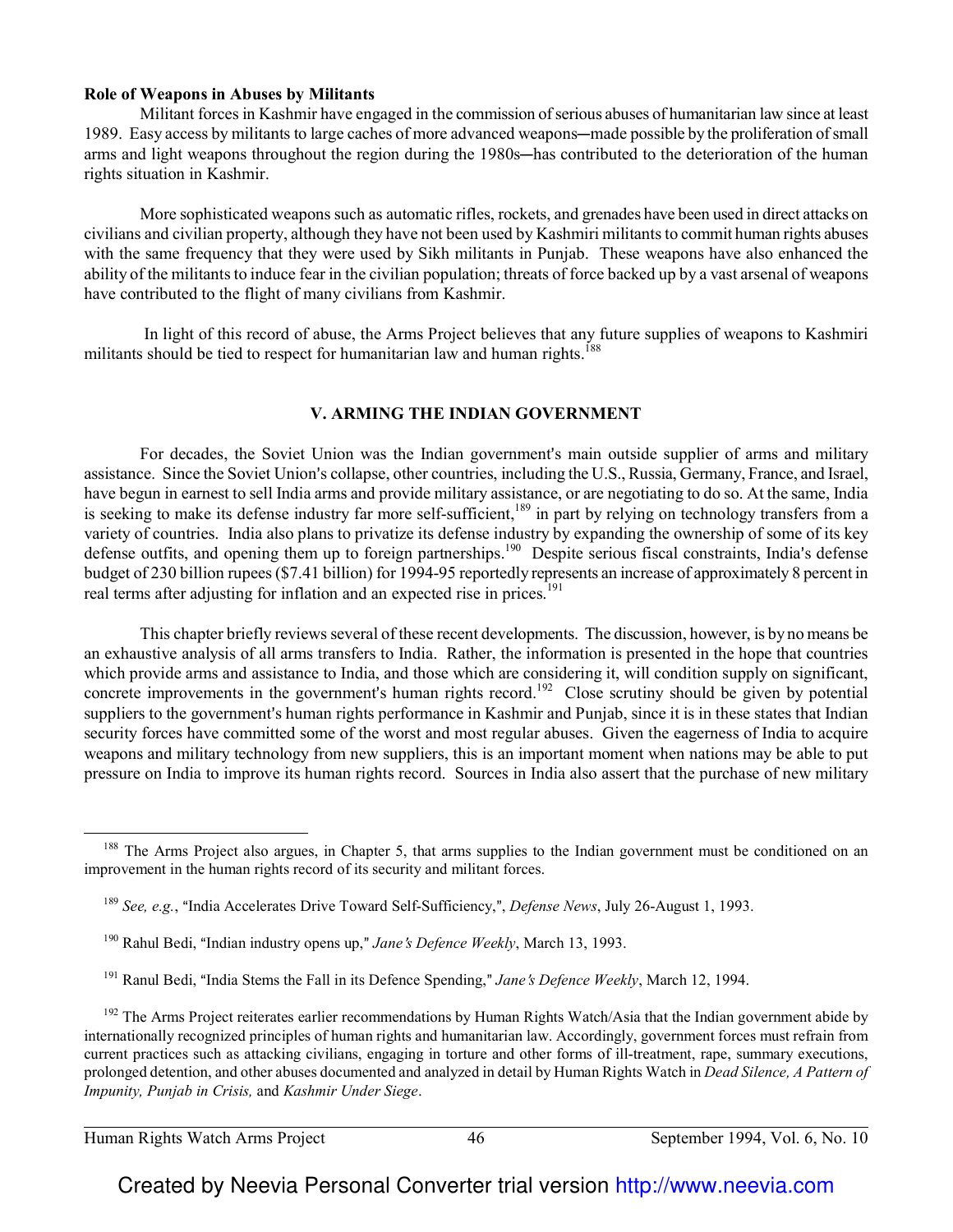equipment is prompted in part by continuing conflict in Kashmir and Punjab.<sup>193</sup> Linking arms supplies with human rights improvements in Kashmir and Punjab, therefore, is critical.

Countries which have recently provided arms and other forms of military support to the Indian government-or have been negotiating to do so—include Belarus, Bulgaria, China, the Czech Republic, France, Germany, Great Britain, Holland, Hungary, Israel, Italy, Malaysia, New Zealand, Poland, Romania, Russia, Scotland, Singapore, Slovakia, Spain, South Africa, Sweden, Ukraine, the U.S., and former Yugoslavia. This list, however, probably presents only a partial picture of the full range of actual or potential supplier countries.

 $\overline{a}$ 

Human Rights Watch Arms Project 47 September 1994, Vol. 6, No. 10 l <sup>193</sup> Vivek Raghuvanshi, "India Accelerates Military Equipment Buys," *Defense News*, July 12-18, 1993.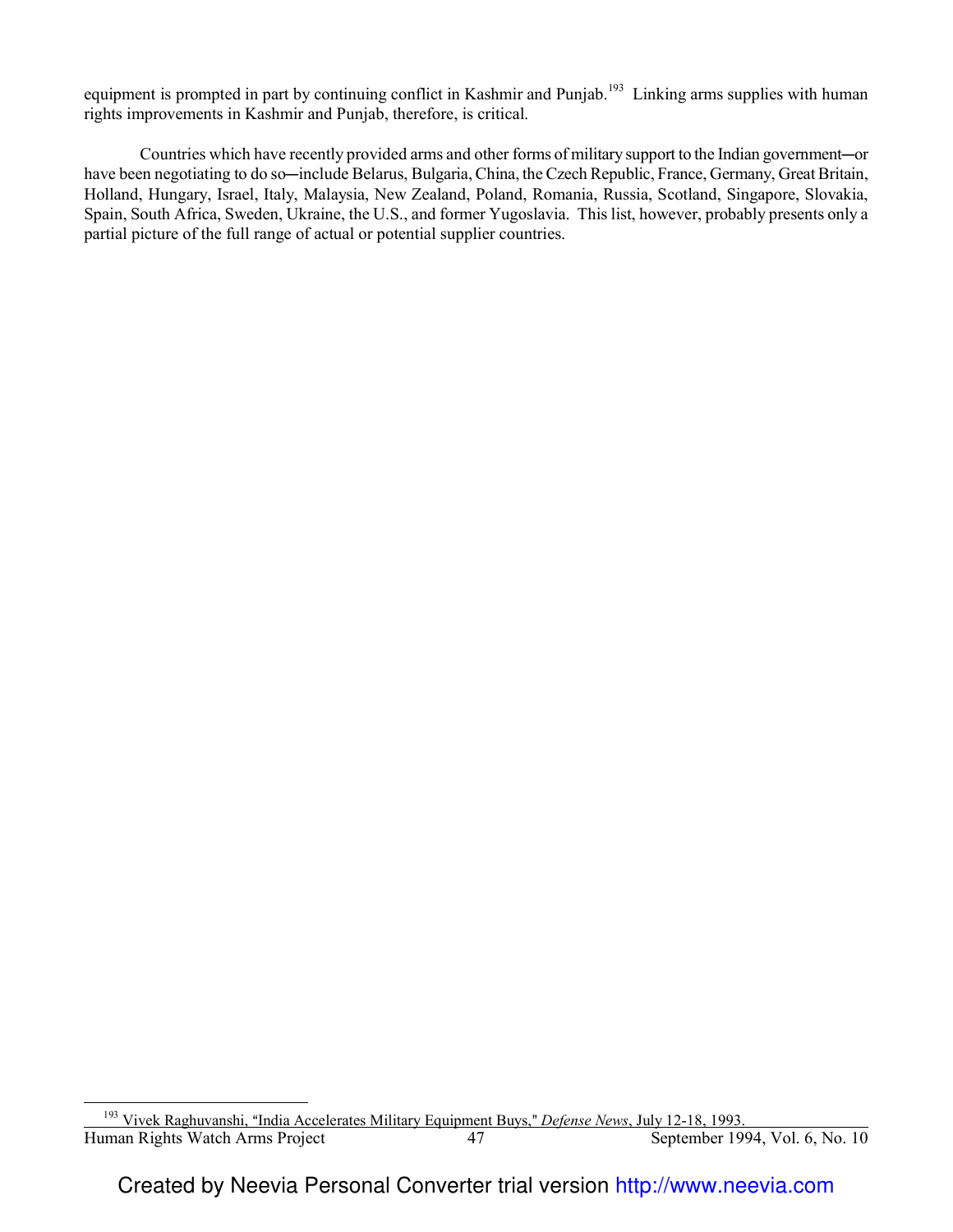Given that assault rifles and other small arms and light weapons have been used frequently by Indian security forces in attacks on civilians in Kashmir and Punjab, the Arms Project is particularly concerned about reports of major purchases of such weapons. In May 1993, the Indian Defense Ministry began negotiating deals for 100,000 Kalashnikov assault rifles and 50 million rounds of ammunition, with possible suppliers including Russia, Hungary, Romania, and Israel.<sup>194</sup> In an apparently separate deal, the Indian government announced plans in August 1993 to purchase more than 100,000 small arms, including Kalashnikovs, from Bulgaria, Poland, the Czech Republic and Slovakia.<sup>195</sup>

The Indian Ministry of Defence (MoD) announced in October 1993 that it was finalizing contracts with ammunition producers in a number of countries to supply equipment for a new munitions factory complex in Bolangir, in eastern India. Touted as the largest and most technologically advanced munitions plant in Asia, the Ordnance Factory Bolangir will annually produce 200,000 Barmines (antitank landmines), 200,000 rounds of 155mm ammunition, 150,000 rounds of 125mm shells for T-72 tanks, large quantities of 30mm ammunition for BMP-1 and -2 infantry fighting vehicles, a variety of large caliber munitions, fuzes, explosives, and detonators. Some plant equipment is already at various stages of installation, including items supplied by Day and Zimmermann (U.S.), Meissner GmbH & Company (Germany) and a Bulgarian company.<sup>196</sup> Reportedly, the three finalists for an estimated 500 million rupee contract for a 155mm shell plant—the most extensive and important part of the Bolangir factory—are Day and Zimmermann, Meissner GmbH & Co., and Societe Nationale des Poudres et Explosifs (SNPE) of France.<sup>197</sup>

One of the biggest equipment problems facing the Indian government in recent years has been the increasing lack of spare parts for Soviet-made equipment. According to Indian officials, Russia has not been able to supply most of those parts.<sup>198</sup> The Indian government has described the shortages as severe, and reportedly is unable to locate as many as 100,000 spare parts for Soviet weapons.<sup>199</sup>

Relief is apparently coming in one area, however. An agreement was signed on June 30, 1994 to create a joint company called Indo-Russian Aviation Private Ltd., based in Nasik, India, that will focus on the production of aircraft spare parts for the Indian Air Force. The company will also provide support and maintenance for Russian-designed aircraft in India.<sup>200</sup>

 $\overline{\phantom{0}}$ 

<sup>&</sup>lt;sup>194</sup> Rahul Bedi, "Indian Arms Buys Defy Cash Shortfall," *Jane's Defence Weekly*, May 8, 1993. It was reported in January 1994 that negotiations on the \$8.3 million deal were still underway with Russia, Hungary, and Romania. *Jane s Defence Weekly*, January 29, 1994.

<sup>&</sup>lt;sup>195</sup> Vivek Raghuvanshi, "Upgrade May Stall New Indian Tank Production," *Defense News*, August 30, 1993.

<sup>&</sup>lt;sup>196</sup> Rahul Bedi, "India Fills Munition Gap", *Jane's Defence Weekly*, October 9, 1993, p. 21.

<sup>&</sup>lt;sup>197</sup> "India Fills Munitions Gap," *Jane's Defence Weekly*, p. 21.

<sup>&</sup>lt;sup>198</sup> "India Accelerates Military Equipment Buys," *Defense News*, July 12-18, 1993.

<sup>&</sup>lt;sup>199</sup> Vivek Raghuvanshi, "India Weighs Purchase of New Russian Tank," *Defense News*, June 7-13, 1993.

Human Rights Watch Arms Project 48 September 1994, Vol. 6, No. 10 <sup>200</sup> *Defense News*, July 11-17, 1994; *Jane's Defence Weekly*, July 9, 1994. The company will have \$400 million in authorized capital with shared equity.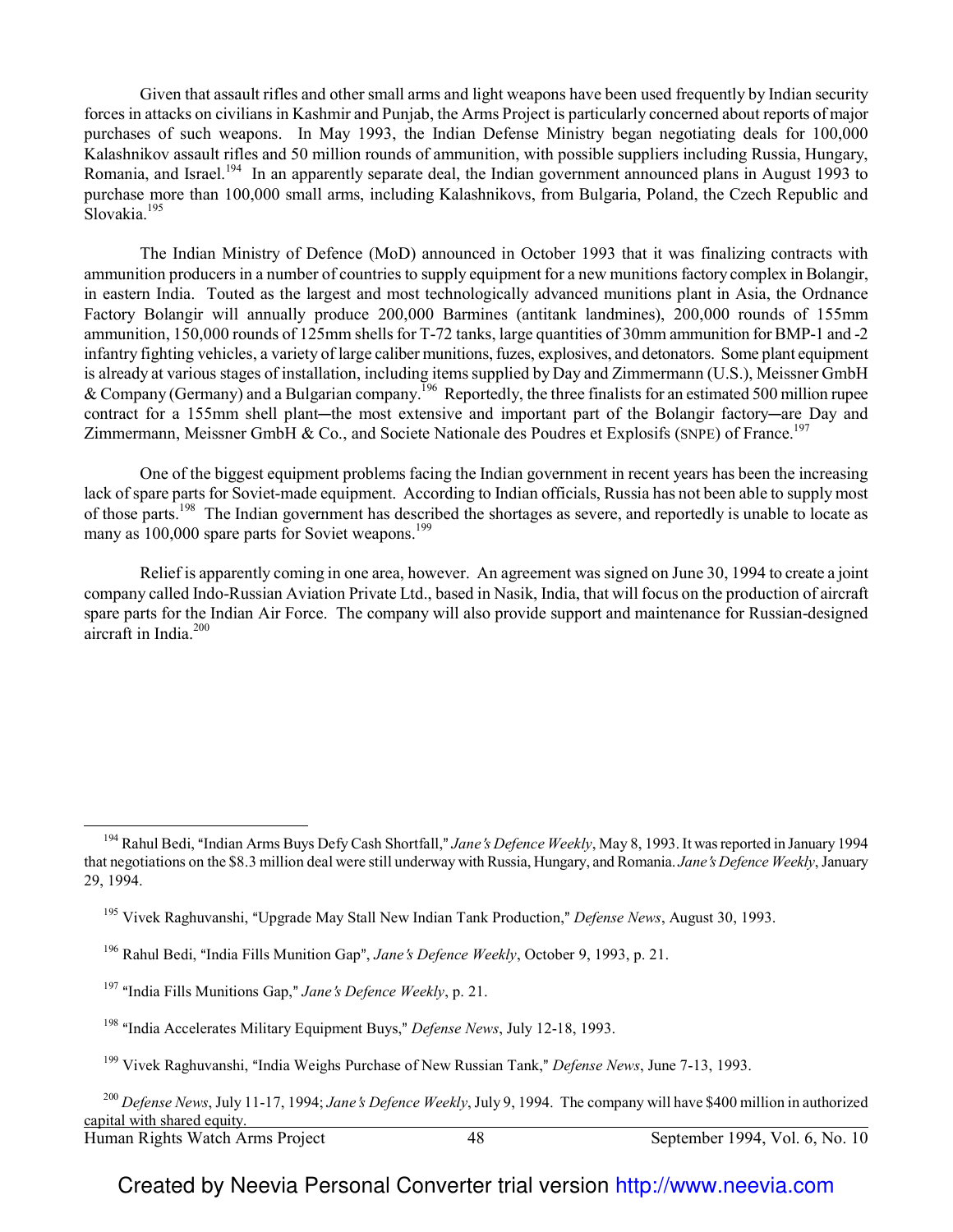A particular problem has been the deterioration of India's MiG-21 fighters. A number of countries and companies have expressed interest in refurbishing and upgrading the MiG-21s, including not only Russia, but also the United States,<sup>201</sup> Israel,<sup>202</sup> France,<sup>203</sup> and Singapore.<sup>204</sup> It appears that the new Indo-Russian Aviation company will have the inside track for reworking 100-125 MiG-21s, at a cost of about \$400 million.<sup>205</sup>

A major arms deal currently under negotiation is the Indian Air Force's purchase of eighty advanced jet trainers for an estimated \$1.2 billion.<sup>206</sup> In August 1993, India's MoD began negotiations with a Franco-German consortium (comprising France's Dassault Aviation and Germany's Dornier Luftfahrt GmbH) and with British Aerospace.<sup>207</sup> Offers from U.S. and Russian manufacturers were rejected.<sup>208</sup>

#### **Need for Human Rights Conditions**

 $\overline{a}$ 

The dissolution of the Soviet Union—formerly India's greatest outside supplier of military equipment—as well as conflict in Kashmir, tensions in Punjab, and the always present threat of war with Pakistan, is causing India to urgently seek to diversify its sources of arms, ammunition, and military technology. India's rush to purchase large quantities of military hardware and technology, and its reliance on other governments for various forms of military support, make this an important time to bring pressure on the Indian government to improve substantially its compliance with norms of human rights and humanitarian law.

While recognizing India's right to defend itself, the Arms Project urges countries which provide arms and military assistance to India to tie supply to significant, specific improvements in India's human rights performance. Potential suppliers should pay close attention to the government's record in Kashmir and Punjab, since it is in these states that government forces have committed some of the worst and most regular violations of human rights and humanitarian law.

#### **VI. CONCLUSIONS**

<sup>204</sup> Vivek Raghuvanshi, "Indians Propose Joint Ventures," *Defense News*, October 11-17, 1993, p. 25.

<sup>205</sup> *Defense News, July 11-17, 1994; Jane's Defence Weekly, July 9, 1994; Defense News, June 6-12, 1994.* 

<sup>206</sup> Vivek Raghuvanshi, "India's Near Buy of West's Trainers," *Defense News*, August 9-15, 1993. *See also Jane's Defence Weekly*, May 8, 1993; "Indian Aircraft Buy," Jane's Defence Weekly, December 12, 1992.

<sup>207</sup> *Defense News*, August 9-15, 1993. *Far Eastern Economic Review* reported in September 1993 that the Air Force preferred the British Aerospace Hawk aircraft, but that negotiations were expected to take another year. *Far Eastern Economic Review*, September 2, 1993.

<sup>&</sup>lt;sup>201</sup> U.S. companies interested include Martin Marietta, Honeywell, Northrup Grumman, Litton, and General Electric. See *Washington Post*, June 14, 1994, and *Jane*=*s Defence Weekly*, May 8, 1993.

<sup>&</sup>lt;sup>202</sup> International Defense Review, May 1994, p. 16; Rahul Bedi, "India Courts New Clients," Jane's Defence Weekly, March 5, 1994, p. 29; Rahul Bedi, "India Eyes Israeli Arms Upgrades," *Jane's Defence Weekly*, November 13, 1993.

<sup>&</sup>lt;sup>203</sup> International Defense Review, May 1994, p. 16; Vivek Raghuvanshi, "France Proposes Upgrade of India MiGs," Defense *News*, May 10, 1993.

Human Rights Watch Arms Project 49 September 1994, Vol. 6, No. 10 <sup>208</sup> Hormuz P., Mama, "HAL Arising: Hindustan Aeronautics Projects Await Go-Ahead," International Defense Review, February 1993, p. 252; *Aerospace Daily*, August 6, 1993; *Defense News*, August 9-15, 1993.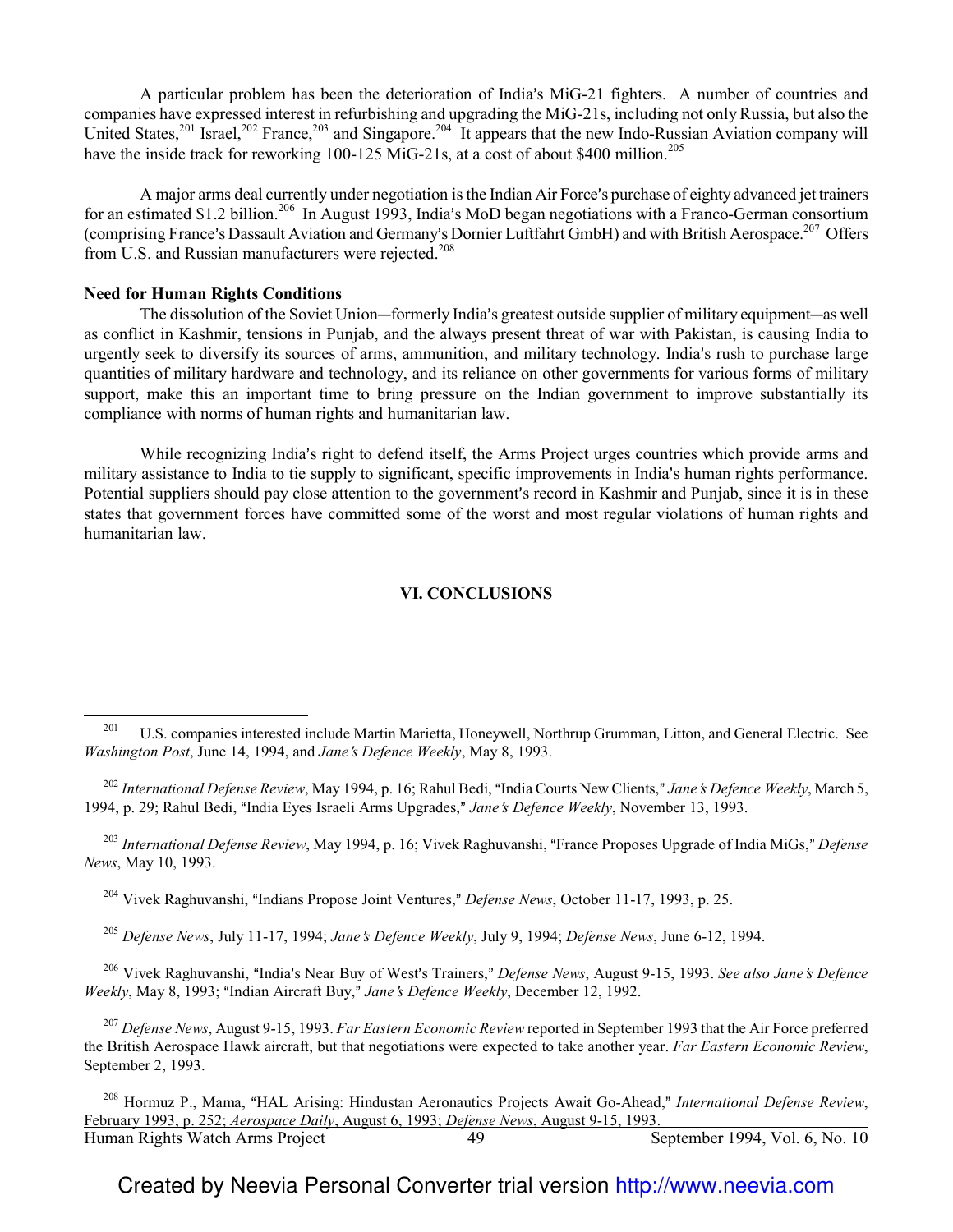In the course of the Punjab conflict, Sikh militants committed numerous, serious violations of the laws of war, including direct attacks on unarmed civilians, indiscriminate attacks, summary executions, kidnapping, rape, and the use of religious sites for military purposes.<sup>209</sup> The diffusion of advanced small arms and light weapons, many of them originally from the Afghan pipeline, to militant organizations in Punjab clearly exacerbated the human rights situation there. Such weapons were used frequently by Sikh militants directly in the commission of abuses, and allowed them, in violation of international norms, to induce terror deliberately in the general population. The increase in automatic rifles, in particular, facilitated the killing of greater numbers of civilians, by permitting Sikh militants, for example, to open fire on crowds of people with deadly results.

Militants in Kashmir have committed many grave violations of humanitarian law, most notably direct attacks on civilians, summary executions, kidnapping, and rape. The influx of arms has exacerbated the human rights situation in Kashmir, although Kashmiri militants use advanced weapons far less frequently than Sikh militants did in the course of attacks on civilians. It is likely that access to large numbers of more advanced weapons contributed to the ability of Kashmiri militants to instill terror in the Hindu population, 100,000 of whom fled to refugee camps in 1990.

The human rights record of the Indian government in Punjab and Kashmir is appalling. In Kashmir, the situation appears worse than ever, with abuses by government forces clearly on the rise. Government security forces engage in systematic violations of human rights and humanitarian law, including attacks on entire villages in retaliation for insurgent military operations. Frequent instances of torture, extrajudicial execution, disappearance, rape, unprovoked firing on peaceful demonstrations, and violations of medical neutrality are well documented.

The diffusion of vast quantities of weapons to militants in Punjab and Kashmir is linked to the so-called Afghan pipeline: massive, covert transfers of arms by the U.S.CIA through Pakistan's ISI to the Afghan mujahidin after the Soviet invasion of Afghanistan in 1979. To conceal U.S. involvement, the CIA transferred arms secretly, provided limited oversight over the pipeline, and imposed virtually no effective controls over its Pakistan outlet. Similarly, the ISI exerted little verifiable oversight over the pipeline; a former chief of the Afghan bureau of the ISI has claimed that the agency's usual procedures to keep track of weapons shipments were suspended.

The deliberate evasion of accountability on the part of the U.S. and Pakistani agencies involved allowed weapons to be extensively siphoned off from the pipeline, apparently by members of the ISI, and by Afghan fighters who, many claim, sold weapons to raise cash for field supplies or for personal gain. The rupture of the pipeline meant that by the mid-1980s, weapons intended for the Afghan insurgents had made their way into commercial channels. Pipeline weapons are still available for sale in the arms bazaars in Pakistan's Northwest Frontier Province.

Pipeline weapons have made their way into the hands of Sikh and Kashmiri militants. Evidence points to several sources: Pakistan's ISI, the NWFP arms bazaars, and former Afghan fighters. The Arms Project concurs with widely-held expert opinion that members of the ISI play a role in the transfer of some of the weapons used by Kashmiri militants; in addition, credible accounts report some ISI involvement in the transfer of weapons used by militant Sikhs.

Although virtually all observers agree that ISI operatives have provided weapons and military training to militant organizations, especially those in Kashmir, the extent to which Pakistan's central government has actively encouraged or systematically facilitated weapons transfers to Sikh or Kashmiri militants is thus far impossible to confirm irrefutably. However, the ISI high command and the central government made possible weapons transfers from the pipeline to Kashmiri and Sikh militants, even if such transfers were not a consequence of programs and policies at the highest level of government. The central government is responsible for failing to account for the compelling evidence of ISI involvement in the transfer of weapons to Sikh and Kashmiri militants, for example through a public inquiry, to make clear its policies concerning such transfers, to express concern at the human rights record of those groups assisted by its agencies, or to give any sign that human rights conditions are a feature of such assistance.

 $\overline{\phantom{0}}$ 

<sup>&</sup>lt;sup>209</sup> See Appendix I on applicable standards of humanitarian law and principles of human rights. While some of the laws of war may not be legally binding on militant organizations, the Arms Project believes that the laws of war provide standards to which insurgent groups should be held.

Human Rights Watch Arms Project 50 September 1994, Vol. 6, No. 10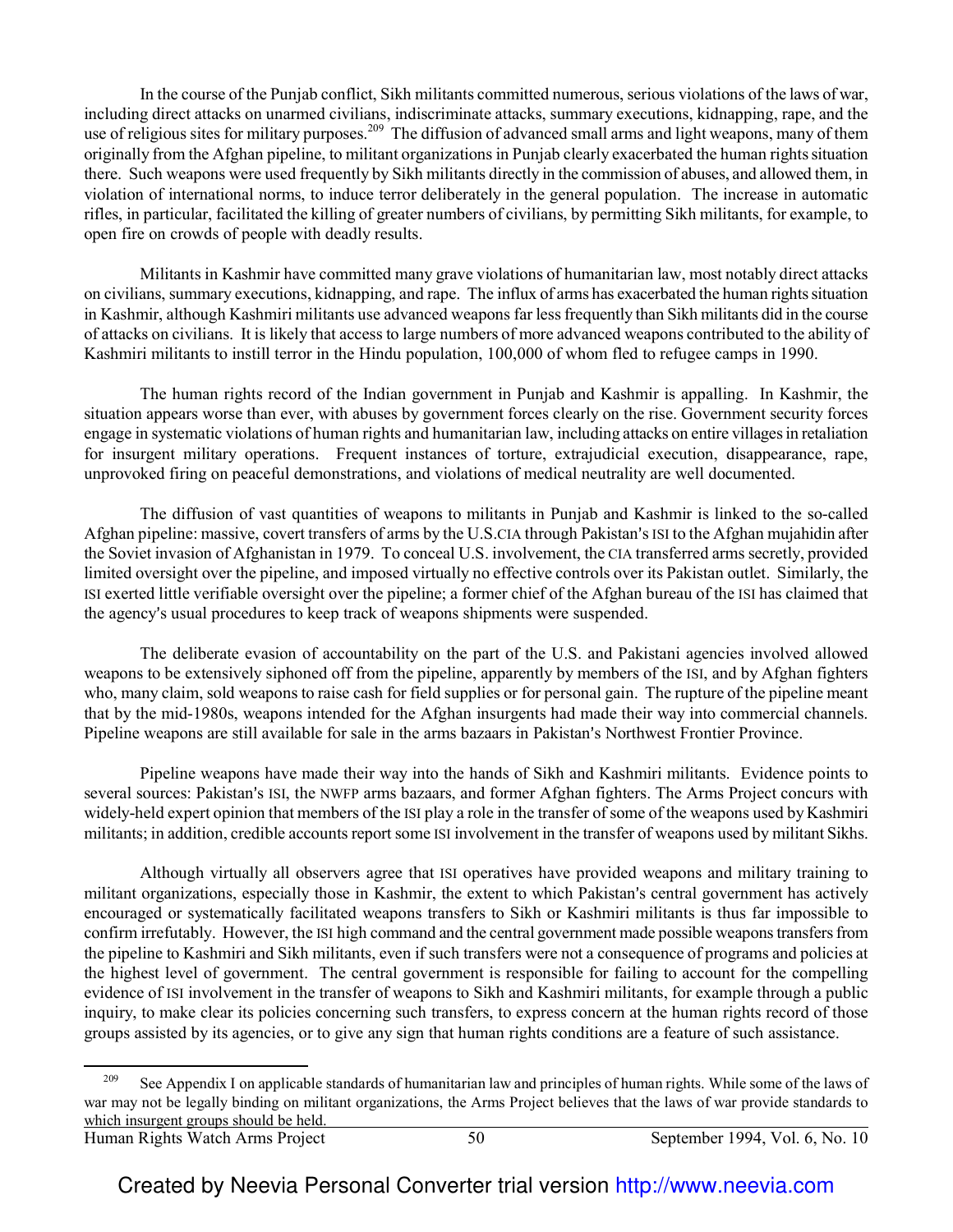Many complex political variables contributed to the increase in violations by the militants and the weaponry available to commit them, but it is clear that the massive diffusion of weaponry into the region from the pipeline contributed to the exacerbation of the human rights situations in those states.

With the collapse of the Soviet Union-formerly India's largest outside arms supplier-several countries, including the U.S., Russia, Israel, Germany, and France, have begun to provide India with arms, transfers of technology and other forms of military assistance, or are negotiating to do so. The Arms Project is concerned that supplier governments have not imposed and enforced serious and systematic human rights conditions on the provision of arms and military-related assistance to the Indian government.

#### **Recommendations**

- Militant organizations in Kashmir and Punjab should abide by the standards of international humanitarian law, in particular, rules which forbid attacks on civilians, summary executions, hostage-taking, torture and illtreatment, rape, threats to commit illegal acts, and the use of religious sites for military purposes.
- The government of Pakistan should end all support for abusive militant organizations in Kashmir and Punjab. Countries choosing to provide weapons, ammunition, or other forms of military assistance to militants in Kashmir or Punjab should condition such transfers explicitly on the human rights performance of the recipient, and then monitor closely the recipient's human rights record. Supplier countries should terminate weapons transfers and all other military support immediately if the recipient fails to adhere to internationally recognized principles of human rights and humanitarian law.
- The Indian government should abide by internationally recognized principles of human rights and humanitarian law. Countries selling arms or providing military assistance to India should condition such transfers explicitly on the human rights performance of the Indian government.
- The government of Pakistan should investigate the involvement of the ISI and other defense agencies in the sale or transfer of weapons and other assistance to militants in Punjab and Kashmir, and halt such practices pending the imposition and implementation of explicit human rights conditions, formal central government authorization, and strict controls.
- The governments of Pakistan and the United States should formally investigate allegations that members of the ISI siphoned off weapons from the Pakistani-controlled, U.S.-orchestrated pipeline. The results of these investigations should be made public, and the respective governments should take appropriate legal action.
- The United States should investigate allegations that stockpiles of pipeline weapons are currently maintained in Pakistan under the control of the ISI, and formulate effective measures for recovering or destroying these stockpiles in consultation with the government of Pakistan.
- The Pakistani government, with the assistance and support of the international community, should formulate viable measures to help control the spread of weapons to and from the Northwest Frontier Province.
- In all future arms transfers, whether covert or not, the United States should insist on strict accountability by the recipients and intermediaries, and strict adherence to international humanitarian law and internationally recognized principles of human rights. Shipments should be immediately terminated to governments and other parties that refuse to comply.

## **APPENDIX**

Human Rights Watch Arms Project 51 September 1994, Vol. 6, No. 10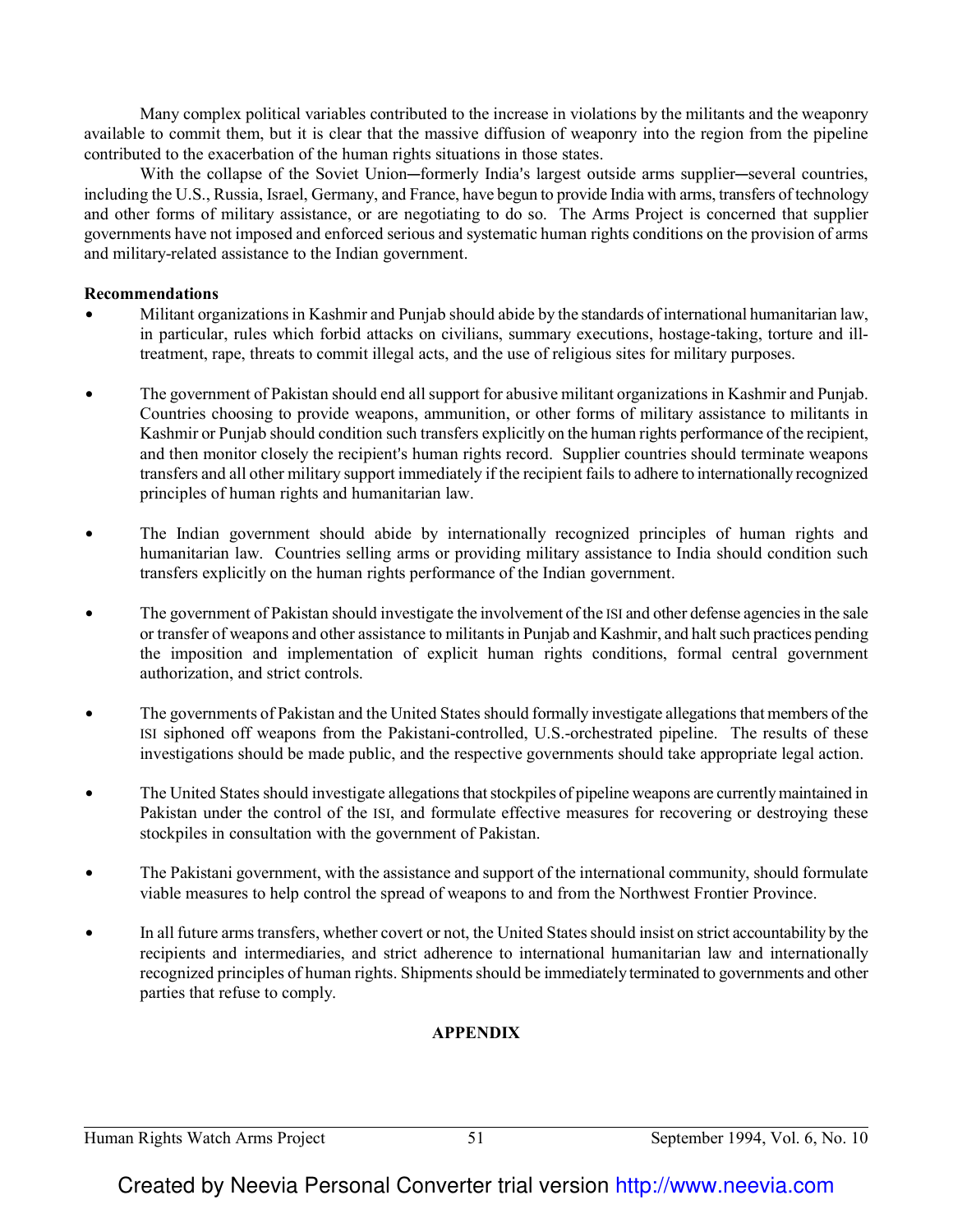## **Applicable Standards of Humanitarian Law**<sup>210</sup>

The Arms Project believes that groups engaged in organized armed conflict should be held to the standards of humanitarian law required of governments, even where the law may not be binding on the militants. This is particularly true when the groups aspire to political dominance or nationhood and claim to be engaged in a military conflict aimed toward that end-as is the case for most Sikh and Kashmiri militants. This section briefly summarizes norms of humanitarian law and principles of human rights relevant to militant activity in Punjab or Kashmir, focusing on actions against civilians.

#### **Summary**

Attacks against civilians violate numerous international humanitarian norms. Common Article 3 to the Geneva Conventions of 1949, for example, obligates states and opposition forces in non-international conflicts, and prohibits "violence to life and person, in particular, murder of all kinds, mutilation, cruel treatment, and torture" of "persons taking no active part in the hostilities." Consistent with Human Rights Watch/Asia's position, this report assumes that the situations in Punjab and Kashmir constitute Article 3 conflicts. Militants in both states are, therefore, legally bound by Article  $3^{211}$ 

Attacks against civilians also violate related customary principles of humanitarian law which require the protection of the civilian population against the effects of hostilities. These principles were expressly recognized in U.N. General Assembly Resolution 2444 "Respect for Human Rights in Armed Conflicts", adopted unanimously on January 13, 1969. The resolution affirms:

...the following principles for observance by all governments and other authorities responsible for action in armed conflicts:

...(b) That it is prohibited to launch attacks against the civilian populations as such;

(c) That distinction must be made at all times between persons taking part in the hostilities and members of the civilian population to the effect that the latter be spared as much as possible.

 $\overline{\phantom{0}}$ 

 $210$  International humanitarian law is the body of international law that complements human rights law by providing explicit norms regulating human rights observance in armed conflict. It is the human rights component of the laws of war.

<sup>211</sup> For the relevant legal analysis, see Human Rights Watch/Asia and Physicians for Human Rights, *Dead Silence,* pp. 14-15, and Asia Watch and Physicians for Human Rights, *Pattern of Impunity*, pp. 30-35. Human Rights Watch/Asia notes that the situation in Punjab constituted an Article 3 conflict at least until mid-1992 when many militant leaders were killed and their organizations decimated as part of a vicious campaign by the Indian government.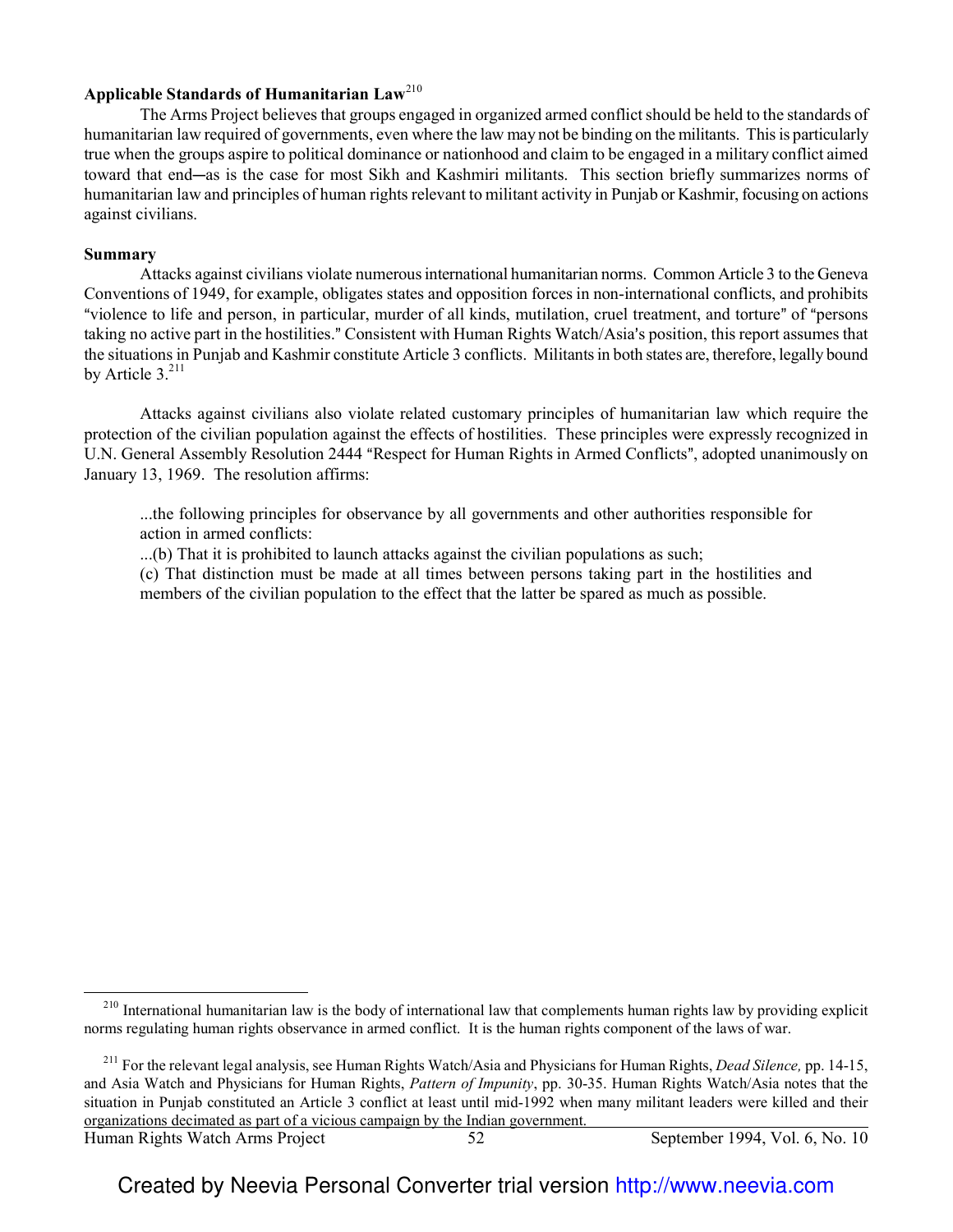The preamble to the Resolution states that these principles apply "in all armed conflicts," i.e., both international and non-international armed conflicts.<sup>212</sup> Accordingly, they apply to militants fighting in Punjab and Kashmir. The rules, which forbid both direct attacks against civilians and indiscriminate attacks, are considered expressive of customary law,<sup>213</sup> and were later codified in the 1977 Additional Protocols to the Geneva Convention of 1949.<sup>214</sup>

The Additional Protocols define the term "civilian" negatively as any person who is not a member of the armed forces or an organized armed group of a party to the conflict, and does not take a direct part in the hostilities.<sup>215</sup> Common Article 3 to the Geneva Conventions of 1949 similarly protects "[p]ersons taking no active part in the hostilities." A clear distinction is made in the law between direct, armed participation and general participation in the war effort.<sup>216</sup> Where doubt exists as to whether a person is a civilian, combatants must presume that the person is a civilian.<sup>217</sup> Likewise, where a question exists as to whether a particular object, normally dedicated to civilian purposes, also serves a military function, Additional Protocol I requires combatants to presume that it is not used for military purposes, and therefore, to refrain from attacking it.<sup>218</sup> Although the Additional Protocols are not legally binding on militants in Punjab and Kashmir, the customary principle of civilian immunity that they incorporate directly applies. Other provisions contained in the Additional Protocols which relate to the protection of civilians and civilian objects, while not universally considered to reflect customary law, are used in this Appendix as authoritative standards.

Principles of human rights such as those which forbid arbitrary deprivation of life; prohibit torture, cruel, inhuman or degrading treatment or punishment; ensure the right to liberty and security of the individual, and the right to a fair trial are also applied here. These rules, also, only provide authoritative guidelines and are not legally binding on the militants.

#### **Targeted Attacks**

 $\overline{\phantom{0}}$ 

<sup>213</sup> *See e.g.*, ICRC Commentary on the 1977 Additional Protocols to the Geneva Conventions of 1949, pp. 585-589, 598, 615. Michael J. Matheson, Deputy Legal Advisor, United States Department of State, "The United States Position on the Relation of Customary International Law to the 1977 Protocols Additional to the 1949 Geneva Conventions," American U. J. International *Law and Policy*, (Fall 1987); U.S. Army Field Manual 27-10; and, U.S. Air Force Pamphlet 110-131.

<sup>214</sup> Article 48 of Additional Protocol I provides that "to ensure respect for and protection of the civilian population and civilian objects, the parties to the conflict shall at all times distinguish between the civilian population and combatants and between civilian objects and military objectives, and accordingly, shall direct their operations only against military operations." Article  $51(1)$  and  $(2)$  state respectively that the civilian population and individual civilians "shall enjoy general protection against dangers arising from military operations," and "shall not be the object of attack." Various kinds of indiscriminate attacks are also forbidden under Article 51(4) and (5), and the taking of special precautions to spare civilians from collateral harm are required under Article 57. Additional Protocol II's more general formulation states that "the civilian population and individual civilians shall enjoy general protection against the dangers arising from military operations" and "shall not be the object of attack." Additional Protocol II, Art. 13(1) and (2).

<sup>215</sup> See 1977 Additional Protocol I Article 50. "Armed forces" includes all organized armed forces, groups, and units under a command responsible to a party to the conflict. Ibid., Art. 43 (1). *See also* Additional Protocol II, Arts. 1 and 13.

<sup>216</sup> ICRC Commentary, p. 619.

 $2^{17}$  1977 Additional Protocol I, Art. 50(1).

l <sup>218</sup> Ibid, Art. 52.

Human Rights Watch Arms Project 53 September 1994, Vol. 6, No. 10

<sup>&</sup>lt;sup>212</sup> Ibid. The International Committee of the Red Cross has long regarded these principles to be among the basic rules of humanitarian law applicable in all armed conflicts.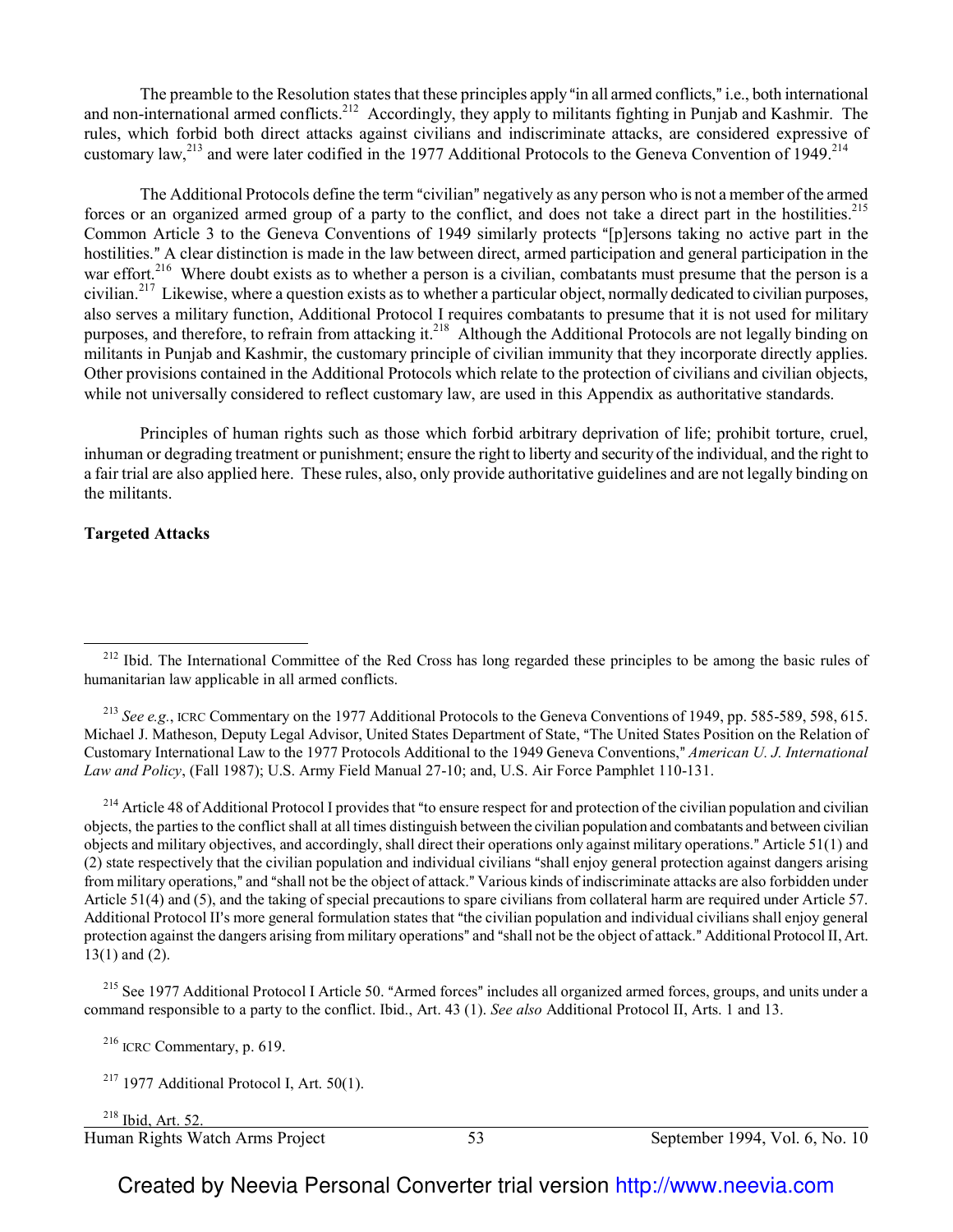Direct attacks on civilians contravene Common Article 3 as well as rules of customary law mandating the immunity of civilians from being the objects of attack during armed conflict. As noted above, humanitarian law defines civilian broadly as any person who is not actually a member of the armed forces or organized armed group of a party to the conflict or is not taking part directly in hostilities. Targeted attacks by militants on political leaders, even those who advocate clamping down on militant activities, or, for example, on judges who preside over trials of suspected militants—frequent targets of both Sikh and Kashmiri militants—are forbidden under these rules. Attacks on civilian government buildings are likewise forbidden, unless they are used in ways that contribute significantly to the war effort.<sup>219</sup> In the same vein, attacks cannot be justified against Hindu non-combatants simply because they are more likely to support the actions of the Indian government. Random attacks directed against civilians, such as the kind frequently committed by Sikh militants—drive-by shootings and attacks on buses and trains, for instance—are similarly impermissible.

Violence undertaken by members of militant groups against civilians in retaliation for government strikes against militants additionally contravenes humanitarian laws which prohibit reprisal against the civilian population or individual civilians.<sup>220</sup> "Acts or threats of violence, the primary purpose of which is to spread terror among the civilian population" are also prohibited under humanitarian law.<sup>221</sup> In Punjab, in particular, evidence suggests that easy access to large numbers of more sophisticated weapons allowed militants deliberately to spread terror among civilians. Driveby shootings into crowds of civilians or opening fire on passenger vehicles, typical of Sikh militant abuses against civilians, are examples. The deliberate creation of refugee flows (arguably done by militants in both states seeking to purge the Hindu population) is forbidden as well.

Summary executions and other forms of extrajudicial punishment of civilians constitute breaches of Common Article 3 and customary laws immunizing civilians from attack. Principles of human rights law, including prohibitions on the arbitrary deprivation of life<sup>222</sup> (in the case of an execution) and on torture, cruel, inhuman or degrading treatment or punishment<sup>223</sup> (in the case of certain extralegal punishments that do not lead to death), may also be breached, as well as the rights to a fair trial and due process of law.<sup>224</sup> Attacks directed specifically against journalists, in addition to violating Common Article 3 and customary laws forbidding direct attacks against civilians, also violate humanitarian law that specifically protects journalists in times of war,<sup>225</sup> and implicate human rights laws safeguarding the freedom of expression and the right to a free press.<sup>226</sup> Election-related attacks contravene customary humanitarian laws forbidding attacks on civilians, and interfere with the right to free elections.<sup>227</sup>

 $\overline{\phantom{0}}$ 

<sup>220</sup> *See e.g.*, Additional Protocol I, Art. 51(6).

<sup>221</sup> Additional Protocol I, Art. 51(2); Additional Protocol II, Art. 13.

<sup>222</sup> *See e.g.*, International Covenant on Civil and Political Rights, Art. 6. *See also* Universal Declaration of Human Rights, Art. 3 ("Everyone has the right to life").

<sup>223</sup> *See e.g.*, Universal Declaration of Human Rights, Art. 5, and the International Covenant on Civil and Political Rights, Art. 7, and the Convention Against Torture and Other Cruel, Inhuman or Degrading Treatment or Punishment.

<sup>224</sup> See e.g., Universal Declaration of Human Rights, Arts. 10 and 12, and the International Covenant on Civil and Political Rights, Art. 14.

 $^{225}$  Additional Protocol I, Art. 79. Again, while Additional Protocol I is not legally binding on militants engaged in internal conflict, the Arms Project believes that militants should be held to this standard.

<sup>226</sup> *See e.g.*, Universal Declaration of Human Rights, Art. 19; International Covenant on Civil and Political Rights, Art. 19.

<sup>227</sup> See e.g., Universal Declaration of Human Rights, Art. 21, and the International Covenant on Civil and Political Rights, Art.

<sup>219</sup> *See e.g.*, Additional Protocol I, Art. 52.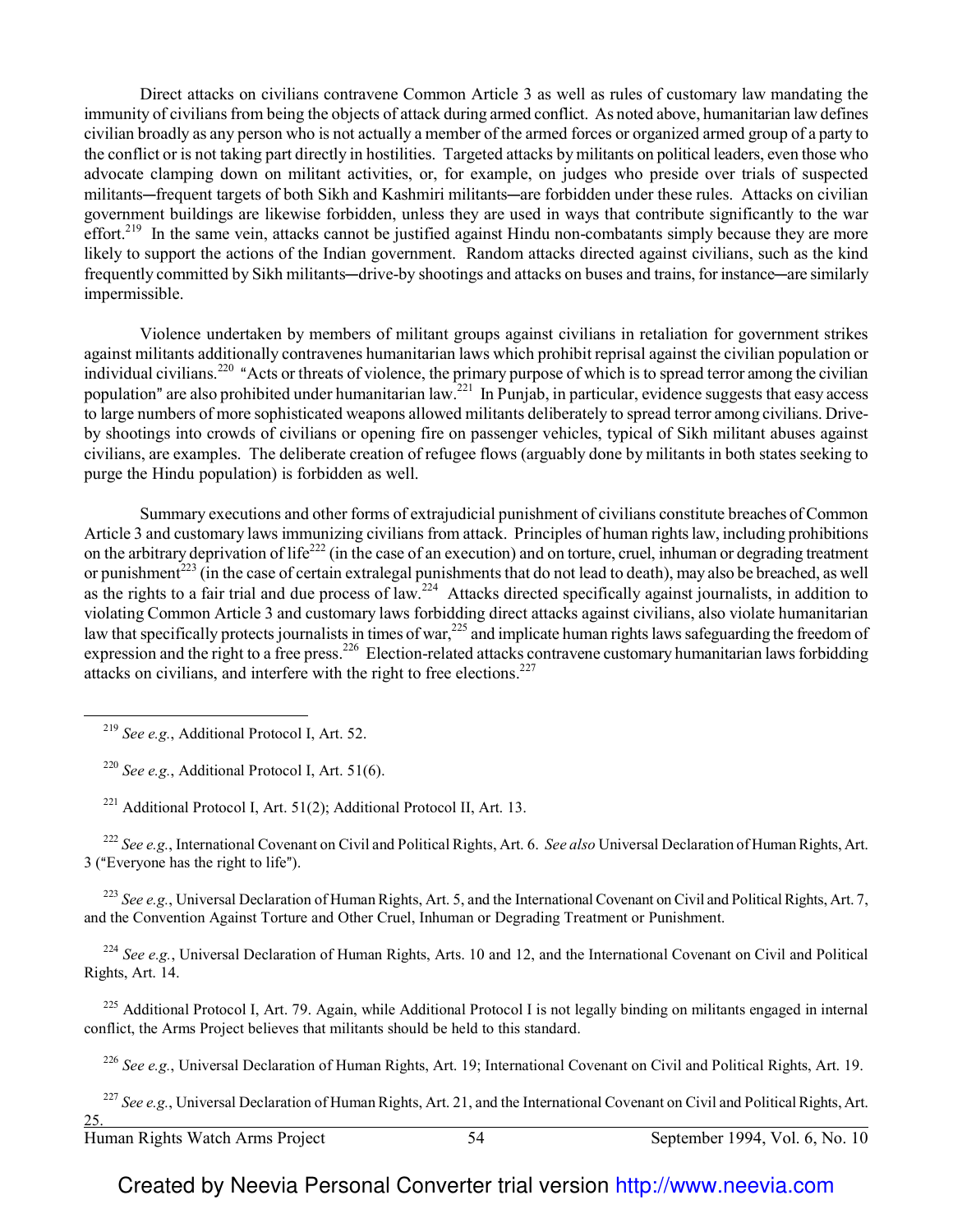A specific prohibition on rape and indecent assault is codified in Additional Protocol  $II^{228}$  In addition, because rape constitutes cruel treatment and an outrage on personal dignity, also violates Common Article 3 and parallel human rights principles.<sup>229</sup> Hostage-taking—defined as detaining persons "for the purpose of obtaining certain advantages" and causing such persons to "answer with their freedom or their life or compliance with the orders of the  $[capors]$ "230—is banned explicitly under humanitarian law.<sup>231</sup> Relevant human rights principles include those protecting the right to security and liberty of the individual and forbidding ill-treatment.<sup>232</sup>

Attacks on medical workers violate basic humanitarian laws safeguarding noncombatants. The Code of Medical Neutrality in Armed Conflict also provides rules aimed at protecting medical personnel and patients during armed conflict.<sup>233</sup> Consistent with HRW/Asia's findings, the killings, abductions, assaults and threats of medical workers and patients by militants in Kashmir violate the Code of Medical Neutrality.<sup>234</sup>

#### **Indiscriminate Attacks**

The laws of war envision that attacks on legitimate military targets may endanger civilian lives and property, but require that combatants take appropriate measures to reduce the risk of collateral harm to civilians and civilian objects. Failure to do so is considered an indiscriminate attack.<sup>235</sup>

<sup>229</sup> *See e.g.*, Universal Declaration of Human Rights, Art. 5; International Covenant on Civil and Political Rights, Art. 7. See also The Convention Against Torture and Other Cruel, Inhuman or Degrading Treatment or Punishment, Art. 1.

<sup>230</sup> ICRC Commentary, p. 874.

 $\overline{\phantom{0}}$ 

<sup>231</sup> Common Article 3 of the Geneva Conventions of 1949; Additional Protocol I, Art. 75; Additional Protocol II, Art. 4.

<sup>232</sup> International Covenant on Civil and Political Rights, Arts. 9 and 7, respectively; Universal Declaration of Human Rights, Arts. 3 and 5, respectively.

<sup>233</sup> The Code of Medical Neutrality, formulated by the International Commission on Medical Neutrality, 1747 Connecticut Avenue NW, Washington D.C., is based on principles concerning medical neutrality set forth in the Geneva Conventions of 1949 and the 1977 Additional Protocols. They apply to all situations of international and non-international conflict. While the Code is not binding as international law, the Arms Project believes that it is an authoritative interpretation of international law.

<sup>234</sup> Asia Watch and Physicians for Human Rights, *Pattern of Impunity*, pp. 35, 171-173.

Human Rights Watch Arms Project 55 September 1994, Vol. 6, No. 10 <sup>235</sup> *See e.g.*, Additional Protocol I, Arts. 51(4) and (5), and 57.

 $228$  Additional Protocol II, Art. 4(2)(e).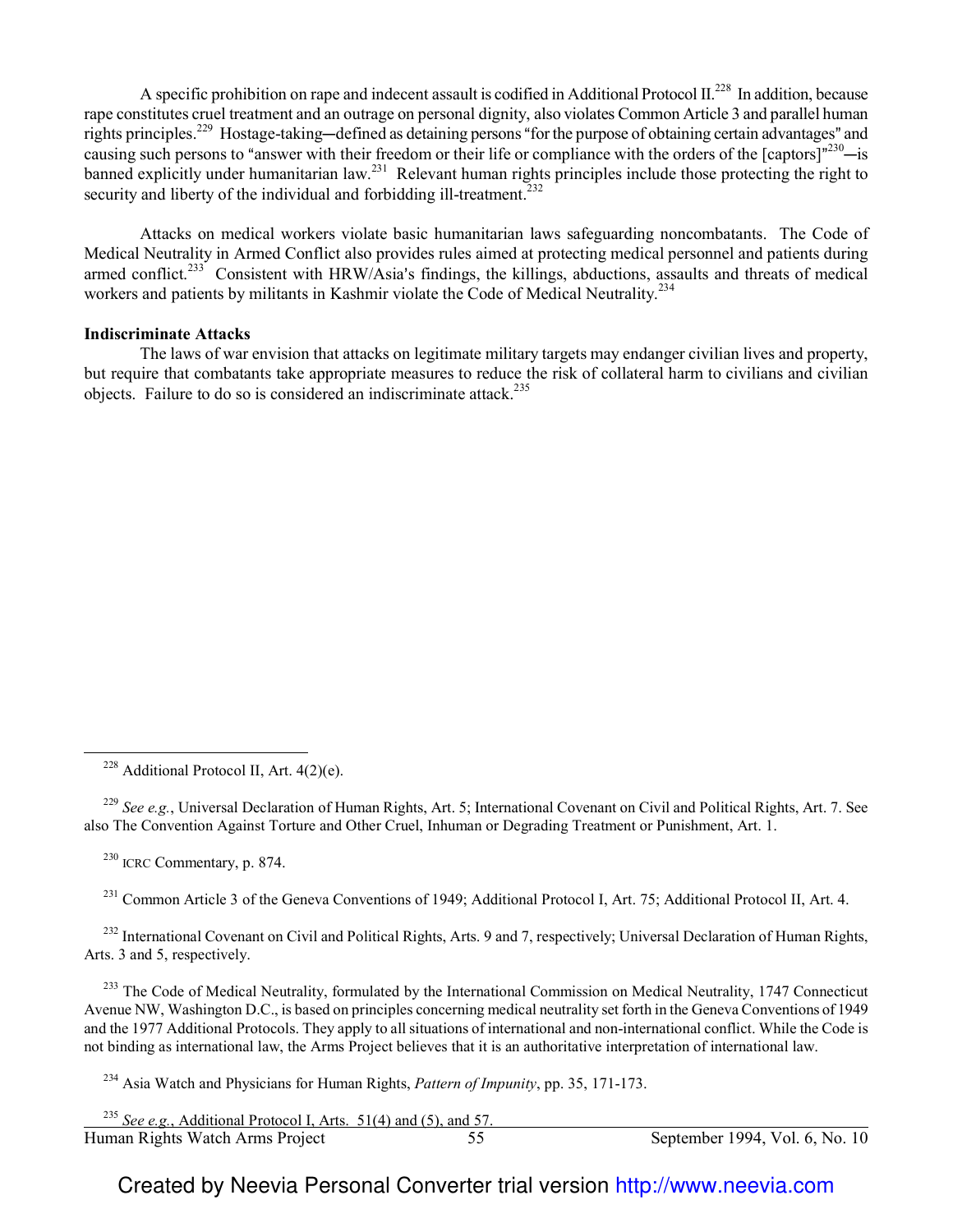Additional Protocol I, for example, prohibits as indiscriminate those attacks "which may be expected to cause incidental loss of civilian life, injury to civilians, damage to civilian objects, or a combination thereof, which would be excessive in relation to the concrete and direct military advantage anticipated."<sup>236</sup> This concept, known as the rule of proportionality, is rooted in customary law.<sup>237</sup> It requires the attacking party to weigh expected collateral harm to civilians against the concrete and direct military advantage anticipated.<sup>238</sup> If collateral harm can reasonably be expected to be excessive, the attack is illegal. Related to this rule is the requirement that attackers take all feasible precautions to avoid or minimize incidental loss of civilian life, injury to civilians and damage to civilian objects.<sup>239</sup> U.N. Resolution 2444 similarly asserts that a "distinction must be made at all times between persons taking part in the hostilities and members of the civilian population to the effect that the latter be spared as much as possible." Moreover, the ICRC Commentary to Additional Protocol II notes that Article 13's protection of civilians from "the dangers arising from military operations" includes an obligation of "avoiding or in any case reducing to a minimum, incidental losses, and in taking safety measures."<sup>240</sup> There have been reports which suggest violations of these rules by militants.

The use of religious sites as military strongholds contravenes rules which forbid the use of places of worship in support of military efforts.<sup>241</sup> Stockpiling weapons in a site frequented by large numbers of civilians also violates humanitarian law which mandates that measures be taken to safeguard civilians from the effects of attacks, and that combatants avoid locating military objectives within or near densely populated areas.<sup>242</sup> If militant forces initiate an attack—as reportedly was the case in the 1988 shoot-out between Sikh militants and government forces at Amritsar's Golden Temple—they further breach laws requiring attackers to take steps to reduce collateral harm to civilians.

It must be noted that the launching of unlawful attacks by militants does not relieve the Indian government of its own responsibilities; regardless of the illegality of a strike by militants, the Indian government must take its own precautions to diminish harm to civilians when it wages a counterattack.

#### **ACKNOWLEDGMENTS**

This report is based on field research undertaken by Human Rights Watch Arms Project consultant Christopher Smith in India and Pakistan in March and April 1993. The field research concentrated on the flow of light weapons and small arms to militant groups in India. This report also relies heavily on human rights investigations carried out in South Asia by Human Rights Watch/Asia (formerly Asia Watch) since 1990.

Contributors to the report include Mr. Smith (currently senior research fellow at the Centre for Defence Studies in London), Kenneth Anderson (former director of HRW Arms Project), Monica Schurtman (former counsel to HRW Arms Project), Stephen Goose (Washington director of HRW Arms Project), and Patricia Gossman (research associate

 $^{237}$  Indeed, the principle that combatants must balance military needs and humanitarian considerations is one of the oldest precepts of humanitarian law. *See e.g.* discussion in Human Rights Watch/The Arms Project and Physicians for Human Rights, *Landmines: A Deadly Legacy*, New York: Human Rights Watch, 1993, p. 268.

<sup>238</sup> ICRC Commentary, p. 625.

 $\overline{\phantom{0}}$ 

<sup>239</sup> Additional Protocol I, Art. 57.

 $240$  ICRC Commentary, p. 1449.

<sup>241</sup> See Additional Protocol I, Art. 53(b).

<sup>242</sup> *See e.g.*, Additional Protocol I, Arts. 57 and 58.

 $^{236}$  Additional Protocol I, Art. 51(5)(b).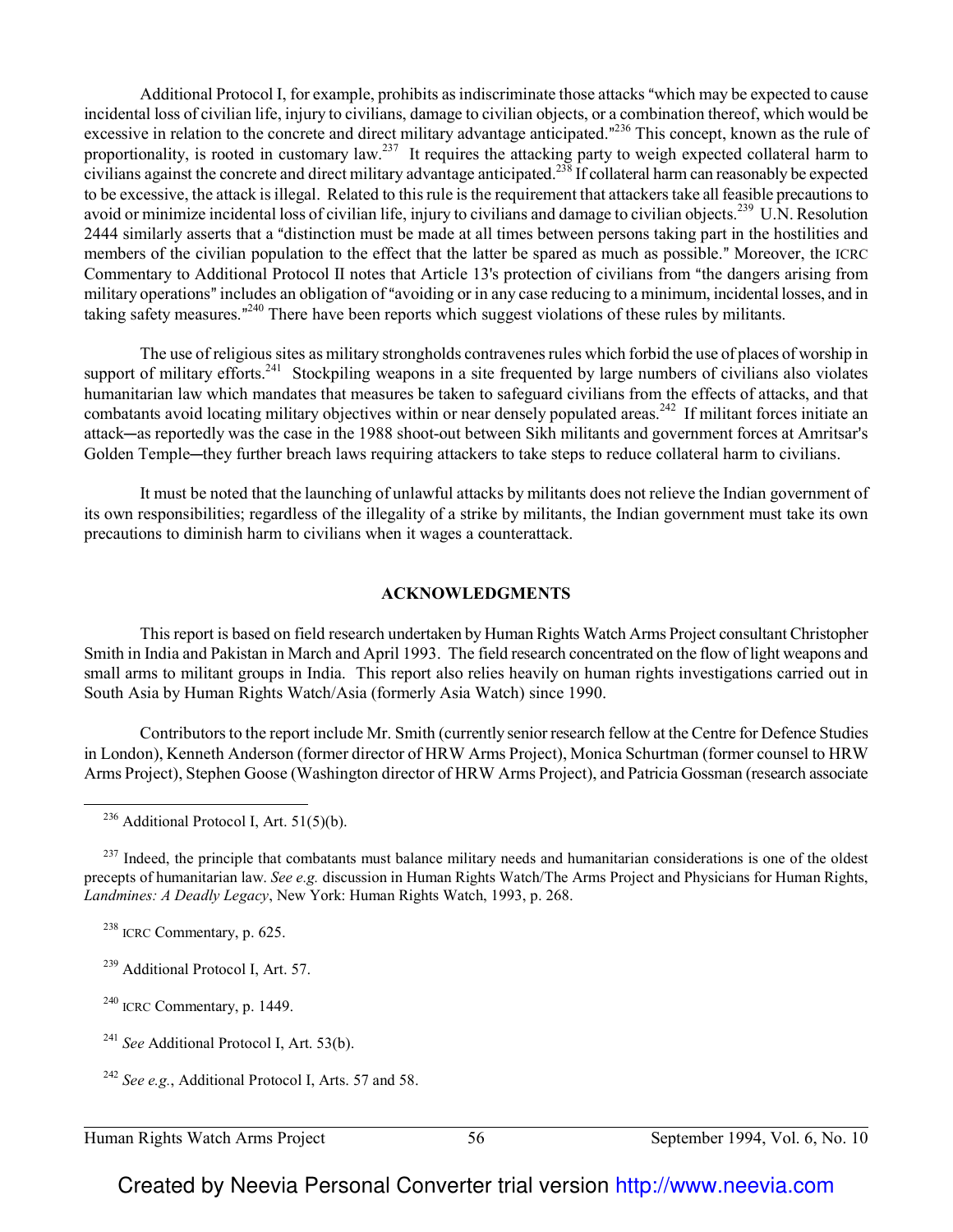for HRW/Asia). Kathleen Bleakley (associate of HRW Arms Project) provided research assistance and prepared the report for publication.

The Arms Project gratefully acknowledges funding from the Rockefeller Foundation, New York.